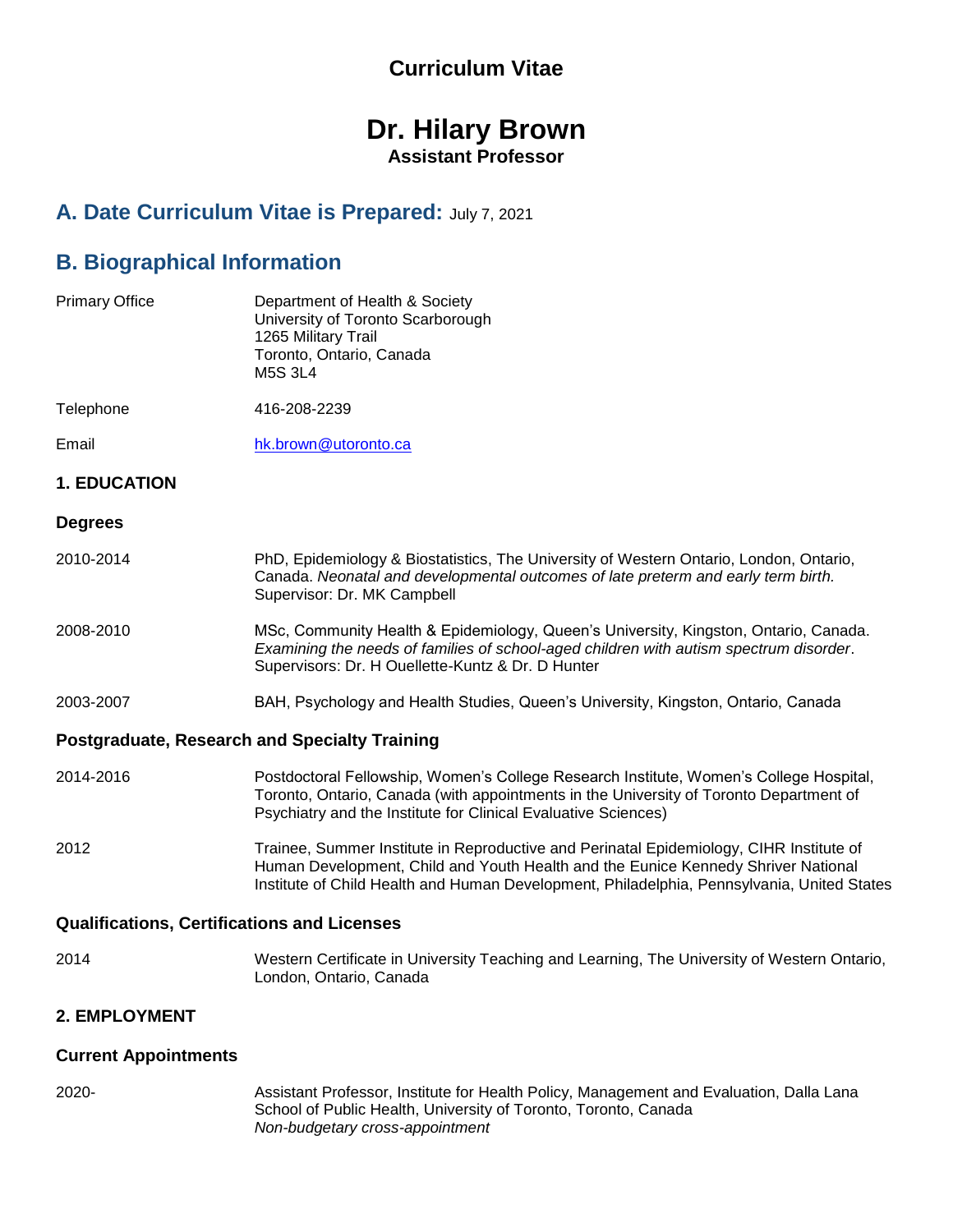| <b>Hilary BROWN</b>         |                                                                                                                                                                     |
|-----------------------------|---------------------------------------------------------------------------------------------------------------------------------------------------------------------|
| 2017-                       | Adjunct Scientist, Institute for Clinical Evaluative Sciences, Toronto, Ontario, Canada                                                                             |
| 2017-                       | Assistant Professor, Department of Psychiatry, Temerty Faculty of Medicine, University of<br>Toronto, Toronto, Ontario, Canada<br>Non-budgetary cross-appointment   |
| 2016-                       | Assistant Professor, Division of Epidemiology, Dalla Lana School of Public Health, University<br>of Toronto, Toronto, Ontario, Canada<br>Graduate cross-appointment |
| 2016-                       | Adjunct Scientist, Women's College Research Institute, Women's College Hospital, Toronto,<br>Ontario, Canada                                                        |
| 2016-                       | Assistant Professor, Department of Health & Society, University of Toronto Scarborough,<br>Toronto, Ontario, Canada<br>Primary tenure-stream appointment            |
| <b>Leadership Positions</b> |                                                                                                                                                                     |

| 2021- | Associate Chair - Research, Department of Health & Society, University of Toronto |
|-------|-----------------------------------------------------------------------------------|
|       | Scarborough, Toronto, Ontario, Canada                                             |

# **Work Interruptions**

| 2020-2021 | Maternity Leave (June 22, 2020 to April 3, 2020) |
|-----------|--------------------------------------------------|
| 2018-2019 | Maternity Leave (May 7, 2018 to January 2, 2019) |

# **3. HONOURS AND CAREER AWARDS**

# **Distinctions and Research Awards**

| <b>INTERNATIONAL</b> |                                                                                                                                                                                                                                                     |
|----------------------|-----------------------------------------------------------------------------------------------------------------------------------------------------------------------------------------------------------------------------------------------------|
| 2020                 | American Public Health Association Disability Section New Investigator Award.<br>Demonstration of evidence of a promising career in public health research in the area of<br>health and wellness for people with disabilities                       |
| <b>NATIONAL</b>      |                                                                                                                                                                                                                                                     |
| 2019-2024            | Tier 2 Canada Research Chair in Disability and Reproductive Health. Canada Research<br>Chairs Program.<br>\$600,000                                                                                                                                 |
| 2015                 | Pat Martens Memorial Award for Best Abstract—Postdoctoral Fellow Submission.<br>Canadian Association for Health Services & Policy Research Maternal and Child Health<br>Theme Group Meeting, Montreal, Quebec, Canada<br>Abstract competition prize |
| 2013                 | CIHR Silver Medal, 26th Canadian Student Health Research Forum, Winnipeg, Manitoba,<br>Canada<br>National student poster competition prize                                                                                                          |
| 2010                 | <b>Travel Award, Canadian Institutes of Health Research</b>                                                                                                                                                                                         |
| 2014-2017            | <b>Postdoctoral Fellowship, Canadian Institutes of Health Research</b>                                                                                                                                                                              |
|                      | Page 2 of 44<br>July 7, 2021                                                                                                                                                                                                                        |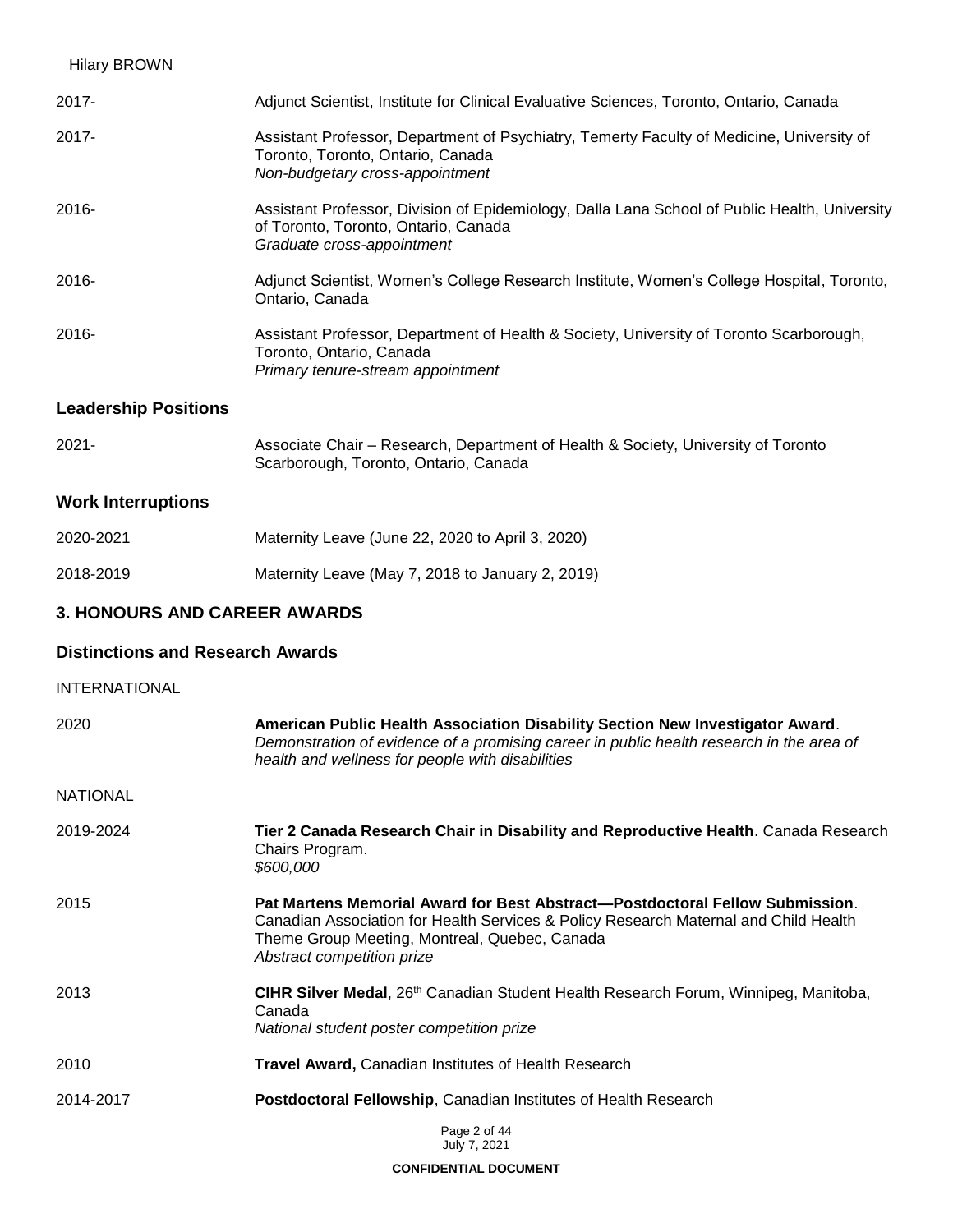| <b>Hilary BROWN</b> |                                                                                                                                                                                             |
|---------------------|---------------------------------------------------------------------------------------------------------------------------------------------------------------------------------------------|
|                     | \$135,000 (terminated in 2016 for tenure-track faculty position)                                                                                                                            |
| 2010-2013           | Canada Graduate Scholarships Doctoral Award, Canadian Institutes of Health Research<br>\$105,000                                                                                            |
| 2009-2010           | Canada Graduate Scholarships Master's Award, Canadian Institutes of Health Research<br>\$17,500                                                                                             |
| 2009-2010           | Master's Autism Scholars Award, Ontario Council on Graduate Studies<br>\$18,000 (declined for CIHR award)                                                                                   |
| <b>PROVINCIAL</b>   |                                                                                                                                                                                             |
| 2013-2014           | Ontario Graduate Scholarship with Distinction, Ontario Ministry of Training, Colleges, and<br>Universities<br>\$16,500; ranked in the top 20 at the University of Western Ontario           |
| 2010-2011           | <b>Ontario Graduate Scholarship, Ontario Ministry of Training, Colleges, and Universities</b><br>\$15,000 (declined for CIHR award)                                                         |
| 2009-2010           | <b>Ontario Graduate Scholarship, Ontario Ministry of Training, Colleges, and Universities</b><br>\$15,000 (declined for CIHR award)                                                         |
| 2008-2009           | <b>Ontario Graduate Scholarship, Ontario Ministry of Training, Colleges, and Universities</b><br>\$15,000                                                                                   |
| 2008-2009           | <b>Stimulus Grant, Autism Ontario</b><br>\$4,000                                                                                                                                            |
| <b>LOCAL</b>        |                                                                                                                                                                                             |
| 2020                | Pre-Tenure Faculty Research Award - Sciences Discipline, University of Toronto<br>Scarborough<br>Recognition for outstanding research record and contributions to the University of Toronto |
| 2019                | Dean's Merit Award. University of Toronto Scarborough.<br>Recognition for excellent research achievements                                                                                   |
| 2018                | Best Research Paper, Women's College Research Institute, Women's College Hospital,<br>Toronto, Ontario<br>Highest impact research paper by a WCRI scientist                                 |
| 2017                | Dean's Merit Award. University of Toronto Scarborough<br>Recognition for excellent research achievements                                                                                    |
| 2015                | Collip Medal, Schulich School of Medicine & Dentistry, The University of Western Ontario,<br>London, Ontario, Canada<br>Top doctoral dissertation by a SSMD PhD student                     |
| 2014-2015           | Postdoctoral Fellowship, Centre for Addiction and Mental Health<br>\$50,000 (declined for CIHR fellowship)                                                                                  |
| 2013                | Nellie L. Farthing Memorial Fellowship, Schulich School of Medicine & Dentistry, The<br>University of Western Ontario, London, Ontario, Canada<br>Excellence in research                    |
| 2011                | Carol Buck Graduate Scholarship, Department of Epidemiology & Biostatistics, The                                                                                                            |
|                     | Page 3 of 44<br>July 7, 2021                                                                                                                                                                |
|                     | <b>CONFIDENTIAL DOCUMENT</b>                                                                                                                                                                |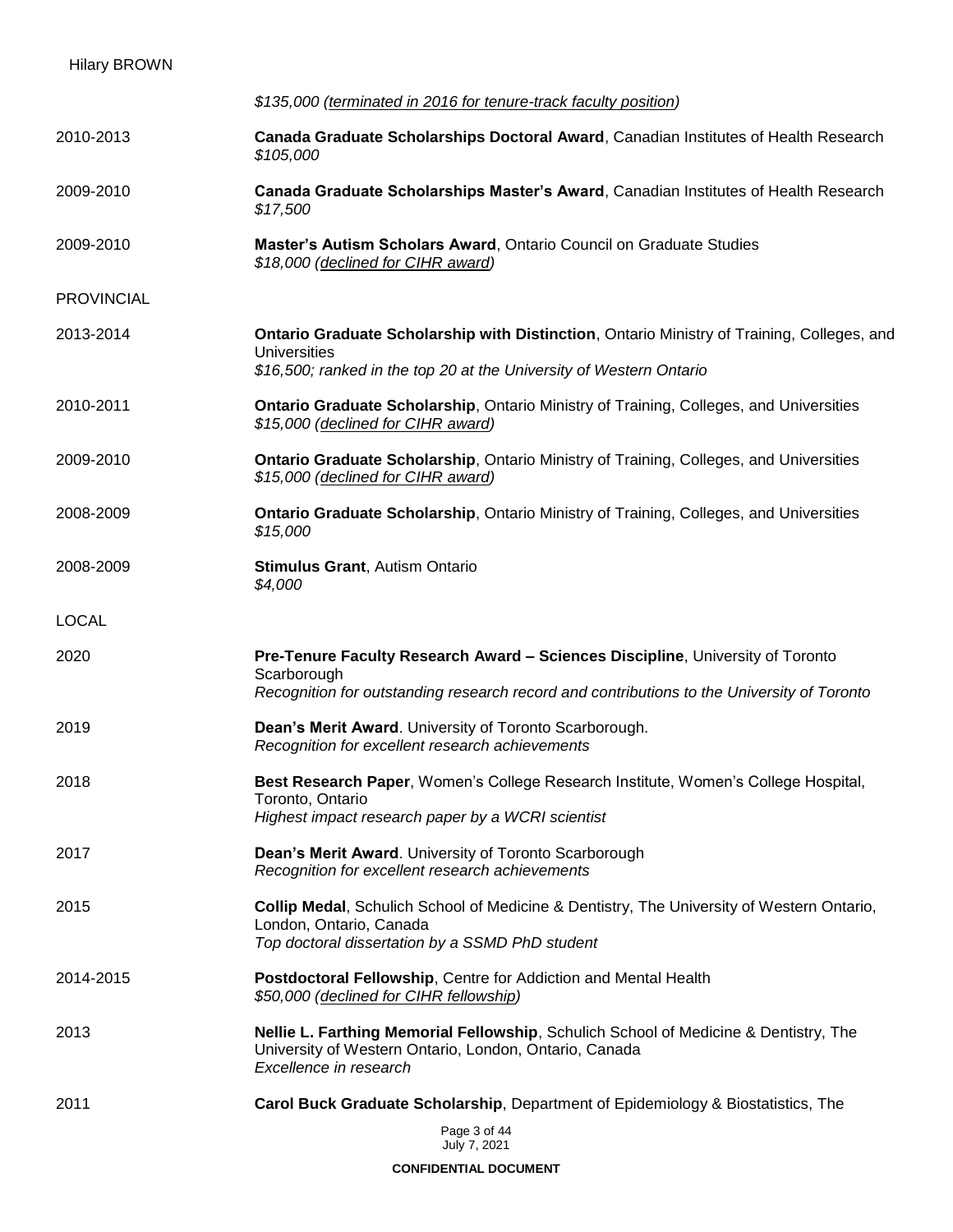| <b>Hilary BROWN</b> |                                                                                                                                                                                                |
|---------------------|------------------------------------------------------------------------------------------------------------------------------------------------------------------------------------------------|
|                     | University of Western Ontario, London, Ontario, Canada<br>Top performance in the department                                                                                                    |
| 2010                | Dean's Award for Excellence in Research, 13 <sup>th</sup> Annual Scientific Meeting for Health<br>Sciences Research, Queen's University, Kingston, Ontario, Canada<br>Poster competition prize |
| 2005-2007           | Dean's Honour List with Distinction, Department of Psychology, Queen's University,<br>Kingston, Ontario, Canada                                                                                |
| 2005                | Special Award for Academic Proficiency, Health Studies Program, Queen's University,<br>Kingston, Ontario, Canada<br>\$515 – Award for highest grade point average in Health Studies            |

# **4. PROFESSIONAL AFFILIATIONS AND ACTIVITIES**

# **Professional Associations**

| <b>INTERNATIONAL</b>                         |                                                                                                                                                                                                                                              |
|----------------------------------------------|----------------------------------------------------------------------------------------------------------------------------------------------------------------------------------------------------------------------------------------------|
| $2019 -$<br>$2017 -$<br>$2013 -$<br>$2013 -$ | International Association for the Scientific Study of Intellectual and Developmental Disabilities<br>American Public Health Association<br>Society for Epidemiologic Research<br>Society for Paediatric and Perinatal Epidemiologic Research |
| <b>NATIONAL</b>                              |                                                                                                                                                                                                                                              |
| $2014 -$<br>$2011 -$                         | Canadian Association for Health Services & Policy Research<br>Canadian Society for Epidemiology and Biostatistics                                                                                                                            |
| <b>PROVINCIAL</b>                            |                                                                                                                                                                                                                                              |
| $2021 -$                                     | Ontario Public Health Association                                                                                                                                                                                                            |

# **Administrative Activities**

# INTERNATIONAL

| 2021              | Conference Moderator, Society for Pediatric and Perinatal Epidemiology 34 <sup>th</sup> Annual<br>Meeting                                                                                          |
|-------------------|----------------------------------------------------------------------------------------------------------------------------------------------------------------------------------------------------|
| 2021-             | Advisor, Shai-Osudoku Teenage Pregnancy Initiative, Yayra-Si Youth Foundation                                                                                                                      |
| 2019-             | Member and Academy Liaison, Parenting Special Research Interest Group Executive<br>Committee, International Association for the Scientific Study of Intellectual and<br>Developmental Disabilities |
| <b>NATIONAL</b>   |                                                                                                                                                                                                    |
| 2021-             | <b>Member, Canadian Perinatal Mental Health Collaborative</b>                                                                                                                                      |
| 2017-             | Co-Chair, Canadian Association for Health Services and Policy Research Maternal/Child<br><b>Health Theme Group</b>                                                                                 |
| 2014-2015         | <b>Member, Editorial Committee for "The Bulletin," Canadian Society for Epidemiology and</b><br><b>Biostatistics</b>                                                                               |
| <b>PROVINCIAL</b> |                                                                                                                                                                                                    |
| $2021 -$          | Vice-Chair, Ontario Public Health Association Reproductive Health Workgroup                                                                                                                        |
|                   | Page 4 of 44                                                                                                                                                                                       |

July 7, 2021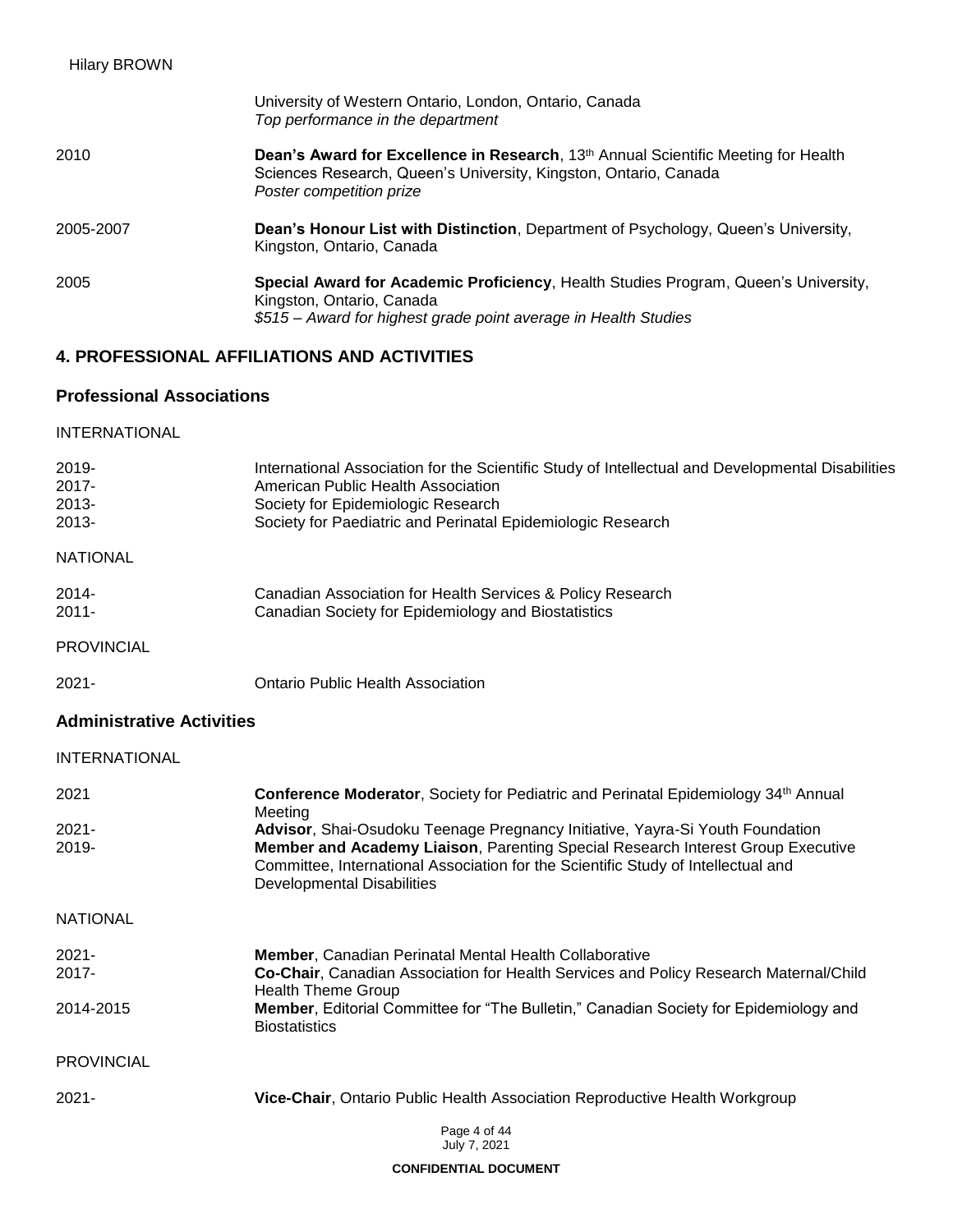#### LOCAL

| $2021 -$  | <b>Member, Research Institute Director Search Committee, University of Toronto Scarborough</b>                        |
|-----------|-----------------------------------------------------------------------------------------------------------------------|
| $2021 -$  | <b>Consultant, Data Science Initiative, University of Toronto</b>                                                     |
| 2020-     | Member, Review Committee for the University of Toronto Excellence Awards, University of<br><b>Toronto Scarborough</b> |
| 2019-     | <b>Member, Computational Social Sciences Working Group, University of Toronto Scarborough</b>                         |
| 2019-     | Member, Canada Graduate Scholarship Review Committee, Dalla Lana School of Public<br>Health, University of Toronto    |
| 2019-     | Member, Disability Studies Working Group, University of Toronto Scarborough                                           |
| 2018      | External Member, Faculty Search Committee, Department of Human Geography, University<br>of Toronto Scarborough        |
| $2017 -$  | <b>Member, Curriculum Committee, Department of Health &amp; Society, University of Toronto</b><br>Scarborough         |
| $2017 -$  | Member, Ontario Graduate Scholarship Review Committee, Dalla Lana School of Public<br>Health, University of Toronto   |
| 2017      | Member, Women's College Research Institute Graduate Awards Review Committee,<br>Women's College Hospital              |
| $2016 -$  | Member, Epidemiology Division PhD Admissions Committee, Dalla Lana School of Public<br>Health, University of Toronto  |
| 2016-2019 | Member, Recruitment and Convocation Committee, Department of Health & Society,<br>University of Toronto Scarborough   |
| 2016-2017 | Member, Epidemiology Division MPH Admissions Committee, Dalla Lana School of Public<br>Health, University of Toronto  |
| 2016-2017 | <b>Member, Library Committee, Department of Health &amp; Society, University of Toronto</b><br>Scarborough            |

### **Peer Review Activities**

| <b>GRANT REVIEWS</b> |                                                                                                                      |
|----------------------|----------------------------------------------------------------------------------------------------------------------|
| 2020                 | Ad Hoc Reviewer, National Institutes of Health, Health, Behavior, and Context<br>Subcommittee                        |
| 2019-                | Reviewer, Canadian Institutes of Health Research, Project Grant Public, Community &<br>Population Health 2 Committee |
| 2019                 | <b>External Reviewer, University of Ottawa's Medical Research Fund</b>                                               |
| 2018                 | Reviewer, Canadian Institutes of Health Research, Project Grant RCT2 Competition                                     |
| 2017                 | Reviewer and Scientific Officer, Ontario Ministry of Health and Long-Term Care AFP<br>Innovation Fund                |
| 2017                 | <b>Reviewer, Physicians' Services Incorporated Foundation Grant</b>                                                  |
| 2016                 | <b>Reviewer, France-Canada Research Fund New Collaborations Award</b>                                                |
| 2016                 | <b>Reviewer, Maternal Newborn Child and Youth Strategic Clinical Network Grant</b>                                   |
| 2015-2017            | Reviewer, Women's XChange 15K Challenge, Women's College Hospital                                                    |

#### EDITORIAL BOARDS

### 2021- **Member**, Editorial Board, Clinical Epidemiology (IF 5.55)

#### MANUSCRIPT REVIEWS

American Journal of Epidemiology: 1 American Journal of Obstetrics and Gynecology: 5 American Journal of Preventive Medicine: 2 American Journal of Psychiatry: 1 Annals of Internal Medicine: 1 Archives of Women's Mental Health: 2

> Page 5 of 44 July 7, 2021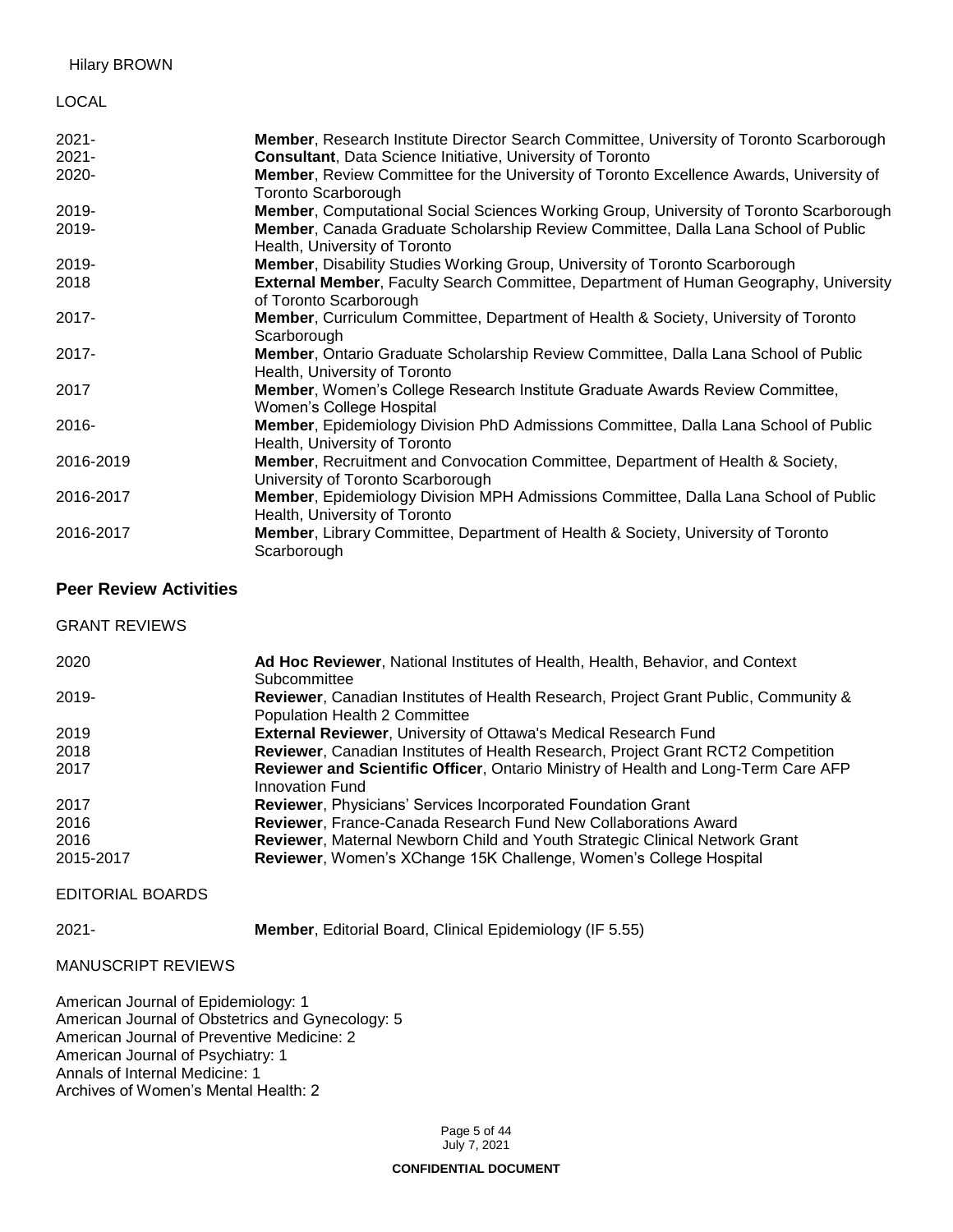```
Hilary BROWN
```
BMC Medical Research Methodology: 1 BMC Medicine: 1 BMC Pregnancy and Childbirth: 1 BMC Women's Health: 2 BMJ Open: 1 British Journal of Obstetrics and Gynaecology: 4 British Medical Journal: 8 Canadian Medical Association Journal: 10 Clinical and Translational Allergy: 1 Diabetic Medicine: 1 Disability and Health Journal: 4 Human Reproduction: 1 JAMA: 1 JAMA Network Open: 1 Journal of Clinical Psychiatry: 1 Journal of Maternal-Fetal and Neonatal Medicine: 1 Journal of Pediatrics: 1 Journal of the American Academy of Child and Adolescent Psychiatry: 1 Journal of the American Medical Association: 2 Journal of Midwifery: 1 Journal of Women's Health: 1 Maternal and Child Health Journal: 2 Molecular Autism: 1 Pediatric and Perinatal Epidemiology: 4 Pediatrics: 8 PLoS One: 2 PLoS Medicine: 1 Women's Health Reports: 1 TOTAL: 74

#### CONFERENCE ABSTRACT REVIEWS

| $2014 -$  | Canadian Association for Health Services and Policy Research Meeting      |
|-----------|---------------------------------------------------------------------------|
| $2014 -$  | Society for Epidemiologic Research Annual Meeting                         |
| $2014 -$  | Society for Pediatric and Perinatal Epidemiologic Research Annual Meeting |
| 2014-2015 | Canadian Society for Epidemiology & Biostatistics Student Conference      |

#### PRESENTATION REVIEWS

| 2017 | Society for Perinatal Epidemiologic Research Meeting poster presentations, Seattle,<br>Washington                      |
|------|------------------------------------------------------------------------------------------------------------------------|
| 2016 | Canadian Association for Health Services and Policy Research Meeting poster<br>presentations, Toronto, Ontario, Canada |
| 2015 | Canadian Association for Health Services and Policy Research Meeting poster<br>presentations, Montreal, Quebec, Canada |
| 2014 | Canadian Society for Epidemiology & Biostatistics Student Conference oral presentations,<br>Hamilton, Ontario, Canada  |

## PROGRAM REVIEWS

| 2013 | <b>Member, Senate Subcommittee on Program Review for the School of Physical Therapy, The</b> |
|------|----------------------------------------------------------------------------------------------|
|      | University of Western Ontario, London, Ontario, Canada                                       |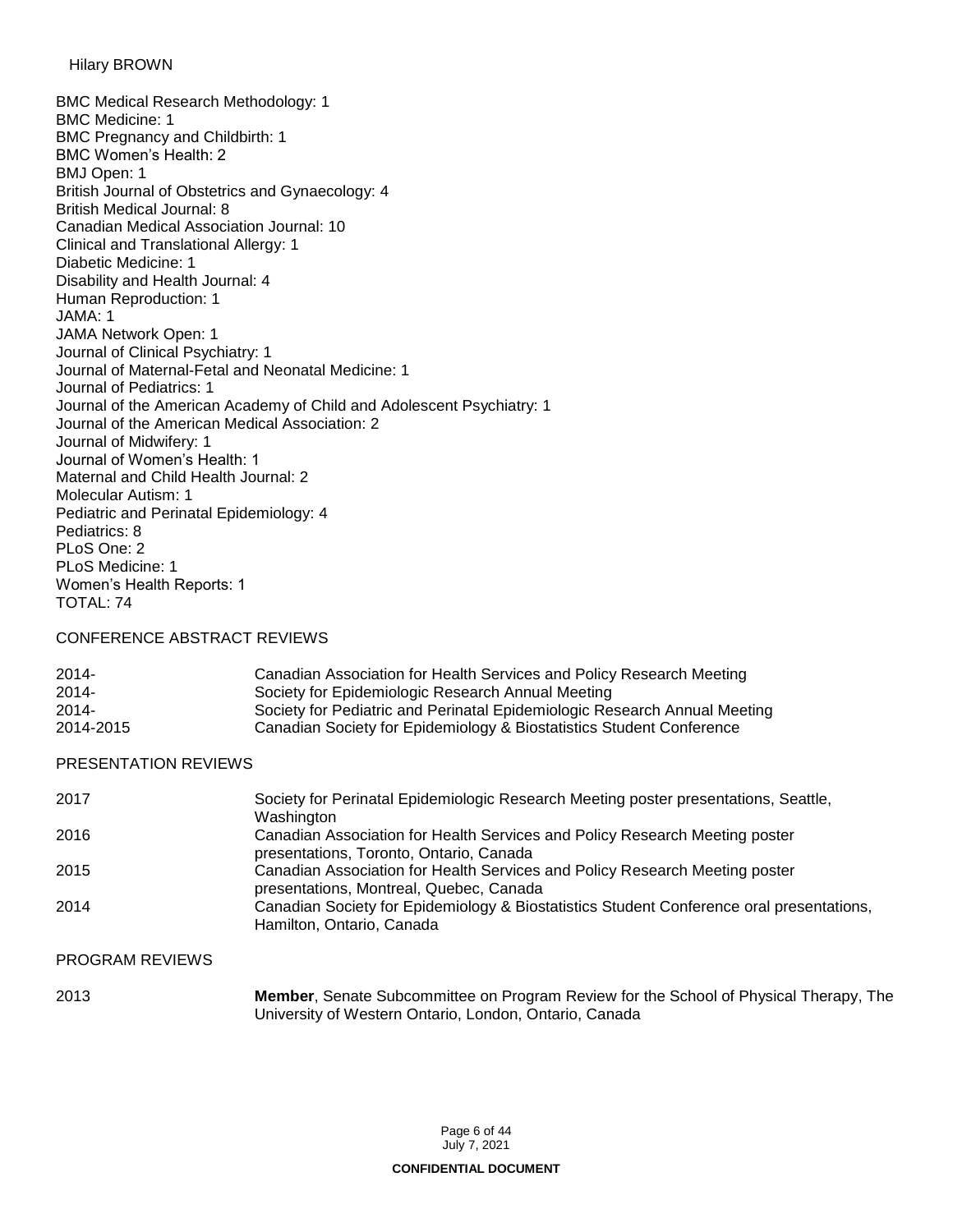# **C. Academic Profile**

## **1. RESEARCH STATEMENT**

The aim of my program of research is to optimize preconception, perinatal, and offspring health outcomes for women with disability and chronic disease. With increasing fertility rates in these groups, there is a need for evidence about potential risks where gaps in the literature currently exist. Key areas of inquiry within my research program pertain to the reproductive health and perinatal mental health of these women.

## **2. TEACHING PHILOSOPHY**

My teaching philosophy is based on the principles of *backward design*. This pedagogical perspective marks a shift in focus from "teaching goals" (teacher-focused) to "learning goals" (student-focused) with the objective of facilitating student discovery. Consistent with this, my teaching reflects the real-world skills needed by students in my discipline of epidemiology. *Teaching dossier available on request.*

## **3. CREATIVE PROFESSIONAL ACTIVITIES STATEMENT**

The aim of my creative professional activities is to contribute to the development of professional excellence in the areas of perinatal health research and clinical practice. To this end, I deliver workshops and provide consultation in the development of educational materials such as patient pamphlets related to perinatal mental health through BestStart Resources and other organizations.

# **D. Research Funding**

## **1. GRANTS, CONTRACTS AND CLINICAL TRIALS**

### **Peer-Reviewed Grants**

FUNDED

| 2021-2024 | <b>Collaborator</b> . Raising resilient families: Empowering parents with cognitive challenges.<br>National Sciences and Engineering Research Council of Canada College and Community<br>Social Innovation Fund Grant. Principal Investigators: Cappon A, Corbier K. Co-Investigators:<br>McIntosh L, Mitchell M, Caruana V, Klees JK, Khalaf IK, Grant MG. Collaborators: Mendes<br>de Franca DM, Eickmeier TE, Feldman MF, Brown HK, Caruana VC, Wicks AW.<br>\$342,034 CAD |
|-----------|-------------------------------------------------------------------------------------------------------------------------------------------------------------------------------------------------------------------------------------------------------------------------------------------------------------------------------------------------------------------------------------------------------------------------------------------------------------------------------|
| 2021-2022 | Co-Investigator. Exploring inequities in adolescent sexual and reproductive health and<br>rights in Ontario during the COVID-19 pandemic. Leong Centre Catalyst Grant. Principal<br>Investigator: Vandermorris A. Co-Investigators: Begun S, Brown HK, Harrison M, McKinnon<br>A, Toulaney A, Wigle J.<br>\$74,984 CAD                                                                                                                                                        |
| 2021-2022 | Principal Investigator. Using linked survey and health administrative data to study<br>pregnancy in women with disabilities. UTSC Vice Principal Research - Research<br>Competitiveness Fund.<br>\$9,983 CAD                                                                                                                                                                                                                                                                  |
| 2020-2023 | Nominated Principal Investigator. Traumatic brain injury and perinatal mental health<br>outcomes. Canadian Institutes of Health Research Project Scheme Grant. Co-Principal<br>Investigator: Vigod SN. Co-Investigators: Cohen E, Colantonio A, Chan V, Mollayeva T, Ray<br>J, Saunders N, Sutradhar R.<br>\$275,400 CAD                                                                                                                                                      |
|           | $D_{0}$ $\alpha$ $\alpha$ , $\alpha$ , $\beta$ , $\beta$ , $\beta$ , $\beta$                                                                                                                                                                                                                                                                                                                                                                                                  |

Page 7 of 44 July 7, 2021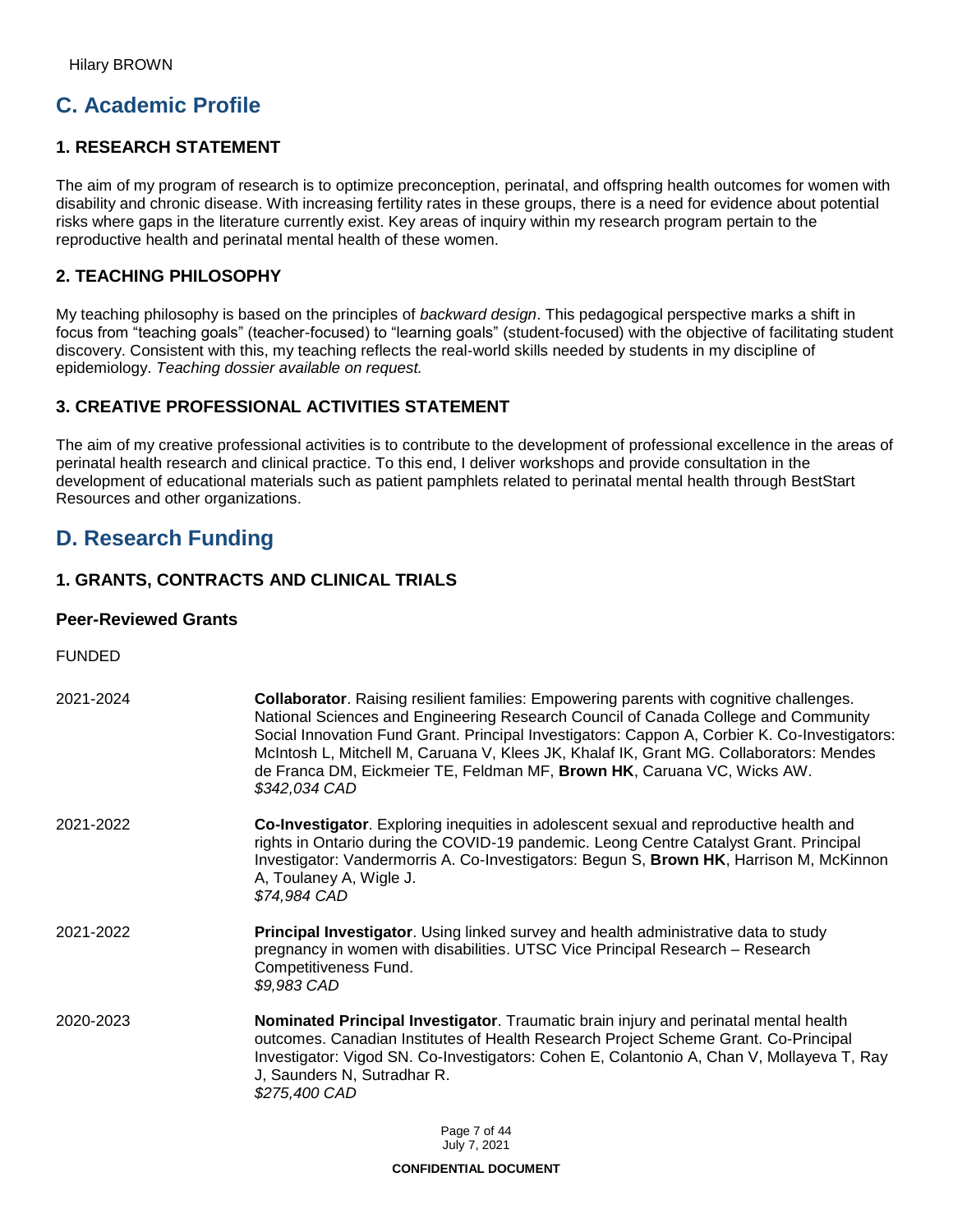| 2020-2023 | Co-Principal Investigator. Understanding age at first health claim for autism and acute<br>health service use in girls and women relative to boys and men. Canadian Institutes of Health<br>Research Project Scheme Grant. Principal Investigators: Lai MC, Lunsky V. Co-Investigators:<br>Penner M, Vigod S.<br>\$290,700 CAD                                                                                         |
|-----------|------------------------------------------------------------------------------------------------------------------------------------------------------------------------------------------------------------------------------------------------------------------------------------------------------------------------------------------------------------------------------------------------------------------------|
| 2020-2023 | Co-Investigator. Suburban mobilities. University of Toronto Scarborough Clusters of<br>Scholarly Prominence. Principal Investigator: Farber S. Co-Investigators: Brown HK, Cire A,<br>Grigoryeva A, Higgins C, Hoffmann M, Kohn P, Shah A, Silver D, Spence N, Sorensen A.<br>\$600,000 CAD                                                                                                                            |
| 2020-2023 | Co-Investigator. Clinical research and evaluation. University of Toronto Scarborough<br>Clusters of Scholarly Prominence. Principal Investigator: Best M. Co-Investigators: Brown<br>HK, Charise A, De Oliveira C, Goghari V, Kang S, Ruocco A, Segal Z, Uliaszek A, Wang L.<br>\$600,000 CAD                                                                                                                          |
| 2020-2023 | Co-Investigator. Late preterm birth and cardiometabolic outcomes in children and young<br>adults: Identifying opportunities for early life intervention. Canadian Institutes of Health<br>Research Project Scheme Grant. Principal Investigator: Anderson L. Co-Investigators: Birken<br>C, Brown H, De Souza R, Keown-Stoneman C, Maguire J.<br>\$302,174 CAD                                                         |
| 2020-2021 | Co-Investigator. Uncovering the unique pattern, clinical associations, risk and protective<br>factors of suicide in autism. Centre for Addiction & Mental Health AFP Innovation Fund.<br>Principal Investigator: MC Lai. Co-Investigators: S Ameis, HK Brown, Y D Korczak, Lunsky,<br>S Monga, A Sawyer, N Saunders, P Szatmari, J Zaheer.<br>\$69,998                                                                 |
| 2019-2021 | Co-Investigator. The Maternal mental health of Ontario Virtual Intervention Network<br>(MOVIN). Women's College Hospital Foundation. Principal Investigators: SN Vigod, Dalfen<br>A. Co-Investigators: Brown HK, Dennis CL, de Oliveira C, Grigoriadis S, Ivers N, Lawson A,<br>Singla D.<br>\$250,000 CAD                                                                                                             |
| 2019-2020 | Co-Investigator. Mental health outcomes in victims of physical assault in childhood: A<br>population-based study. National Foundation to End Child Abuse and Neglect. Principal<br>Investigator: N Saunders. Co-Investigators: Archambault E, Brown HK, Vigod SN.<br>\$39,030 CAD                                                                                                                                      |
| 2018-2020 | Co-Investigator. Schizophrenia understood in the perinatal period: Psychiatric outcomes<br>and reproductive trajectories (SUPPORT) part III - Child health. Canadian Institutes of<br>Health Research Project Scheme Grant. Principal Investigator: Vigod S. Co-Investigators:<br>Berard A, Brown HK, Cohen E, Dennis CL, Hanley G, Holloway A, Morrison K, Oberlander<br>T, Ray J, Saunders N, Tu K.<br>\$336,600 CAD |
| 2018-2020 | Co-Investigator. Postpartum depression Action toward Causes and Treatment (PACT)<br>Canada: Predictive analytic models of postpartum depression risk. Canadian Institutes of<br>Health Research Catalyst Grant. Principal Investigator: Vigod SN. Co-Investigators: Brown<br>HK, Dennis CL, Gruneir A, Thombs B, Walker M.<br>\$200,000 CAD                                                                            |
| 2017-2026 | Co-Investigator. TRajectories Of healthy life using Public Health and primary care<br>Interventions in Canada: The TROPHIC Trial. Canadian Institutes of Health Research<br>Healthy Life Trajectories Initiative (HeLTI) Team Grant. Principal Investigators: Dennis CL,<br>Birken C, Juni P. Co-Investigators: Abbass-Dick J, Atkinson S, Barrett J, Bell R, Berger H,                                                |
|           | Page 8 of 44<br>July 7, 2021                                                                                                                                                                                                                                                                                                                                                                                           |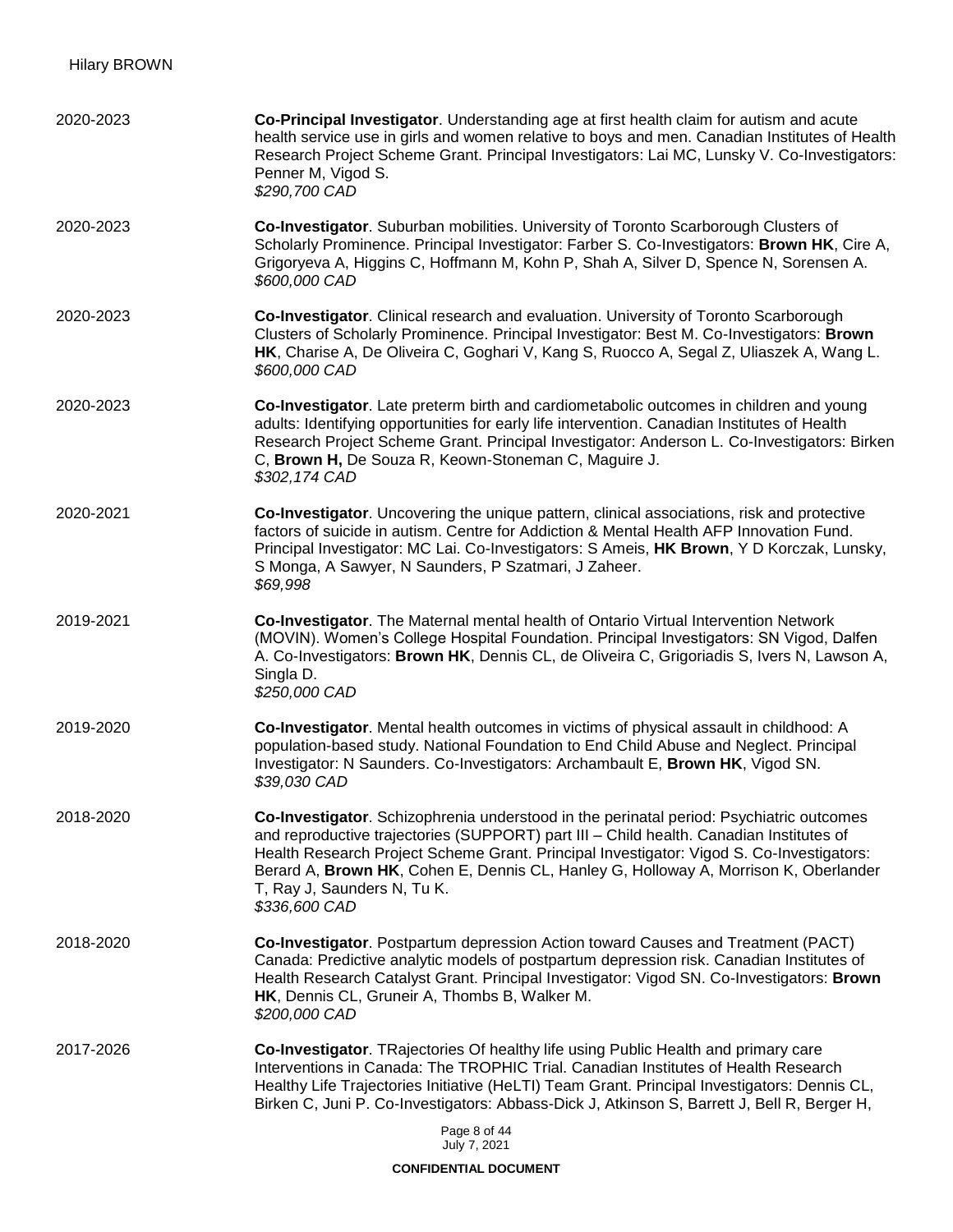|                  | Berard A, Brown HK, Chambers C, Clinton J, Constantin E, Da Costa D, Feller A, Guttmann<br>A, Hutchinson H, Isaranuwatchai W, Janus M, Joseph KS, Kimmins S, Letourneau N, Li P,<br>Maguire J, Manson H, Mograth P, Murphy K, Nuyt A, O'Connor D, Parekh R, Parkin P,<br>Paterson A, Puts M, Ray J, Roumeliotis P, Santos R, Sherer S, Sellen D, Semenic S, Shah<br>P, Smith G, Stremler R, Szatmari P, Telner D, Thorpe K, Tremblay M, Vigod S, Walker M.<br>\$17,049,990 CAD |
|------------------|--------------------------------------------------------------------------------------------------------------------------------------------------------------------------------------------------------------------------------------------------------------------------------------------------------------------------------------------------------------------------------------------------------------------------------------------------------------------------------|
| 2017-2021        | Nominated Principal Investigator. Pregnancy in women with disabilities: Using novel<br>methods to characterize risk. National Institutes of Health R01. Co-Principal Investigator:<br>Lunsky Y. Co-Investigators: Guttmann A, Havercamp S, Parish S, Ray J, Vigod S.<br>\$766,644 CAD                                                                                                                                                                                          |
| 2017-2020        | Principal Investigator. Infants born to women with disabilities: Health and health care.<br>Canadian Institutes of Health Research New Investigator Grant in Maternal, Reproductive,<br>Child and Youth Health. Co-Investigators: Guttmann A, Lunsky Y, Ray J, Vigod S.<br>\$75,000 CAD                                                                                                                                                                                        |
| <b>COMPLETED</b> |                                                                                                                                                                                                                                                                                                                                                                                                                                                                                |
| 2018-2019        | Co-Investigator. Maternal diabetes, fetal macrosomia at birth, and umbilical cord<br>oxygen/base excess with implications for regulatory mechanisms. Lawson Internal Research<br>Fund Pilot Study Competition. Principal Investigator: B Richardson. Co-Investigators: Brown<br>HK, de Vrijer B, Regnault T.<br>\$7,625 CAD                                                                                                                                                    |
| 2017-2019        | Principal Investigator. Chronic medical conditions and perinatal mental illness. Canadian<br>Institutes of Health Research Project Scheme Grant. Co-Investigators: Dennis CL, Guttmann<br>A, Vigod S, Ray J.<br>\$153,000 CAD                                                                                                                                                                                                                                                  |
| 2017-2019        | Principal Investigator. Maternal diabetes and perinatal mental illness: A population-based<br>cohort study. Connaught New Researcher Award.<br>\$35,000 CAD                                                                                                                                                                                                                                                                                                                    |
| 2017-2018        | Principal Investigator. Pilot randomized controlled trial of an interconception intervention<br>delivered by public health nurses to improve reproductive and perinatal outcomes. Women's<br>Xchange 15K Challenge Grant. Co-Investigators: Dennis CL, Graves L, Mill C, Telner D.<br>\$14,991 CAD                                                                                                                                                                             |
| 2016-2018        | Co-Investigator. Mother Matters: Pilot randomized waitlist-controlled trial of an online<br>postpartum mental health support group. Women's College Hospital Innovation Fund.<br>Principal Investigator: Vigod S. Co-Investigators: Berlin-Romalis D, Brown HK, Classen C,<br>Dennis CL, Grigoriadis S, Macdonald K, Slyfield Cook G.<br>\$29,836 CAD                                                                                                                          |
| 2016-2017        | Principal Investigator. Health and health care use of infants born to women with disabilities.<br>UTSC Vice Principal Research - Research Competitiveness Fund<br>\$10,000 CAD                                                                                                                                                                                                                                                                                                 |
| 2016-2017        | Co-Principal Investigator. Mental health of mothers with intellectual disabilities: Challenges<br>and resilience factors. Women's XChange 15K Challenge Grant. Nominated Principal<br>Investigator: Heifetz M. Co-Investigators: Bluestein D, Carnwell J, Lunsky Y, Vigod SN, Wise<br>\$15,000 CAD                                                                                                                                                                             |
| 2016-2017        | Co-Principal Investigator. Teenage pregnancy and mental health of First Nations, Métis,<br>and Inuit women. Indigenous and Northern Affairs Canada Mini Grant. Nominated Principal                                                                                                                                                                                                                                                                                             |
|                  | Page 9 of 44<br>July 7, 2021                                                                                                                                                                                                                                                                                                                                                                                                                                                   |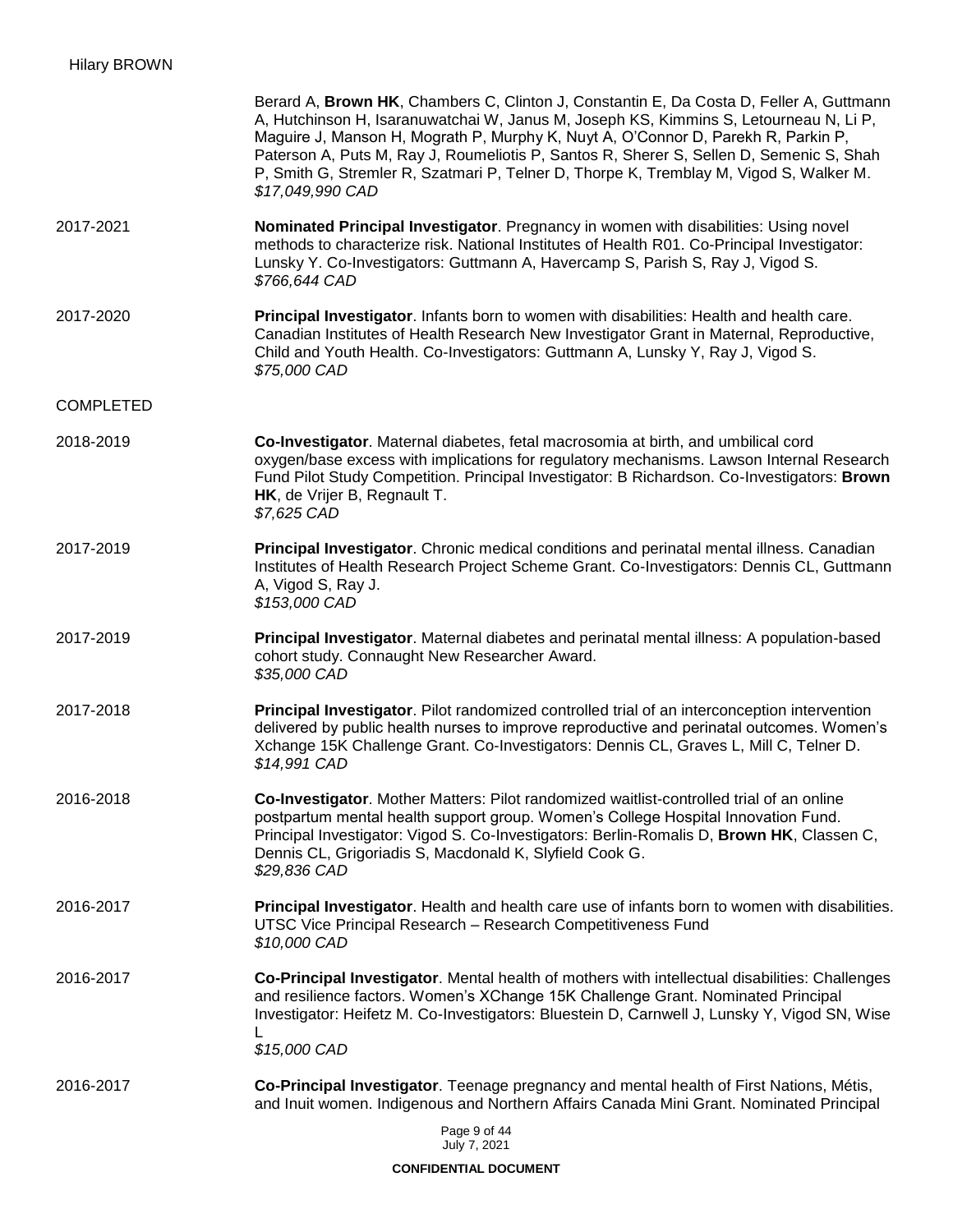Investigator: Benoit A *\$6,000 CAD* 2015-2016 **Co-Investigator**. Pregnancy outcomes in women with psoriasis. Canadian Dermatology Association. Principal Investigator: Alhusayen R. Co-Investigators: Chen A, Rochon PA, Vigod S, **Brown HK** *\$15,000 CAD* OTHER FUNDS 2019 **Principal Investigator**. Chronic physical conditions and risk for perinatal mental illness: A population-based retrospective cohort study. UTSC Research Impact Fund. *\$500 CAD*

# **E. Publications**

In my discipline of epidemiology, productivity and independent scholarship are determined through contributions to multiauthored peer-reviewed papers. Authorship is defined by the University of Toronto Curriculum Vitae formatting guidelines. Additional comments are provided where necessary. Trainees under my direct supervision (as primary or co-supervisor) are underlined. Impact factor is marked "IF". Manuscripts published in a journal with an impact factor greater than 5 (i.e., ranked in the top 10% of medical journals internationally), are marked with an asterisk (\*).

- PA **Principal Author:** Carried out the actual research and undertook the data analysis and preparation of the manuscript. (The principal author may also be the senior responsible author.) [> 90% effort]
- SRA **Senior Responsible Author:** Initiated the direction of the investigation, established the setting in which the project was conducted, obtained required funding for the study, played a role in the data analysis and preparation of the manuscript, and/or assumed overall responsibility for publication of the manuscript in its final form. [50–89% effort]
- CO-PA **Co-Principal Author:** Had a role in the design, had an active role in carrying out the research, and was involved in data analysis and preparation of the manuscript. The project would be compromised seriously without the co-principal author. [10–49% effort]
- CO-I **Co-Investigator:** Contributed to the research activities and participated in the publications. [< 10% effort]

## **1. PEER-REVIEWED PUBLICATIONS**

## **Journal Articles**

- 1. \* Aker A, Vigod SN, Dennis CL, Kaster T, **Brown HK.** The association between asthma and perinatal mental illness: A population-based cohort study**.** *International Journal of Epidemiology*; accepted. **[IF 7.20; SRA]**
- 2. \* Nishat F, Lunsky Y, Tarasoff LA, **Brown HK**. Prenatal care adequacy among women with disabilities: A populationbased study. *American Journal of Preventive Medicine*; accepted. **[IF 5.04; SRA]**
- 3. \* Taylor C, **Brown HK**, Saunders N, Barker L, Chen S, Cohen E, Dennis CL, Ray J, Vigod S. Maternal schizophrenia, skin-to-skin contact, and infant feeding initiation. *Schizophrenia Bulletin*; accepted. **[IF 7.58; CO-I]**
- 4. \* Mitra M, Akobirshoev I, Valentine A, **Brown HK**, Moore Simas T. Severe maternal morbidity and mortality in women with intellectual and developmental disabilities. *American Journal of Preventive Medicine*; accepted. **[IF 5.04; CO-I]**
- 5. Aker A, Vigod SN, Dennis CL, **Brown HK.** Perinatal complications as a mediator of the association between chronic disease and postpartum mental illness**.** *Journal of Women's Health* 2021, doi: 10.1089/jwh.2021.0014. **[IF 2.32; SRA]**

Page 10 of 44 July 7, 2021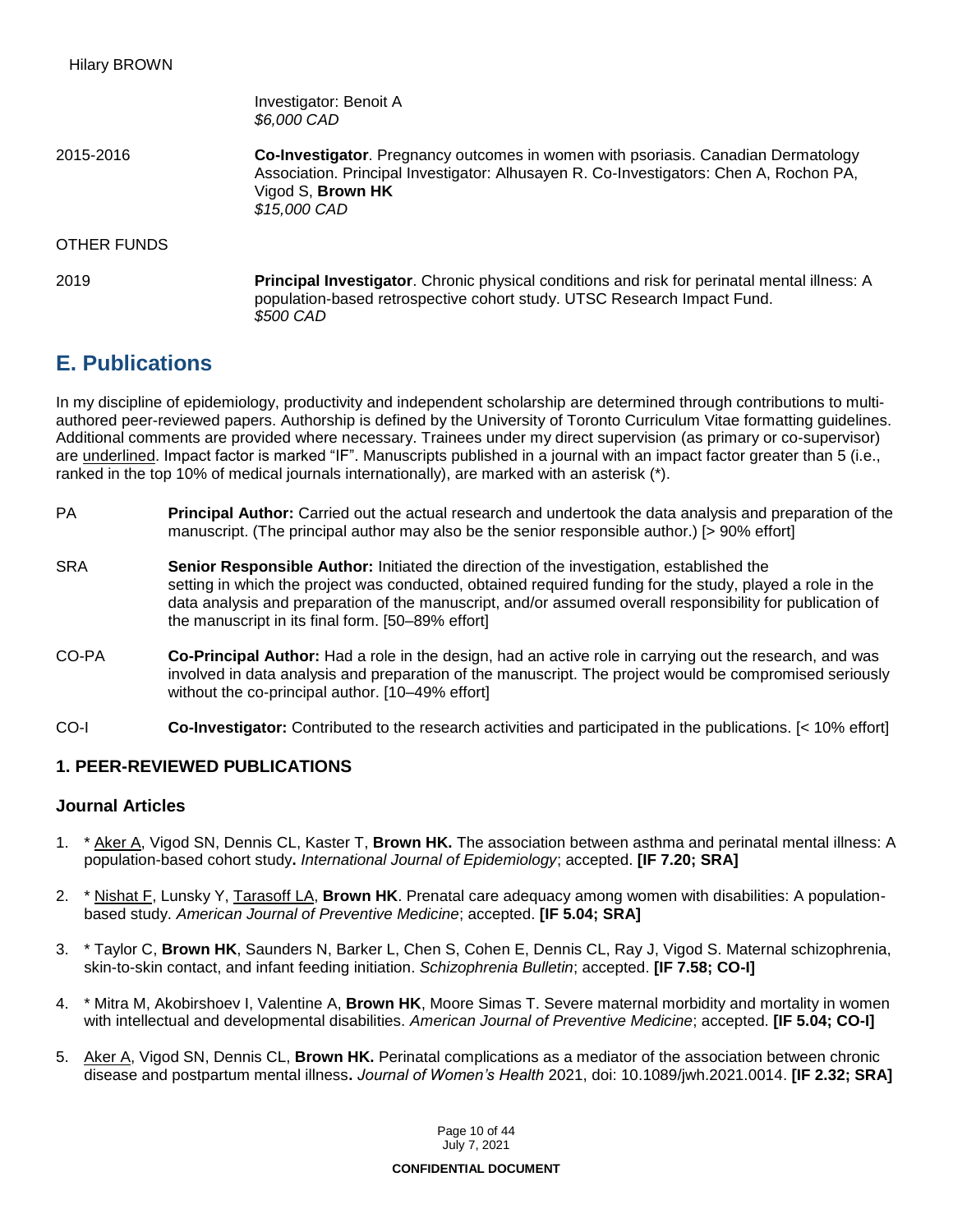#### Hilary BROWN

- 6. Vigod SN, Slyfield-Cook G, Macdonald K, Hussain-Shamsy N, **Brown HK,** DeOliveira C, Torshizi K, Benipal PK, Grigoriadis S, Classen CC, Dennis CL. Mother Matters: Pilot randomized wait-list controlled trial of an online therapistfacilitated discussion board and support group for postpartum depression symptoms. *Depression and Anxiety* 2021, doi: 10.1002/da.23163. **[IF 4.70; CO-I]**
- 7. \* Barker LC, Bronskill SE, **Brown HK**, Kurdyak P, Vigod SN. Hospital admission at the time of a postpartum psychiatric emergency department visit: the influence of the social determinants of health. *Journal of Epidemiology and Psychiatric Sciences* 2021; doi: 10.1017/S2045796021000238. **[IF 6.40; CO-I]**
- 8. \* Vigod SN, **Brown HK**, Huang A, Fung K, Barker LC, Hussain-Shamsy N, Wright E, Dennis CL, Grigoriadis S, Gozdyra P, Corsi D, Walker M, Moineedin R. Postpartum mental illness during the COVID-19 pandemic: A population-based, repeated cross-sectional study. *Canadian Medical Association Journal* 2021;193(23):E835-E843. **[IF 6.94; CO-PA]**
- 9. Cairncross Z, Dennis CL, Brennenstuhl S, Ravindran S, Enders J, Graves L, Mill C, Telner D, **Brown HK**. Development and psychometric properties of the Preconception Health Knowledge Questionnaire. *American Journal of Health Promotion* 2021;35(2):172-178. **[IF 2.23; SRA]**
- 10. \* Taylor C, **Brown HK**, Saunders N, Barker L, Chen S, Cohen E, Dennis CL, Ray J, Vigod SN. Accidental injury, selfinjury, and assault among children of women with schizophrenia: a population-based cohort study. *Acta Psychiatrica Scandinavica* 2021;143(5):406-417. **[IF 5.36; CO-I]**
- 11. Dennis CL, Marini F, Dick J, Atkinson S, Barrett J, Bell R, Berard A, Berger H, **Brown HK**, Constantin E, Da Costa D, Feller A, Guttmann A, Janus M, Joseph K, Juni P, Kimmins S, Letourneau N, Li P, Lye S, Maguire J, Mathews S, Millar D, Misita D, Murphy K, Nuyt A, O'Connor DL, Parekh R, Paterson A, Puts M, Ray J, Roumeliotis P, Scherer S, Sellen D, Semenic S, Shah P, Smith G, Stemler R, Szatmari P, Telner D, Tremblay M, Vigod S, Walker M, Birken C. Protocol for a randomized trial evaluating a preconception-early childhood telephone-based intervention with tailored e-health resources for women and their partners to optimize growth and development among children in Canada: A Healthy Life Trajectory Initiative (HeLTI Canada). *BMJ Open* 2021;11(2):e046311. **[IF 2.50; CO-I]**
- 12. **\* Brown HK**, Ray JG, Chen S, Guttmann A, Havercamp S, Parish S, Vigod SN, Tarasoff L, Lunsky Y. Association of pre-existing disability and severe maternal morbidity or mortality in Ontario, Canada. *JAMA Network Open* 2021;4(1):e2034993. **[IF 5.03; PA and SRA]**

*Commentary accompanying this paper:* Wall-Wieler E. Understanding reproductive outcomes of women with disabilities. *JAMA Network Open* 2021;4(1):e2035121.

- 13. Tint A, **Brown HK**, Chen S, Lai MC, Tarasoff LA, Vigod SN, Parish S, Havercamp S, Lunsky Y. Health characteristics of reproductive-aged autistic women in Ontario: A population-based cross-sectional study. *Autism* 2021;25(4):1114- 1124. **[IF 4.61; CO-PA]**
- 14. \* Tarasoff L, Murtaza F, Salaeva D, Carty A, Hamilton A, **Brown HK**. Health of newborns and infants born to women with disabilities: A meta-analysis. *Pediatrics* 2020;146(6):e20201635. **[IF 5.42; SRA]**

*Commentary accompanying this paper:* Kuo DZ, Houtrow AJ. Health of newborns and infants born to women with disabilities: The life course perspective. *Pediatrics* 2020;146(6):e2020032607.

#### *Pediatrics requested a video abstract for this paper:*  <https://pediatrics.aappublications.org/content/early/2020/11/15/peds.2020-1635>

- 15. \* Kassee C, Babinski S, Tint A, Lunsky Y, **Brown HK**, Ameis SH, Szatmari P, Lai MC, Einstein G. Physical health of autistic girls and women: a scoping review. *Molecular Autism* 2020;27;11(1):84. **[IF 6.28; CO-I]**
- 16. Wanigaratne S, Wiedmeyer M-I, **Brown HK**, Guttmann A, Urquia ML. Induced abortion according to immigrants' birthplace: A population-based cohort study. *Reproductive Health* 2020;14;17(1):143. **[IF 2.84; CO-I]**

Page 11 of 44 July 7, 2021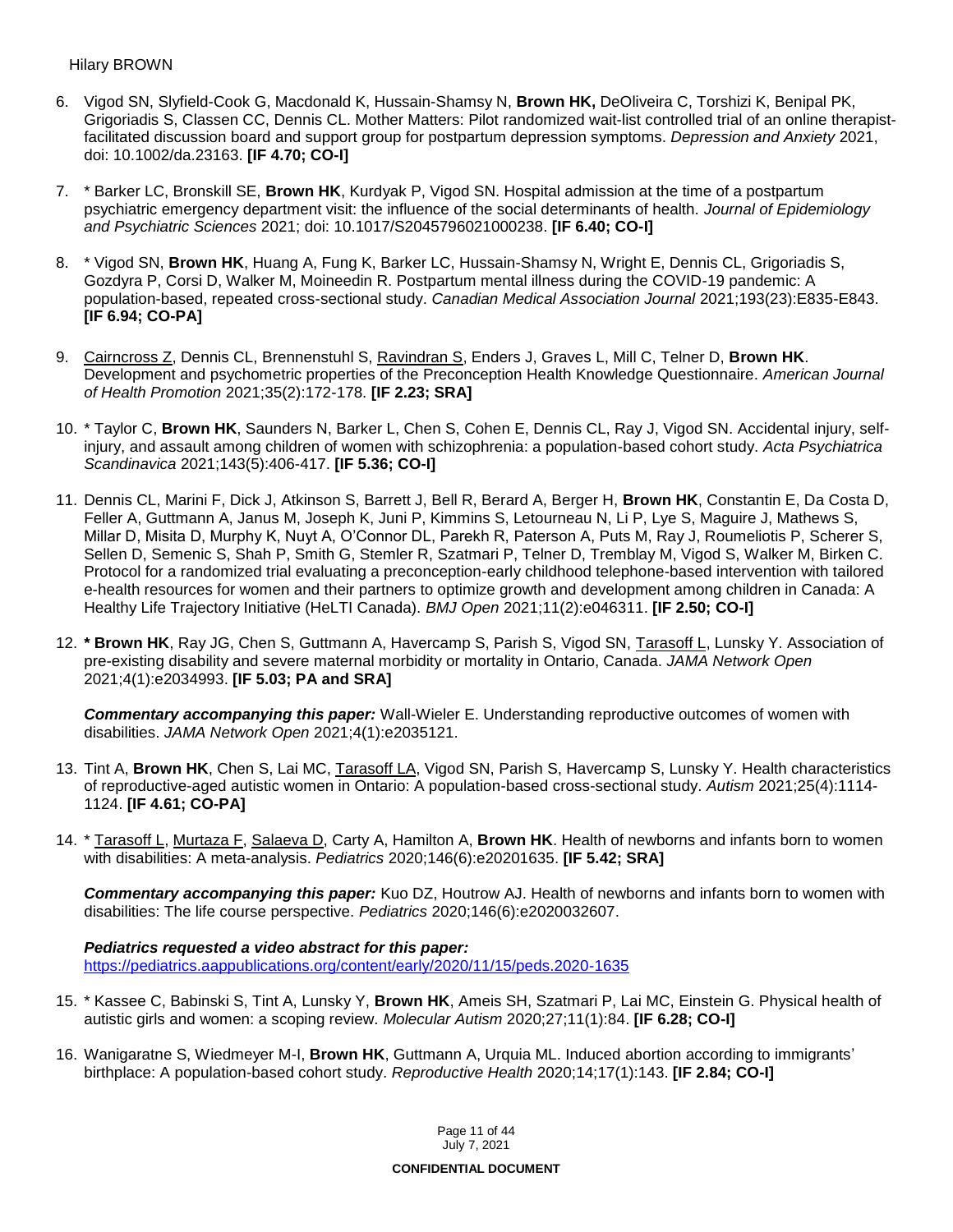- 17. McKnight A, Vigod SN, Dennis CL, Wanigaratne S, **Brown HK**. Association between chronic medical conditions and acute perinatal psychiatric health care encounters among migrants: a population-based cohort study. *Canadian Journal of Psychiatry* 2020;65(12):854-864. **[IF 4.08; SRA]**
- 18. Bani-Issa W, Dennis CL, **Brown HK**, Almomani FM, Aalton M, Al-Shurairi AM. Adolescent diet and exercise selfefficacy and the influence of parents and schools: A national United Arab Emirates study. *Journal of Transcultural Nursing* 2020;31(5):479-491. **[IF: 1.28; CO-I]**
- 19. Potvin L, Lindenbach R, **Brown HK**, Cobigo V. Informational support for women with intellectual and developmental disabilities during pregnancy: A qualitative study. *Journal on Developmental Disabilities*; accepted. **[No IF; SRA** with Co-Supervisor V Cobigo**]**
- 20. Vigod SN, Fung K, Amartey A, Bartsch E, Felemban R, Saunders N, Guttmann A, Chiu M, Barker L, Kurdyak P, **Brown HK**. Maternal schizophrenia and adverse birth outcomes: what mediates the risk? *Social Psychiatry and Psychiatric Epidemiology* 2020;55(5):561-579. **[IF 3.15; CO-PA]**
- 21. Tarasoff L, Lunsky Y, Chen S, Guttmann A, Havercamp S, Parish S, Vigod S, Carty A, **Brown HK**. Preconception health characteristics of women with disabilities in Ontario: A population-based, cross-sectional study. *Journal of Women's Health* 2020;29(12):1564-1575. **[IF 2.32; SRA]**

### *Cited in Society of Obstetricians and Gynaecologists of Canada Guideline No. 416: Labour, delivery, and postpartum care for people with physical disabilities.*

- 22. Ravindran S, Yoganathan S, Cairncross Z, Dennis CL, Enders J, Graves L, Mill C, Telner D, **Brown HK**. Pilot randomized controlled trial of an interconception intervention provided by public health nurses. *Maternal and Child Health Journal* 2020;24(9):1161-1169. **[IF 1.79; SRA]**
- 23. **Brown HK**, Carty A, Havercamp S, Parish S, Lunsky Y. Algorithms to identify reproductive-aged women with physical and sensory disabilities in administrative health data: A systematic review. *Disability & Health Journal* 2020;13(3):100909. **[IF 1.95; PA and SRA]**
- 24. Salaeva D, Tarasoff L, **Brown HK**. Health care utilization in infants and young children of women with intellectual and developmental disabilities: A systematic review. *Journal of Intellectual Disability Research* 2020;64(4):303-310. **[IF 1.94; SRA]**
- 25. Dennis CL, **Brown HK**, Brennenstuhl S, Haddad S, Marini FC, Stremler R. Trajectory and predictors of fatigue among Chinese immigrant and Chinese Canadian-born women in the postpartum period. *Journal of Obstetric, Gynecologic, and Neonatal Nursing* 2020;49(2):167-180. **[IF 1.26; CO-I]**
- 26. Cairncross ZF, Chaput KH, McMorris C, Ospina M, **Brown HK**, Metcalfe A. Roles of the underlying cause of delivery and gestational age on long-term child health. *Pediatric and Perinatal Epidemiology* 2020;34(3):331-340. **[IF 3.13; Co-I]**
- 27. **\* Brown HK**, Chen S, Guttmann A, Havercamp SM, Parish S, Ray JG, Tarasoff LA, Vigod SN, Carty A, Lunsky Y. Rates of recognized pregnancy in women with disabilities in Ontario, Canada. *American Journal of Obstetrics & Gynecology* 2020;222(2):189-192. **[IF 5.73; PA and SRA]**
- 28. Faulkner MR, Barker L, Vigod SN, Dennis CL, **Brown HK**. The collective impact of chronic medical conditions and poverty on perinatal mental illness risk. *Journal of Epidemiology & Community Health* 2020;74(2):158-163. **[IF 3.87; SRA]**
- 29. \* Tarasoff L, Ravindran S, Hannan M, Salaeva D, **Brown HK**. Maternal disability and risk for pregnancy, delivery, and postpartum complications: a systematic review and meta-analysis. *American Journal of Obstetrics & Gynecology* 2020;222(1):e1-e27. **[IF 5.73; SRA]**

*Commentary on this paper:* Barger MK. Current resources for evidence-based practice, November/December 2019: Maternal, pregnancy, and birth outcomes in women with disabilities. *Journal of Midwifery & Women's Health*.

> Page 12 of 44 July 7, 2021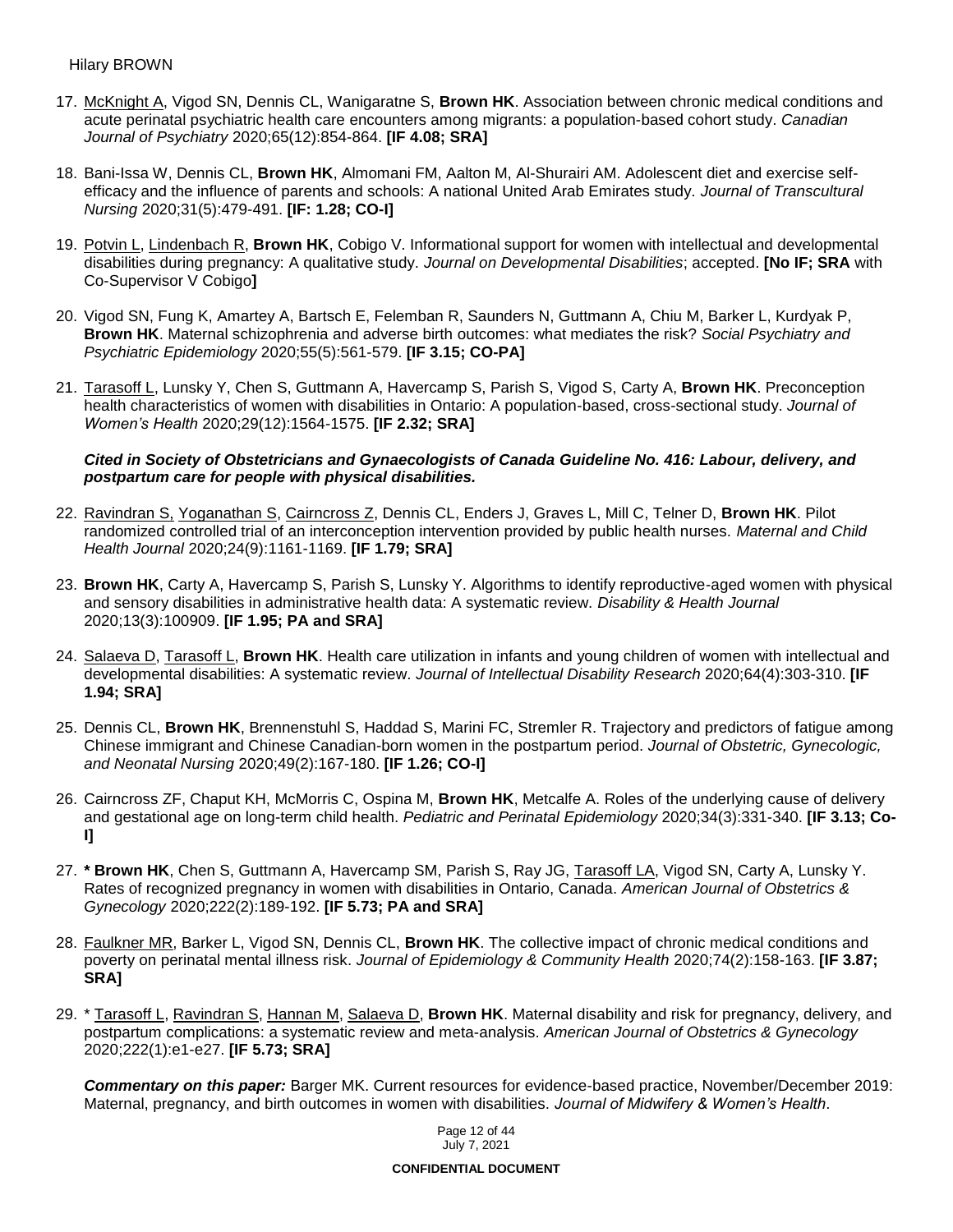#### *Cited in Society of Obstetricians and Gynaecologists of Canada Guideline No. 416: Labour, delivery, and postpartum care for people with physical disabilities.*

- 30. Dennis CL, **Brown HK**, Brennenstuhl S, Haddad S, Marini FC, Stremler R. Prevalence and predictors of postpartum maternal and infant bed-sharing among Chinese-Canadian women. *Behavioral Sleep Medicine* 2020;18(1):120-130. **[IF 2.87; CO-PA]**
- 31. **\* Brown HK**, Cairncross Z, Lipscombe L, Wilton D, Dennis CL, Ray J, Guttmann A, Vigod SN. Pre-pregnancy diabetes and perinatal mental illness: A population-based latent class analysis. *American Journal of Epidemiology* 2020;189(6):573-582. **[IF 5.42; PA and SRA]**
- 32. Armstrong SEM, **Brown HK**, Shorey C, Madan R, Szabuniewicz C, Koh S, Crépeau-Gendron G, Mah L. No association between trazodone and QTc prolongation in older adults. *Journal of Clinical Psychopharmacology* 2019 39(5):528-530. **[IF 3.24; Co-I]**
- 33. \* Dennis CL, Brown JVE, **Brown HK**. Interventions (other than psychosocial, psychological and pharmacological) for treating postpartum depression [Protocol]. *Cochrane Database of Systematic Reviews* 2019;11:CD013460. **[IF 6.75; CO-PA]**
- 34. Gupta R, **Brown HK**, Barker L, Dennis CL, Vigod SN. Rapid repeat pregnancy in women with schizophrenia. *Schizophrenia Research* 2019;212:86-91. **[IF 4.57; CO-PA]**
- 35. **\* Brown HK**, Wilton D, Ray J, Dennis CL, Guttmann A, Vigod S. Chronic physical conditions and risk for perinatal mental illness: a population-based retrospective cohort study. *PLoS Medicine* 2019;16(8):e1002864. **[IF 11.68; PA and SRA]**
- 36. Heifetz M, **Brown HK**, Abou Chacra M, Tint A, Vigod SN, Bluestein D, Lunsky Y. Challenges and resilience in mental health among mothers with intellectual and developmental disabilities. *Disability & Health Journal* 2019;12(4):602-607. **[IF 1.86; CO-PA]**
- 37. Abbass-Dick J, **Brown HK**, Jackson K, Rempel L, Taylor-Vaisey A, Dennis CL. Examining the effects of perinatal breastfeeding interventions including fathers/partners on breastfeeding initiation, exclusivity and duration. *Midwifery*  2019;75:41-51. **[IF 1.95; CO-PA]**
- 38. Dennis CL, Shiri R, **Brown HK,** Santos HP, Falah-Hassani K. Breastfeeding rates in immigrant and non-immigrant women: a systematic review and meta-analysis. *Maternal & Child Nutrition* 2019;15(3):e12809. **[IF 3.31; CO-I]**
- 39. Crépeau-Gendron G, **Brown HK,** Madan R, Szabuniewicz C, Koh S, Veinish S, Kassam A, Mah L. Association between citalopram, escitalopram and QTc prolongation in geriatric patients. *Journal of Affective Disorders* 2019;250(1):341-345. **[IF 3.79; CO-PA]**
- 40. Cairncross Z, Ravindran S, Yoganathan S, Dennis CL, Enders J, Graves L, Mill C, Telner D, **Brown HK**. Measurement of preconception health knowledge: a systematic review. *American Journal of Health Promotion*  2019;33(6):941-954. **[IF 1.96; SRA]**
- 41. \* Goodday SM, Bondy S, **Brown HK**, Sutradhar R, Rhodes A. Exposure to maternal depression in childhood and suicide-related thoughts and attempts in Canadian youth: mediation by child psychiatric symptoms. *Epidemiology and Psychiatric Sciences* 2019;29:e17*.* **[IF 6.40; CO-I**, I was a member of supervisory committee**]**
- 42. Goodday SM, Bondy S, Sutradhar R, **Brown HK**, Rhodes A. The cumulative incidence of self-reported suicide-related thoughts and attempts in young Canadians. *Canadian Journal of Psychiatry* 2019;64(2):107-115. **[IF 3.61; CO-I**, I was a member of the supervisory committee**]**
- 43. Potvin LA, Barnett BM, **Brown HK**, Cobigo V. "I didn't need people's negative thoughts": Women with intellectual and developmental disabilities reporting attitudes toward their pregnancy. *Canadian Journal of Nursing Research* 2019;51(3):154-167. **[IF none; SRA** with Co-Supervisor V Cobigo**]**

Page 13 of 44 July 7, 2021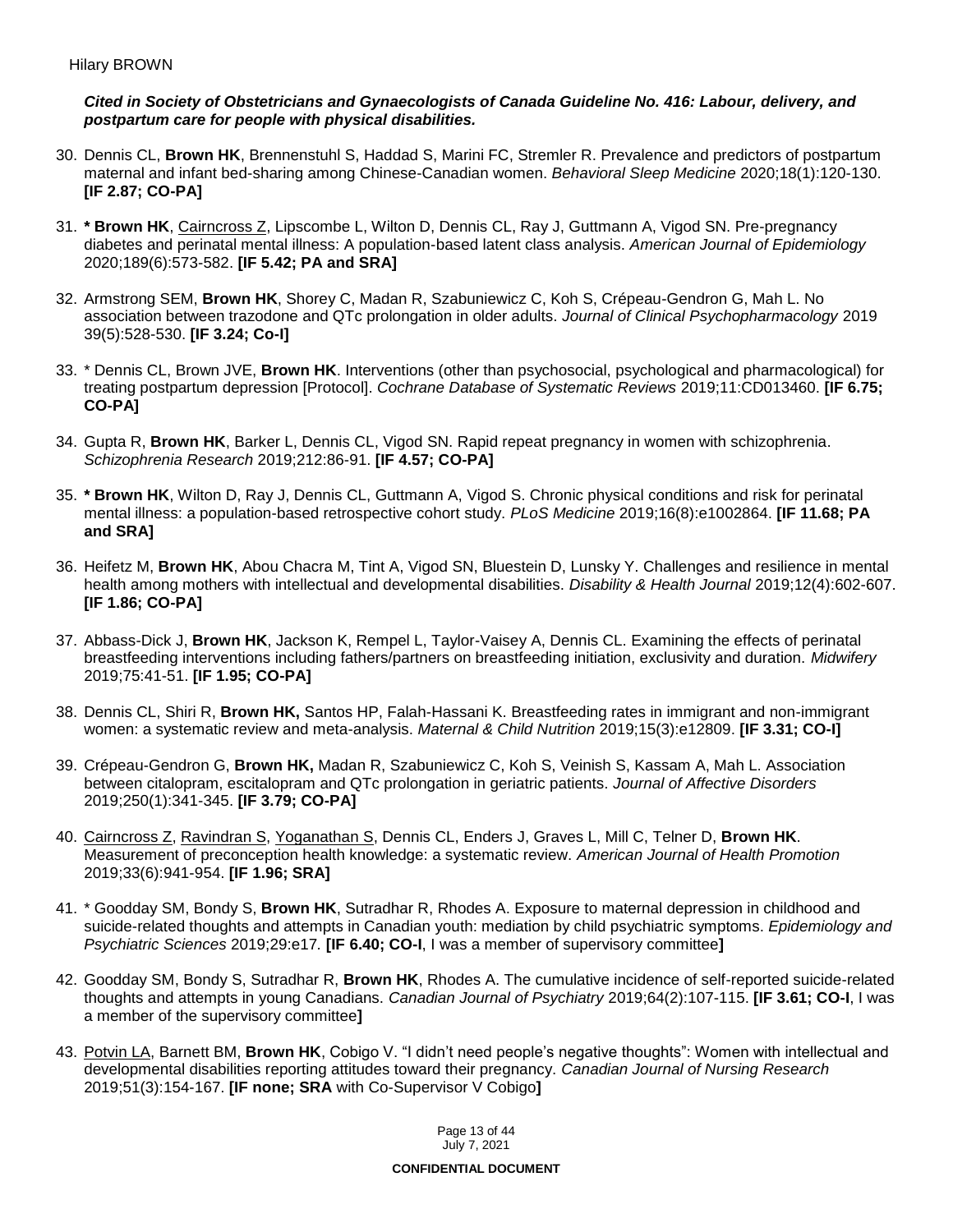- 44. Pilkington P, Rominov H, **Brown HK**, Dennis CL. Systematic review of the impact of coparenting interventions on paternal coparenting behaviour. *Journal of Advanced Nursing* 2019;75(1):17–29. **[IF 2.27; CO-I]**
- 45. \* Vigod SN, Kurdyak P, **Brown HK**, Nguyen GC, Targownik L, Seow C, Kuenzig ME, Benchimol EI. Inflammatory bowel disease and new-onset psychiatric disorders in pregnancy and post-partum: a population-based cohort study. *Gut* 2019;68(9):1597-1605. **[IF 17.02; CO-I]**
- 46. Goodday SM, Bondy S, Sutradhar R, **Brown HK**, Rhodes A. Exposure to maternal depression in childhood and suicide-related thoughts and attempts in Canadian youth: test of effect modifying factors. *Social Psychiatry and Psychiatric Epidemiology* 2019;54(2):191-200. **[IF 2.54; CO-I**, I was a member of the supervisory committee**]**
- 47. Dennis CL, **Brown HK**, Chung-Lee L, Abbass-Dick J, Shorey S, Marini C, Brennenstuhl S. Prevalence and predictors of exclusive breastfeeding among immigrant and Canadian-born Chinese women. *Maternal & Child Nutrition*  2018;15(2):e12687:1-8. **[IF 3.23; CO-PA]**
- 48. **\* Brown HK**, Dennis CL, Kurdyak P, Vigod S. A population-based study of the frequency and predictors of induced abortion among women with schizophrenia. *British Journal of Psychiatry* 2018;20:1–8. **[IF 7.06; PA and SRA]**
- 49. **\* Brown HK**, Potvin L, Lunsky Y, Vigod S. Maternal intellectual or developmental disability and newborn discharge to protective services. *Pediatrics* 2018;142(6):1–12. **[IF 5.71; PA and SRA]** *Editorial accompanying this paper:* Furman L. Childbearing and the challenges of intellectual disability. *Pediatrics* 2018.
- 50. Dennis CL, **Brown HK**, Brennenstuhl S. Development, psychometric assessment, and predictive validity of the Postpartum Childcare Stress Checklist. *Nursing Research* 2018;67(6):439–446. **[IF 1.73; CO-PA]**
- 51. Plourde N, **Brown HK**, Vigod S, Cobigo V. The association between continuity of primary care and preventive cancer screening in women with intellectual disability. *American Journal on Intellectual and Developmental Disabilities*  2018;123(6):499–513. **[IF 2.30; CO-PA]**
- 52. **\* Brown HK**, Qazilbash A, Rahim N, Dennis CL, Vigod SN. Chronic medical conditions and peripartum mental illness: a systematic review and meta-analysis. *American Journal of Epidemiology* 2018;187(9):2060–2068. **[IF 5.23; PA and SRA]**
- 53. **\* Brown HK**, Kirkham YA, Lunsky Y, Cobigo V, Vigod SN. Contraception provision to postpartum women with intellectual and developmental disabilities: a population-based cohort study. *Perspectives on Sexual and Reproductive Health* 2018;50(3):93–99. **[IF 5.05; PA and SRA]**
- 54. **\* Brown HK**, Ray J, Liu N, Lunsky Y, Vigod SN. Rapid repeat pregnancy among women with intellectual and developmental disabilities: a population-based cohort study. *Canadian Medical Association Journal*  2018;190(32):e949–956. **[IF 6.80; PA and SRA]**
- 55. Munk-Olsen T, Liu X, Viktorin A, **Brown HK**, Di Florio A, D'Onofrio BM, Gomes T, Howard LM, Khalifeh H, Krohn H, Larsson H, Lichtenstein P, Taylor CL, Van Kamp I, Wesseloo R, Meltzer-Brody S, Vigod SN, Bergink V. Maternal and infant outcomes associated with lithium use in pregnancy: an international collaborative meta-analysis of six cohort studies. *Lancet Psychiatry* 2018;5(8):644–652. **[IF 11.59; CO-PA**, I co-led the design and analysis for Canadian cohort**]**
- 56. Xavier C, Benoit A, **Brown HK**. Teenage pregnancy and mental health beyond the postpartum period: a systematic review. *Journal of Epidemiology and Community Health* 2018;72(6):451–457*.* **[IF 3.97; SRA** with Co-Supervisor A Benoit**]**
- 57. Xavier C, **Brown HK**, Benoit A. Teenage pregnancy and long-term mental health outcomes among Indigenous women in Canada. *Archives of Women's Mental Health* 2018;21(3):333–340*.* **[IF 2.57; SRA** with Co-Supervisor A Benoit**]**

Page 14 of 44 July 7, 2021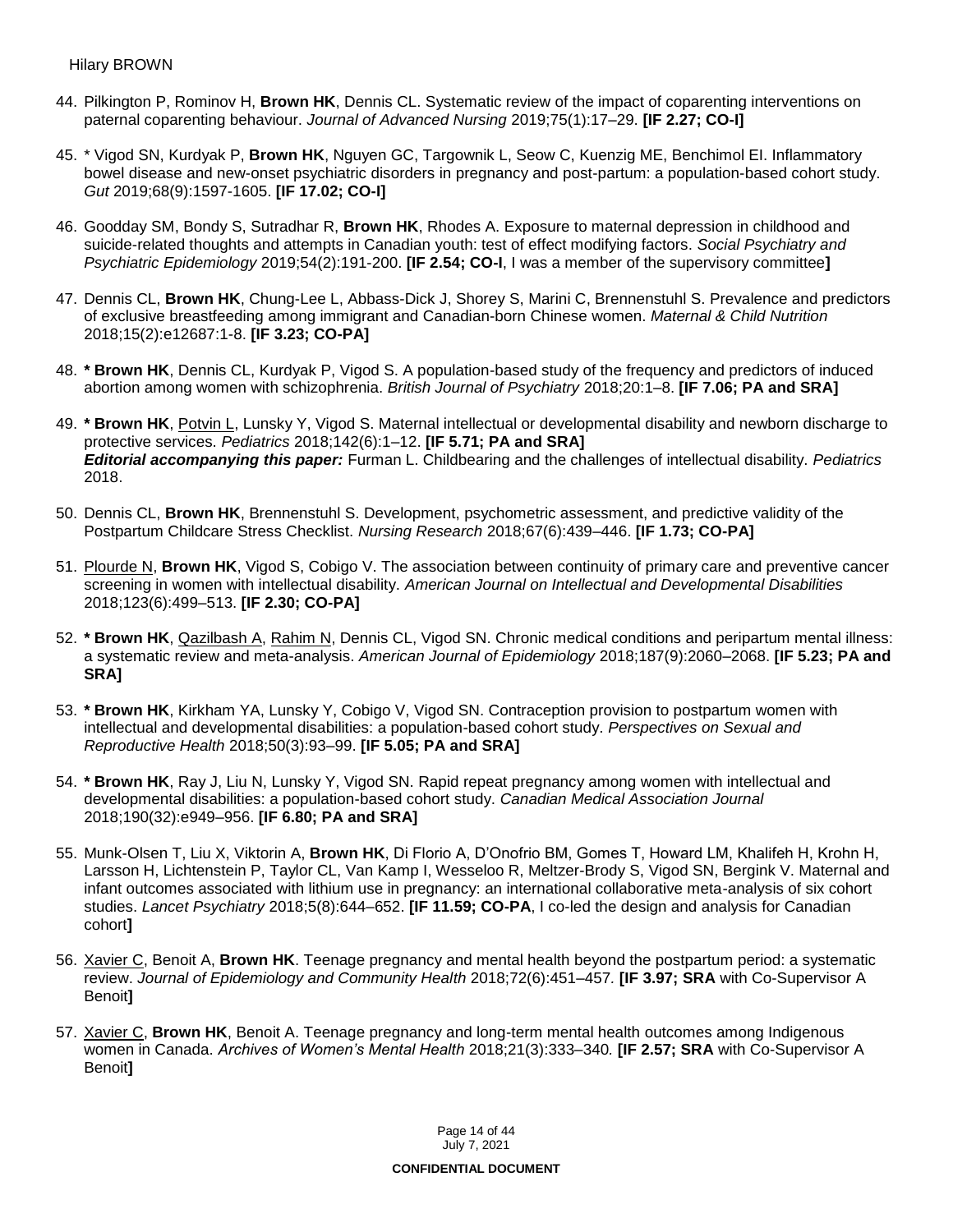- 58. Dennis CL, Brennenstuhl J, Wanigaratne S, **Brown HK**, Grigoriadis S, Marini FC, Vigod SN. Unique trajectories of anxiety across the first postpartum year: a longitudinal cohort study. *Journal of Affective Disorders* 2018;230:71–76. **[IF 3.79; CO-I]**
- 59. Vigod SN, Bagheri E, Zarrinkalam F, **Brown HK**, Mamdani M, Ray JG. Research Letter: Online social network response to studies on antidepressant use in pregnancy. *Journal of Psychosomatic Research* 2018;106:70–72. **[IF 3.27; CO-I]**
- 60. Dennis CL, **Brown HK**, Wanigaratne S, Vigod SN, Grigoriadis S, Fung K, Marini F, Brennenstuhl S. Determinants of comorbid depression and anxiety postnatally: a longitudinal cohort study of Chinese-Canadian women. *Journal of Affective Disorders* 2018;227:24–30. **[IF 3.79; CO-PA]**
- 61. Dennis CL, **Brown HK**, Wanigaratne S, Fung K, Vigod S, Grigoriadis S, Marini F, Brennenstuhl S. Prevalence, incidence, and persistence of postpartum depression, anxiety, and comorbidity among Chinese immigrant and nonimmigrant women: a longitudinal cohort study. *Canadian Journal of Psychiatry* 2018;63(1):44–53. **[IF 3.61; CO-PA]**
- 62. Weiss JA, Isaacs B, Diepstra H, Wilton AS, **Brown HK**, Lunsky Y. Health concerns and health service utilization in a population cohort of young adults with autism spectrum disorder. *Journal of Autism and Developmental Disorders*  2018;48(1):36-44. **[IF 3.34; CO-I]**
- 63. Durbin A, **Brown HK,** Antoniou T, Sirotich F, Roesslein K, Lunsky Y. Mental health disorders and publicly funded service use in HIV positive individuals: a population-based cross-sectional study in Ontario, Canada. *AIDS & Behaviour* 2017;21(12):3457–3463. **[IF 3.31; CO-PA]**
- 64. **Brown HK**, Mueller M, Edwards S, Mill C, Enders J, Graves L, Telner D, Dennis CL. Preconception health interventions delivered in public health and community settings: a systematic review. *Canadian Journal of Public Health* 2017;108(4):e388–e397. **[IF 1.29; PA and SRA]**
- 65. \* Dennis CL, **Brown HK**. Psychosocial, psychological, and pharmacological interventions for treating antenatal anxiety (protocol). *Cochrane Database of Systematic Reviews* 2017;11:CD012870. **[IF 6.75; CO-PA]**
- 66. Dennis CL, **Brown HK**, Brennenstuhl J. The Postpartum Partner Support Scale: development, psychometric assessment, and relationship to postpartum depression and anxiety. *Midwifery* 2017;54:18–24. **[IF 1.05; CO-PA]**
- 67. Richardson BS, Ruttinger S, **Brown HK,** deVrijer B, Regnault T. Maternal body mass index impacts fetal-placental size at birth and umbilical cord oxygen values with implications for regulatory mechanisms. *Early Human Development* 2017;112:42–47. **[IF 2.17; CO-I]**
- 68. Durbin A, **Brown HK**, Bansal S, Antoniou T, Jung JKH, Lunsky Y. How HIV affects health and service use for adults with intellectual and developmental disabilities. *Journal of Intellectual Disability Research* 2017;61(7):682–696. **[IF 2.03; CO-PA]**
- 69. **Brown HK,** Cobigo V, Lunsky Y, Vigod S. Postpartum acute care utilization among women with intellectual and developmental disabilities. *Journal of Women's Health* 2017;26(4):329–337. **[IF 2.32; PA]**

*Editorial accompanying this paper:* Mitra M. Postpartum health of women with intellectual and developmental disabilities: A call to action. *Journal of Women's Health* 2019;26(4):303-304.

70. **\* Brown HK,** Cobigo V, Lunsky Y, Vigod S. Maternal and offspring outcomes in women with intellectual and developmental disabilities: a population-based cohort study. *BJOG: An International Journal of Obstetrics and Gynaecology* 2017;124(5):757–765. **[IF 5.19; PA]**

*Commentary accompanying this paper:* Goldacre MJ. (2017). Women with intellectual disability are at a higher risk of adverse maternal and offspring outcomes. *BJOG: An International Journal of Obstetrics and Gynaecology, 124*(5), 766.

71. **\* Brown HK,** Ray J, Wilton AS, Lunsky Y, Gomes T, Vigod S. Association between serotonergic antidepressant use during pregnancy and autism spectrum disorder in children. *JAMA* 2017;317(15):1544–1552. **[IF 47.66; PA]**

> Page 15 of 44 July 7, 2021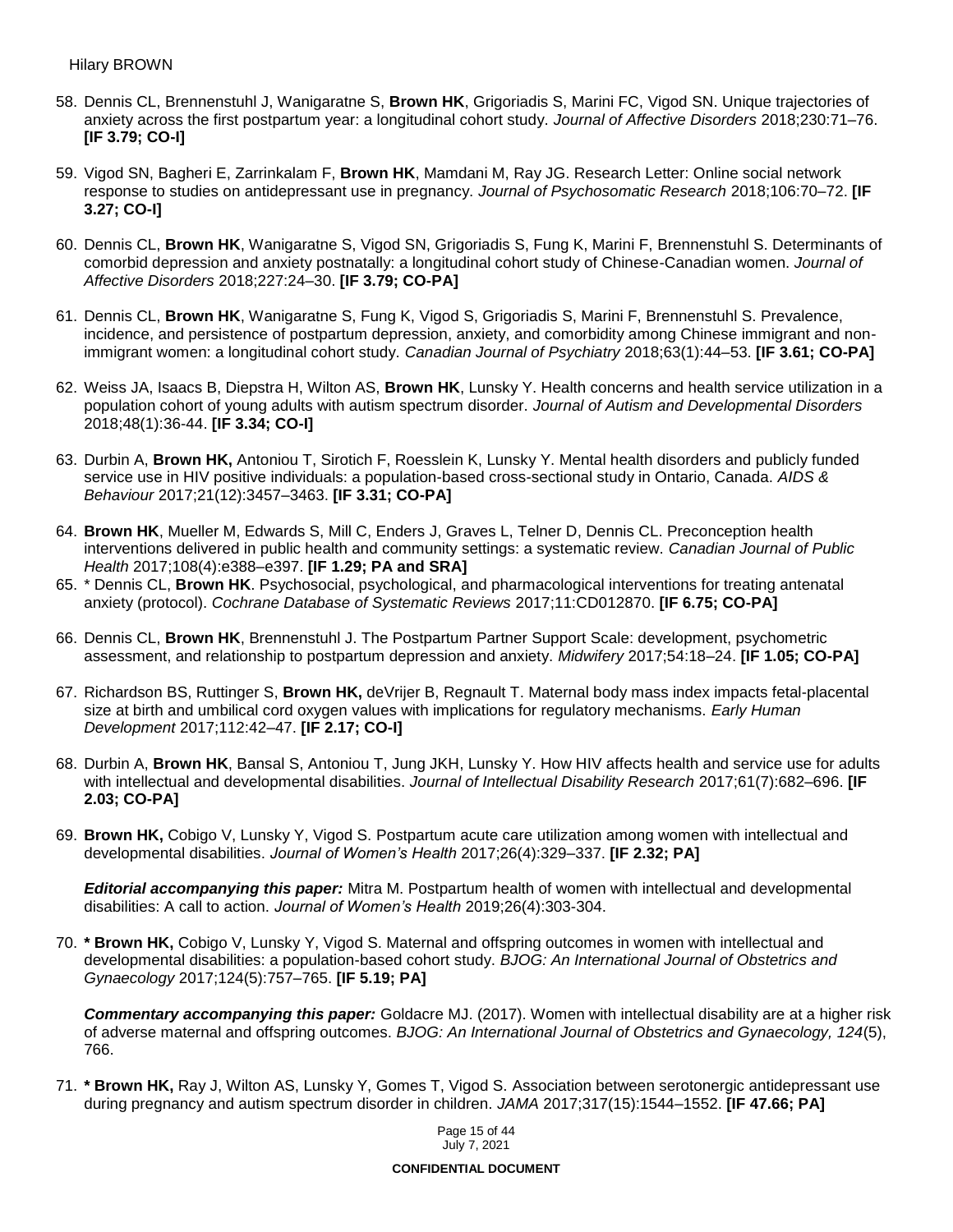*Editorial accompanying this paper:* Oberlander TF, Zwaigenbaum L. Disentangling maternal depression and antidepressant use during pregnancy as risks for autism in children. *Journal of the American Medical Association* 2017;317(15):1533-1534.

Listed in the Autism Speaks Top 10 Autism Studies of 2017: [https://www.autismspeaks.org/science/science](https://www.autismspeaks.org/science/science-news/autism-speaks-names-top-ten-autism-studies-2017)[news/autism-speaks-names-top-ten-autism-studies-2017](https://www.autismspeaks.org/science/science-news/autism-speaks-names-top-ten-autism-studies-2017)

#### *Winner of the 2018 Women's College Hospital Best Paper Award*

- 72. Dennis CL, **Brown HK**, Fallah-Hussani K, Marini F, Vigod S. Identifying women at risk for sustained postpartum anxiety. *Journal of Affective Disorders* 2017;15(213):131–137. **[IF 3.79; CO-PA]**
- 73. Lunsky Y, Durbin A, **Brown HK,** Bansal S, Heifetz, M Antoniou T. Health profiles and associated service use among adults with HIV and intellectual and developmental disabilities. *AIDS* 2017;31(5):697–705. **[IF 4.91; CO-I]**
- 74. **\* Brown HK,** Hussain-Shamsy N, Lunsky Y, Dennis CL, Vigod S. The association between antenatal exposure to selective serotonin reuptake inhibitors and autism: a systematic review and meta-analysis. *Journal of Clinical Psychiatry* 2017;78(1):48–58. **[IF 5.50; PA and SRA]**
- 75. Dennis CL, Fallah-Hussani K, **Brown, HK** Vigod S. Identifying women at risk for postpartum anxiety: a prospective population-based study. *Acta Psychiatrica Scandinavica* 2016;134(6):485-493. **[IF 5.61; CO-I]**
- 76. **Brown HK,** Cobigo V, Lunsky Y, Dennis CL, Vigod S. Perinatal health of women with co-occurring intellectual and developmental disabilities and mental illness. *Canadian Journal of Psychiatry* 2016;61(11):714–723. **[IF 3.61; PA]**

*Commentary accompanying this paper:* Ayre K, Khalifeh H. Immigrant women and women with learning disabilities have complex mental health needs and service use in the perinatal period. *Evidence-Based Mental Health* 2017;*20*(2):55-57.

- 77. \* Dennis CL, **Brown HK,** Morrell J. Interventions (other than psychosocial, psychological and pharmacological) for preventing postpartum depression (protocol). *Cochrane Database of Systematic Reviews* 2016;5:CD012201. **[IF 6.75; CO-PA]**
- 78. **\* Brown HK,** Speechley KN, Macnab J, Natale R., Campbell MK. Maternal, fetal, and placental conditions associated with medically indicated late preterm and early term birth: a retrospective study. *BJOG: An International Journal of Obstetrics and Gynaecology* 2016;123(5):763–770. **[IF 5.19; PA]**
- 79. Potvin L, **Brown HK,** Cobigo V. Social support received by women with intellectual and developmental disabilities during pregnancy and childbirth: an exploratory qualitative study. *Midwifery* 2016;37:57–64*.* **[IF 1.95; SRA** with Co-Supervisor V Cobigo**]**
- 80. **Brown HK,** Kirkham YA, Cobigo V, Lunsky Y, Vigod S. Labour and delivery interventions in women with intellectual and developmental disabilities: a population-based cohort study. *Journal of Epidemiology and Community Health*  2016;70:238–244. **[IF 3.97; PA]**
- 81. **Brown HK,** Lunsky Y, Wilton AS, Cobigo V, Vigod S. Pregnancy in women with intellectual and developmental disabilities. *Journal of Obstetrics and Gynaecology Canada* 2016;38(1):9–16*.* **[IF 1.34; PA]**

*Editorial accompanying this paper:* Rowe T. Not fade away. *Journal of Obstetrics and Gynaecology Canada* 2016;38(1):3-6.

- 82. **Brown HK,** Plourde N, Ouellette-Kuntz H, Vigod S, Cobigo V. Brief report: cervical cancer screening in women with intellectual and developmental disabilities who have had a pregnancy. *Journal of Intellectual Disability Research*  2016;60(1):22–27. **[IF 2.03; PA]**
- 83. Plourde N, **Brown HK,** Vigod S, Cobigo V. Contextual factors impacting uptake of breast and cervical cancer screening: a systematic review of the literature. *Women & Health* 2016;26:1–20. **[IF 2.32; SRA** with Co-Supervisor V

Page 16 of 44 July 7, 2021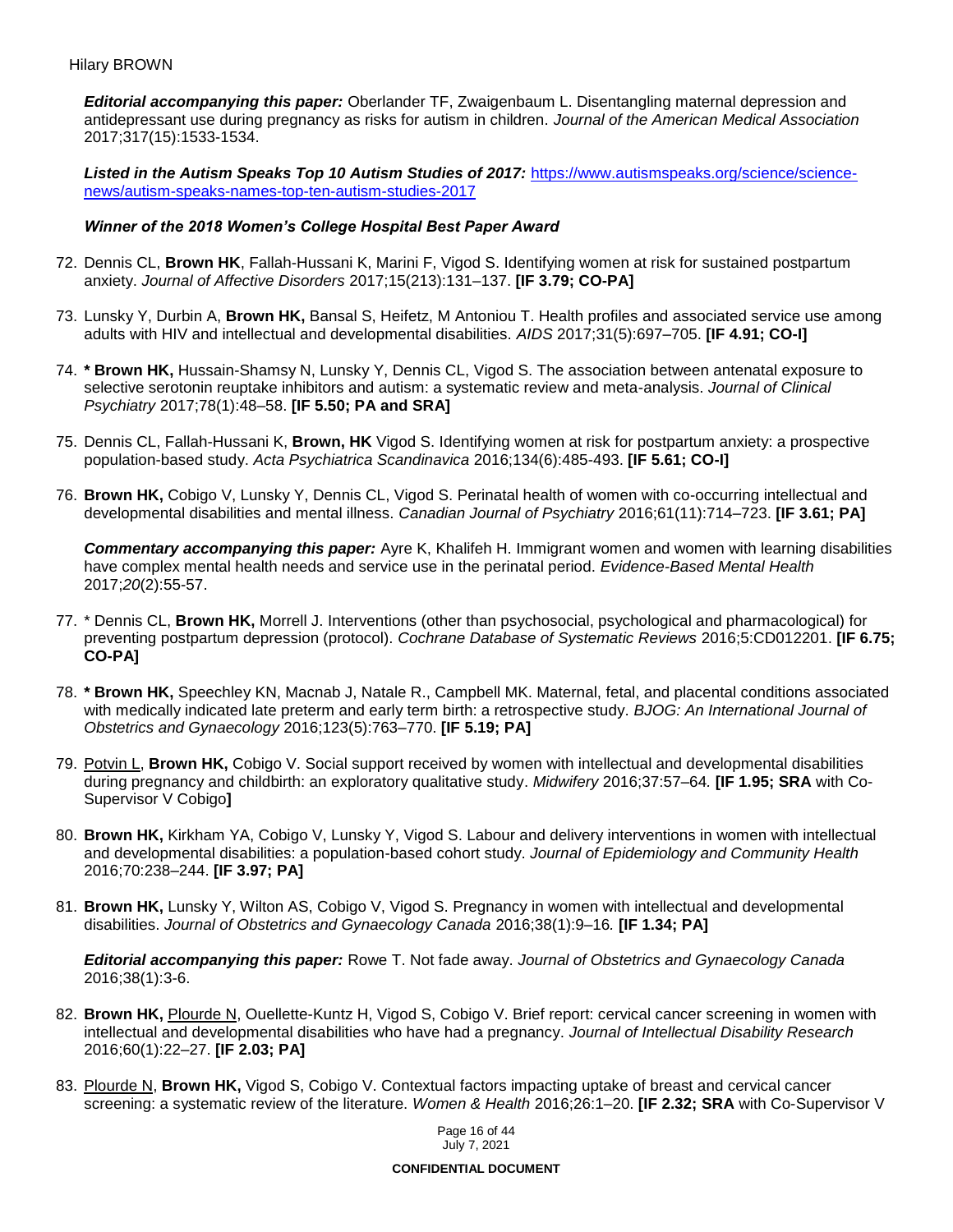Cobigo**]**

- 84. **\* Brown HK,** Speechley KN, Macnab J, Natale R., Campbell MK. Biological determinants of spontaneous late preterm and early term birth: a retrospective cohort study. *BJOG: An International Journal of Obstetrics and Gynaecology*  2015;122(4):491–499. **[IF 5.19; PA]**
- 85. **Brown HK,** Hill J, Natale R. Caesarean section rates in Southwestern Ontario: changes over time after adjusting for important medical and social characteristics. *Journal of Obstetrics and Gynaecology Canada* 2015;36(7):578–589. **[IF 1.34; PA and SRA]**
- 86. **Brown HK,** Wilk P. Changes in smoking during pregnancy in Ontario, 1995 to 2010: results from the Canadian Community Health Survey. *Journal of Obstetrics and Gynaecology Canada* 2014;36(10):878–884. **[IF 1.34; PA and SRA]**
- 87. **\* Brown, HK,** Speechley KN, Macnab J, Natale R, Campbell MK. Mild prematurity, proximal social processes, and development. *Pediatrics* 2014;134(3):e814–24. **[IF 5.71; PA]**
- 88. **\* Brown HK,** Speechley KN, Macnab J, Natale R, Campbell MK. Neonatal morbidity associated with late preterm and early term birth: the roles of gestational age and biological determinants of preterm birth. *International Journal of Epidemiology* 2014;43(3):802–814. **[IF 8.36; PA]**

*Commentary accompanying this paper:* Shapiro CK. Mediation and moderation analyses: A novel approach to exploring the complex pathways between maternal medical conditions, preterm birth and associated newborn morbidity risk. *International Journal of Epidemiology* 2014;43(3):815-817.

- 89. Clarson C, **Brown H,** De Jesus S, Jackman M, Mahmud FH, Prapavessis H, Robinson T, Shoemaker JK, Watson M, Dowd J, Hill D. Effects of a comprehensive, intensive lifestyle intervention combined with Metformin Extended Release in obese adolescents. *International Scholarly Research Notices* 2014. **[IF none; Co-PA]**
- 90. **Brown HK,** Ouellette-Kuntz H, Hunter D, Kelley E, Cobigo V. Unmet needs of families of school-aged children with an autism spectrum disorder. *Journal of Applied Research in Intellectual Disabilities* 2012;25(6):497-508. **[IF 0.98; PA]**
- 91. **Brown HK,** Ouellette-Kuntz H, Hunter D, Kelley E, Cobigo V, Lam M. Beyond an autism diagnosis: Children's functional independence and parents' unmet needs. *Journal of Autism and Developmental Disorders*  2011;41(10):1291-1302. **[IF 3.34; PA]**
- 92. **Brown HK,** Ouellette-Kuntz H, Lysaght R, Burge P. Students' behavioural intentions towards peers with disability. *Journal of Applied Research in Intellectual Disabilities* 2011;24(4):322-332*.* **[IF 0.98; PA]**
- 93. **Brown HK,** Ouellette-Kuntz H, Hunter D, Kelley E. Assessing need in school-aged children with an autism spectrum disorder. *Research in Autism Spectrum Disorders* 2010;4(4):539-547. **[IF 2.67; PA]**
- 94. Ouellette-Kuntz H, **Brown HK,** Baur L, Davis R, Emerson E, Kerr M, Meijer M, O'Hara D, Proulx R, Perry J, Small J, van Schrojenstein Lantman-de Valk H. Using a knowledge translation lens to develop international collaborations to improve the health of individuals with intellectual disabilities. *Journal of Policy and Practice in Intellectual Disabilities* 2010;*7*(4):278-282. **[IF 0.63; Co-PA]**
- 95. Ouellette-Kuntz H, Burge P, **Brown HK,** Arsenault E. Public attitudes towards individuals with intellectual disabilities as measured by the concept of social distance. *Journal of Applied Research in Intellectual Disabilities* 2010;23(2):132- 142. **[IF 0.98; Co-I]**
- 96. **Brown HK,** Ouellette-Kuntz H, Bielska I, Elliott D. (2009). Choosing a measure of support need: Implications for research and policy. *Journal of Intellectual Disability Research* 2009;53(11):949-954. **[IF 2.07; PA]**
- 97. Ouellette-Kuntz H, Coo H, Lam M, Yu CT, Breitenbach MM., Hennessey PE, Holden JJA, **Brown HK,** Noonan AL, Gauthier RB, Crews LR. Age at diagnosis of autism spectrum disorders in four regions of Canada. *Canadian Journal of Public Health* 2009;100(4):268-273*.* **[IF 1.32; Co-I]**

Page 17 of 44 July 7, 2021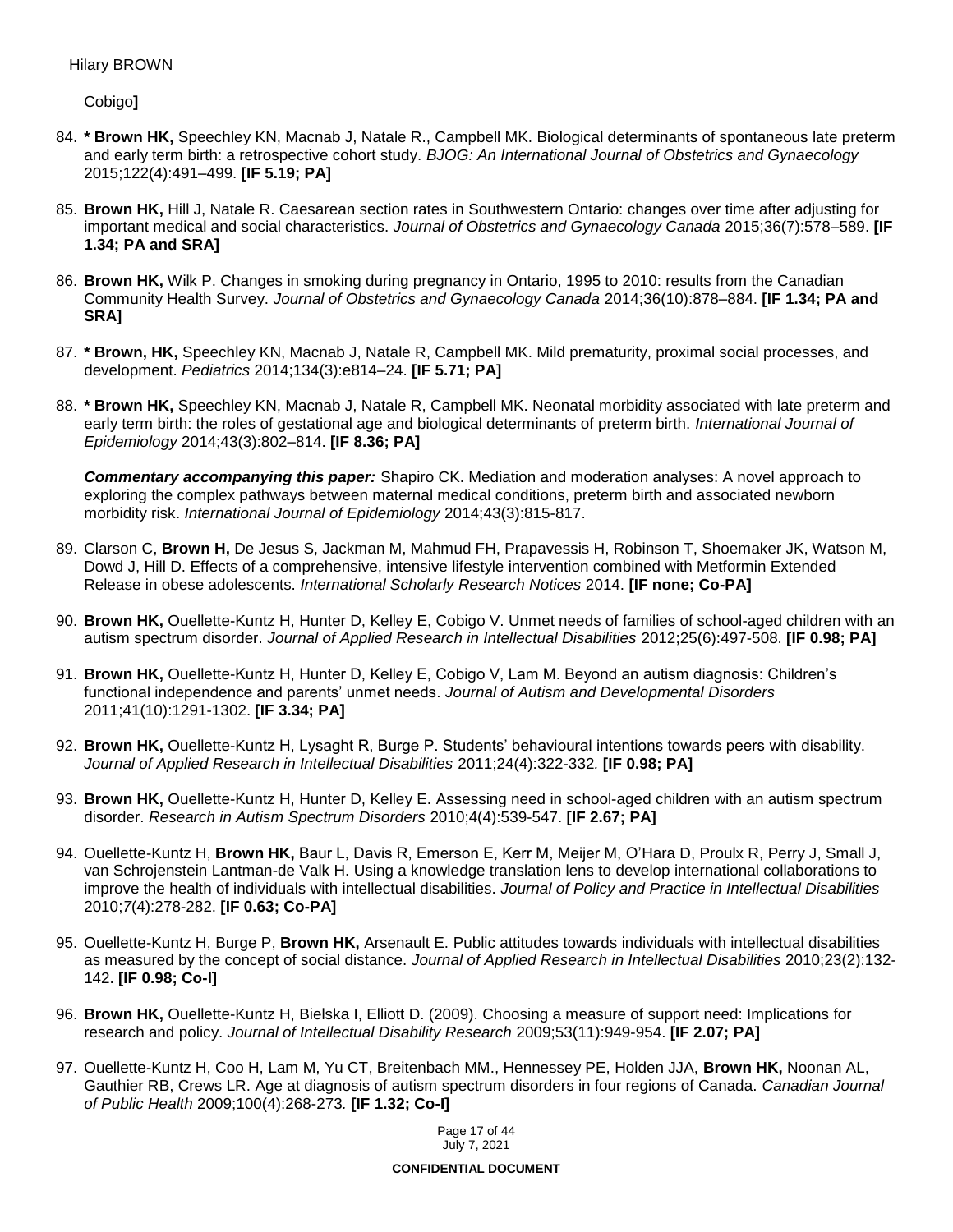98. Jones J, Ouellette-Kuntz H, Vilela T, **Brown H.** Attitudes of community developmental service agency staff toward issues of inclusion for individuals with intellectual disabilities. *Journal of Policy and Practice in Intellectual Disabilities*  2008;5(4):219-226. **[IF 0.63; Co-I]**

## **Book Chapters**

1. **Brown HK**, Krogh-Jespersen S, Tandon D, Graham A, Mackiewicz Seghete K, Wakschlag L. Looking ahead: Preand perinatal interventions for maternal distress to prevent neurodevelopmental vulnerability. In: Wazana A, Oberlander T, and Szekely E, Eds. *Prenatal Stress and Child Development*. New York: Springer Nature; 2021. **[PA and SRA]**

## **Published Abstracts**

- 1. Choo S, de Vrijer B, **Brown HK**, Stitt L, Regnault TRH, Richardson BS. The impact of maternal diabetes on fetalplacental size at birth and umbilical cord oxygen values. *Reproductive Sciences* 2020;27(S1):235A.
- 2. Richardson BS, de Brijer B, **Brown HK**, Choo S, Stitt L, Regnault TRH. Have the increases in maternal obesity, diabetes, and fetal macrosomia impacted size at birth and umbilical cord oxygen values? *Reproductive Sciences* 2020;27(S1):314A-315A. **(IF 2.43; CO-I]**
- 3. Lunsky Y, **Brown HK**, Tarasoff L, Chen S, Tint A. Preconception characteristics and pregnancy rates in autistic women: a population-based study. *Autism Research* 2019;12(8):1297. **[IF 3.60; SRA]**
- 4. **Brown HK**. Pregnancy experiences, outcomes, and care in women with intellectual and developmental disabilities: Prior literature and current research priorities. *Journal of Intellectual Disability Research* 2019;63(7):780. **[IF 1.94; PA and SRA]**
- 5. **Brown HK**, Chen S, Tarasoff L, Parish S, Havercamp S, Lunsky Y. Preconception characteristics and pregnancy rates in women with intellectual and developmental disabilities: A population-based study. *Journal of Intellectual Disability Research* 2019;63(7):780. **[IF 1.94; PA and SRA]**
- 6. **Brown HK**, Heifetz M, Lunsky Y. Service-providers' perceptions of how to improve mental health supports for mothers with intellectual and developmental disabilities. *Journal of Intellectual Disability Research* 2019;63(7):777. **[IF 1.94; PA and SRA** with Co-Principal Investigator M Heifetz**]**
- 7. Heifetz M, **Brown HK**, Lunsky Y. Challenges and resilience in mental health among mothers with intellectual and developmental disabilities. *Journal of Intellectual Disability Research* 2019;63(7):777. **[IF 1.94; PA and SRA** with Co-Principal Investigator M Heifetz**]**
- 8. Potvin L, **Brown HK**, Cobigo V. Perinatal supports for women with intellectual and developmental disabilities: Are we respecting their autonomy? *Journal of Intellectual Disability Research* 2019;63(7):780. **[IF 1.94; PA and SRA** with Co-Supervisor V Cobigo**]**
- 9. Tarasoff L, Salaeva D, **Brown HK**. Pregnancy, delivery, and postpartum complications in women with disabilities: A systematic review and meta-analysis. *Journal of Obstetrics & Gynaecology Canada* 2019;41(5):734. **[IF 1.34; SRA]**
- 10. Ruttinger S, **Brown H,** deVrijer B, Richardson BS. Maternal body mass index impacts fetal-placental size at birth and umbilical cord PO2 values: Implications for regulatory mechanisms. *Reproductive Sciences* 2014;21(3):349A. **[IF 2.43; Co-I]**
- 11. **\* Brown HK,** Speechley KN, Macnab J, Natale R., Campbell MK. The association between late preterm and early term birth and neonatal intensive care unit triage/admission: The role of the biological determinants of early delivery. *American Journal of Epidemiology* 2013;*S177:*144. **[IF 5.23; PA]**

Page 18 of 44 July 7, 2021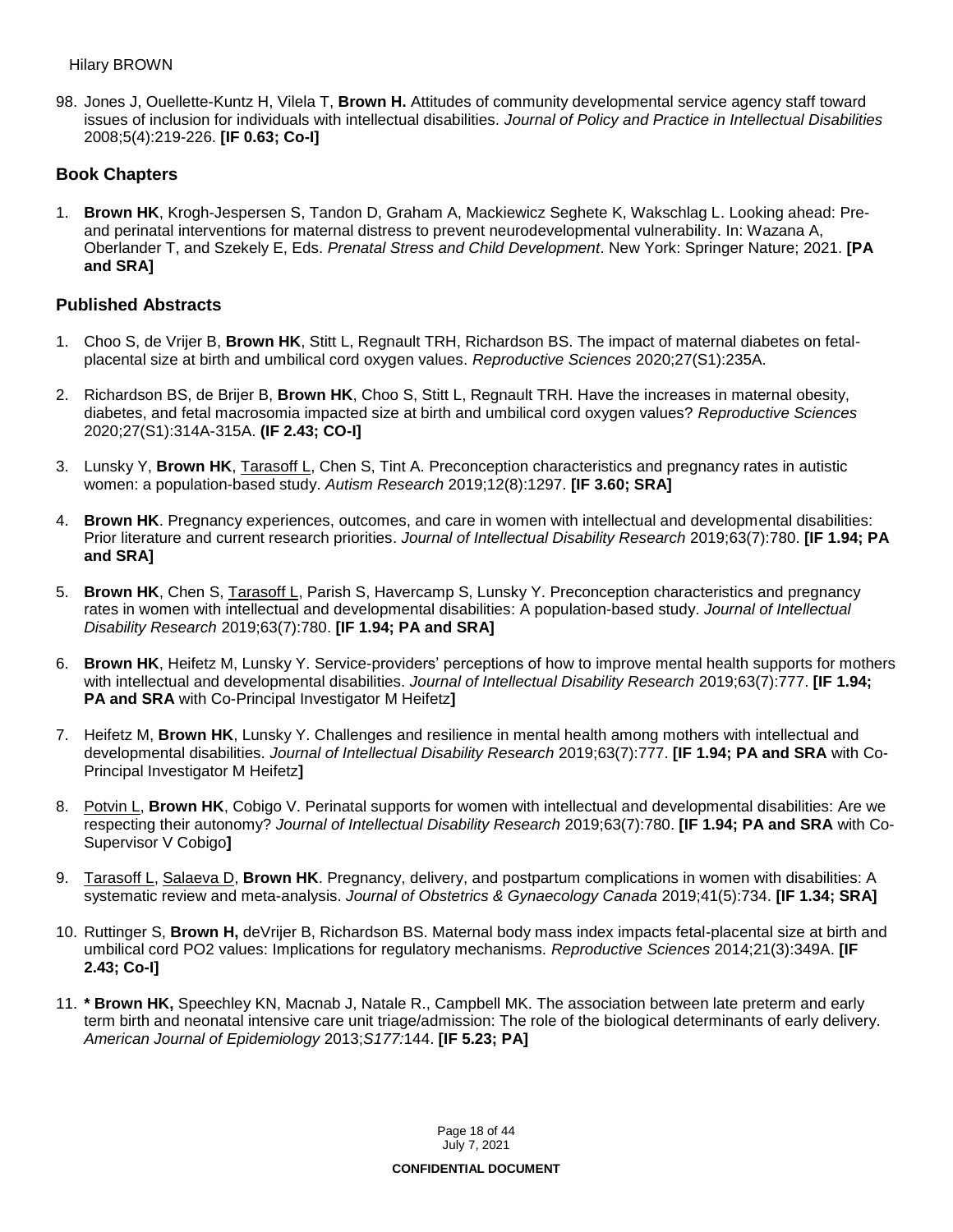- 12. Clarson C, **Brown H,** DeJesus S, Jackman M, Mahmud F, Prapavessis H, Shoemaker K, Wilson J, Hill D. Sustained reduction of BMI z score with Metformin extended release and structured lifestyle intervention in obese adolescents. *Diabetes* 2013;*62*(S6). **[IF 7.27; Co-PA]**
- 13. **\* Brown HK,** Speechley KN, Macnab J, Natale R, Campbell, M. K. Developmental delay at 2-3 years: Relative importance of gestational age and social risk factors. *European Journal of Epidemiology* 2013;28(1):S166. **[IF 7.23; PA]**
- 14. **Brown HK,** Ouellette-Kuntz H, Hunter D, Kelley E. Characteristics associated with unmet need in families of schoolaged children with an autism spectrum disorder*. Chronic Diseases in Canada* 2011;*31*(2):8. **[IF none; PA]**
- 15. Coo H, **Brown H,** Ouellette-Kuntz H, Lam M, Yu CT. Age at first diagnosis of an autism spectrum disorder in four regions of Canada. *Chronic Diseases in Canada* 2010;30(2). **[IF none; CO-PA]**

## **2. NON-PEER-REVIEWED PUBLICATIONS**

### **Invited Editorials**

- 1. \* **Brown HK**. Biomarkers for mortality among individuals with a history of out-of-home care: Implications for study design and conceptualizations of risk. *American Journal of Epidemiology* 2021;190(1):179-182. **[IF 5.42; PA and SRA]**
- 2. **\* Brown HK**. Paternal factors in preconception care: the case of paternal age. *British Medical Journal* 2018;363:k4466. **[IF 23.30; PA and SRA]**
- 3. **\* Brown HK**. Prenatal selective serotonin reuptake inhibitor exposure and child neurodevelopment: the importance of maternal mental illness. *Journal of the American Academy of Child and Adolescent Psychiatry* 2018;57(3):151-152. **[IF 7.86; PA and SRA]**

### **Commentaries**

- 1. Proulx L, **Brown HK**, Lunsky Y, Tarasoff LA, Welsh K. A call for inclusive health research. *Healthy Debate* 2020. <https://healthydebate.ca/2021/05/topic/inclusive-health-research/> **[IF none; SRA]**
- 2. Tarasoff LA, **Brown HK**, Lunsky Y, Proulx L, Welsh K. This Mother's Day, let's focus on moms with disabilities. *Healthy Debate* 2020.<https://healthydebate.ca/opinions/moms-with-disabilities> **[IF none; SRA]**
- 3. **Brown HK**, Cobigo V, Lunsky Y, Vigod S. Reproductive health in women with intellectual and developmental disabilities in Ontario: Implications for policy and practice. *Healthcare Quarterly* 2019;21(4):6-9. **[IF none; PA]**
- 4. **Brown HK**, Cobigo V, Lunsky Y, Vigod S. Women with intellectual and developmental disabilities are an invisible obstetric population. *Medscape* 2016. [http://www.medscape.com/viewarticle/867536?nlid=108973\\_901](http://www.medscape.com/viewarticle/867536?nlid=108973_901) **[IF none; PA]**

## **Reports and Policy Briefs**

- 1. Rotenberg S, Downer M, **Brown HK**, Cooper J, Campanella S, Safar Y, Katz GM, Bell S, Porch W, Razaz F, Rochon PA, Schull M, Stall NM, Lunsky Y, on behalf of the Ontario COVID-19 Science Advisory Table. *COVID-19 vaccination for people with disabilities.* Toronto, ON: Ontario COVID-19 Science Advisory Table; 2021, May (25 pages): [https://doi.org/10.47326/ocsat.2021.02.35.1.0.](https://doi.org/10.47326/ocsat.2021.02.35.1.0) **[CO-I]**
- 2. **Brown HK**. *Pregnancy in women with intellectual and developmental disabilities in Ontario*. Submitted to developmental services organizations in Ontario. Toronto, ON: University of Toronto; 2019, November (2 pages). **[PA and SRA]**

Page 19 of 44 July 7, 2021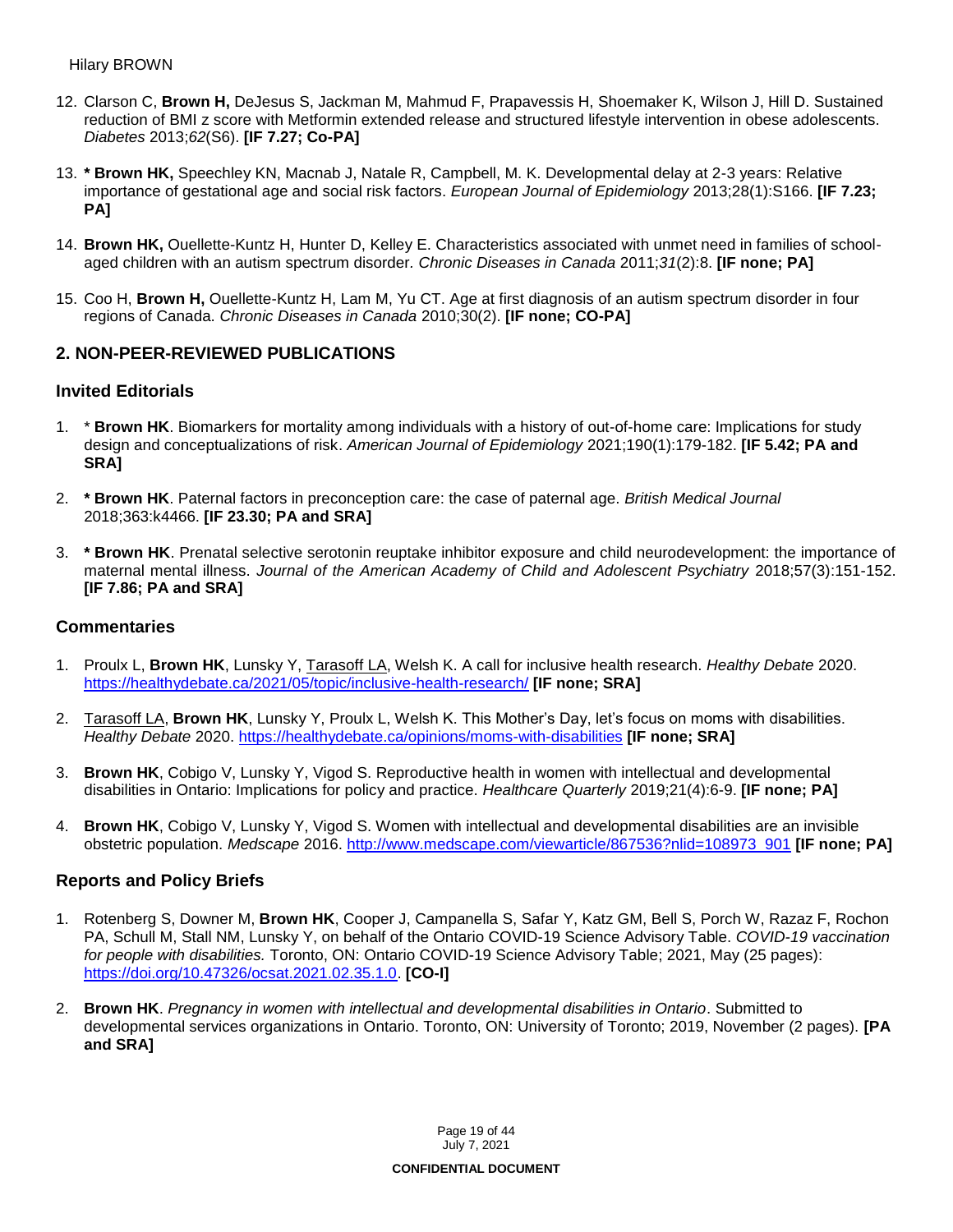#### Hilary BROWN

- 3. McGarry C, Chiu A, **Brown HK,** Wilton AS, Weiss J, Lunsky Y, Isaacs B. *Young adults with autism spectrum disorder: Health profiles and service utilization.* Submitted to the Ontario Ministry of Child and Youth Services. Toronto, ON: Centre for Addiction and Mental Health and Institute for Clinical Evaluative Sciences; 2015, March (39 pages). **[CO-I]**
- 4. **Brown HK,** Balogh R, Cobigo V, Lin E, Martin L, Ouellette-Kuntz H, Lunsky Y. *Complex needs: A summary of the* c*haracteristics and health care patterns of adults with developmental disabilities in Ontario*. Submitted to the Ontario Ministry of Health and Long-Term Care Complex Care Working Group. Toronto, ON: Centre for Addiction and Mental Health and Institute for Clinical Evaluative Sciences; 2014, December (9 pages). **[PA]**
- 5. **Brown HK,** McGarry C, Balogh R, Dobranowski K, Lin E, Selick A, Lunsky Y. *Complex needs: A summary of the characteristics and health care patterns of adults with dual diagnosis in Ontario*. Submitted to the Ontario Ministry of Health and Long-Term Care Complex Care Working Group. Toronto, ON: Centre for Addiction and Mental Health and Institute for Clinical Evaluative Sciences; 2014, December (8 pages). **[PA]**
- 6. **Brown HK,** Balogh R., McGarry C, McMorris C, Lake J, Dobranowski K, Wilton A, Lunsky Y. *Complex needs: A summary of the characteristics of adults with cerebral palsy in Ontario*. Submitted to the Ontario Ministry of Health and Long-Term Care Complex Care Working Group. Toronto, ON: Centre for Addiction and Mental Health and Institute for Clinical Evaluative Sciences; 2014, December (7 pages). **[PA]**
- 7. **Brown HK,** Ouellette-Kuntz H. *Examining the needs of families of school-aged children with an autism spectrum disorder: Summary of results from the Family Needs Study.* Submitted to families and service providers participating in the National Epidemiologic Database for the Study of Autism in Canada. Kingston, ON: Queen's University Department of Community Health & Epidemiology; 2010, September (8 pages). **[PA]**
- 8. Ouellette-Kuntz H, **Brown H.** *Description of administrative databases as an option for autism spectrum disorders surveillance in Canada.* Submitted to the Public Health Agency of Canada. Kingston, ON: Queen's University Department of Community Health & Epidemiology; 2008, March (27 pages). **[CO-PA]**

## **Letters**

- 1. **\* Brown HK,** Hussain-Shamsy N, Lunsky Y, Dennis CL, Vigod S. Association between antenatal exposure to selective serotonin reuptake inhibitors and autism: A need for further analysis. *Journal of Clinical Psychiatry*  2018;*78*(7):e839. **[IF 5.50; PA and SRA]**
- 2. **\* Brown HK**. Information exchange between provider and patient: The future of electronic health records? *Canadian Medical Association Journal* 2008;180(2):207. **[IF 6.80; PA and SRA]**

## **3. SUBMITTED PUBLICATIONS**

### **Journal Articles**

- 1. Dennis CL, Brennenstuhl S, **Brown HK**, Grigoriadis S, Vigod SN, Marini FC, Fung K. Traditional postpartum rituals among immigrant and non-immigrant Chinese women. *Transcultural Psychiatry*; revisions requested. **[CO-I]**
- 2. Khan M, **Brown HK**, Lunsky Y, Welsh K, Proulx L, Havercamp S, Tarasoff L. A socio-ecological approach to understanding the perinatal care experiences of people with intellectual and developmental disabilities in Ontario, Canada. *Women's Health Issues*; revisions requested. **[SRA]**
- 3. **Brown HK**, Aker A, Wanigaratne S. Multimorbidity and use of reversible contraception: Results from a Canadian cross-sectional survey. *Contraception*; revisions requested. **[PA and SRA]**
- 4. **Brown HK**, McKnight A, Aker A. Association between pre-pregnancy multimorbidity and adverse maternal outcomes: A systematic review. *Birth*; submitted. **[PA and SRA]**
- 5. Moses C, **Brown HK**, Prabhakar P, Eltayeb N, Benoit A. Interventions to prevent suicide in Indigenous adults: a systematic review. *AlterNative*; submitted. **[CO-I]**

Page 20 of 44 July 7, 2021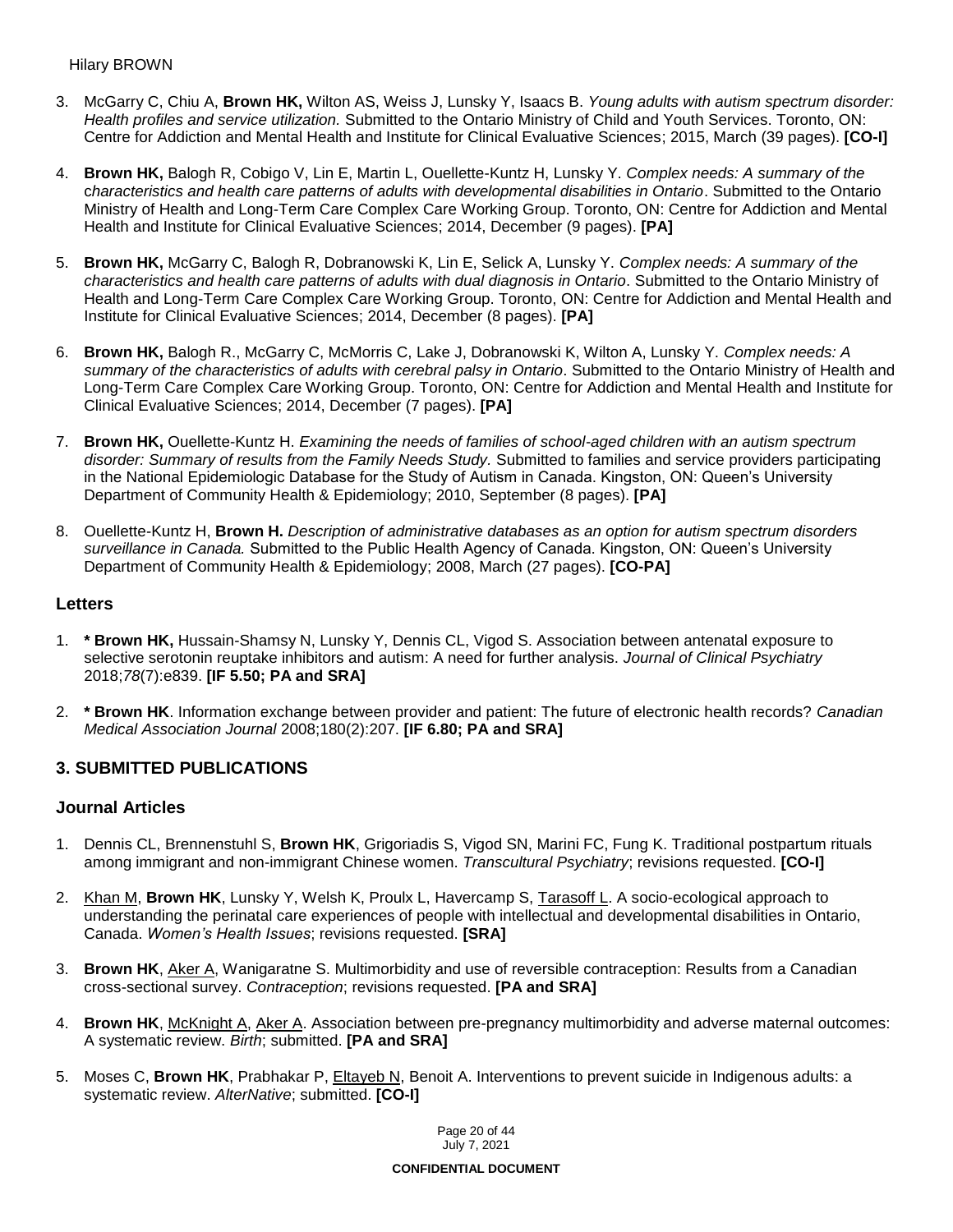- 6. **Brown HK,** Tint A, Heifetz M, Abou Chacra M, Bluestein D, Vigod SN, Lunsky Y. Barriers and requirements for effective parenting supports and mental health care among mothers with intellectual and developmental disabilities: Service-provider perspectives. *Journal of Intellectual & Developmental Disability*; submitted. **[PA]**
- 7. **Brown HK**, Wilton D, Liu N, Ray J, Dennis CL, Vigod SN. Perinatal mental illness and risk of incident autoimmune disease: A propensity matched cohort study. *International Journal of Epidemiology.* **[PA and SRA]**

## **4. MANUSCRIPTS IN PREPARATION**

### **Journal Articles**

- 1. Aker A, **Brown HK**. Association between asthma and mood and anxiety disorders in women and men: Results from a Canadian survey. [In final stages of drafting] **[SRA]**
- 2. **Brown HK**, Wilton D, Gomes T, Ray J, Dennis CL, Guttmann A, Vigod SN. Pre-pregnancy chronic medical conditions and risk of acute care encounters for substance use disorders and overdose in the perinatal. [In final stages of drafting] **[PA and SRA]**
- 3. Dennis CL, **Brown HK**, Brennenstuhl S, Vigod SN, Miller A, Castro RA, Marini FC, Birken C. Preconception health care needs of pregnancy-planning women and men with a history of common mental illnesses: A nationwide Canadian survey. [In final stages of drafting] **[CO-I]**
- 4. Dennis CL, Carsley S, Brennenstuhl S, **Brown HK**, Marini FC, Bell RC, Miller A, Ravindran S, D'Paiva V, Birken C. Screen use and Internet addiction among parents: A nationwide Canadian cross-sectional survey. [In final stages of drafting] **[CO-I]**
- 5. **Brown HK**, Mitra M. Improved obstetric care for women with disabilities: An urgent call for accessibility, inclusion, and action. [In final stages of drafting] **[PA and SRA]**

# **F. Presentations and Special Lectures**

### **1. INTERNATIONAL**

### **Abstracts and Other Papers**

- 1. Leslie K, Barker L, **Brown HK**, Chen S, Dennis CL, Ray J, Saunders N, Taylor C, Vigod SN. *Risk of interpersonal violence during and after pregnancy in women with schizophrenia: a population-based cohort study*. Abstract submitted to the Marcé of North America Conference, October 21-24, 2021, held virtually due to COVID-19. **[CO-I]**
- 2. **Brown HK**, Aker A, Scime N. *Maternal disability and initiation and duration of breastfeeding: A Canadian crosssectional study*. Abstract submitted to the Abstract submitted to the American Public Health Association Annual Meeting an Expo in Denver, Colorado, October 23-27, 2021. **[PA and SRA]**
- 3. Saeed G, **Brown HK**, Lunsky Y, Tarasoff LA. *"Communication needs to be accessible, right?": A qualitative study of the communication experiences in maternity care of women with sensory disabilities*. Abstract submitted to the Abstract submitted to the American Public Health Association Annual Meeting an Expo in Denver, Colorado, October 23-27, 2021. **[SRA]**
- 4. **Brown HK**, Mitra M, Horner-Johnson W. *Prenatal and postpartum health disparities in women with IDD: Generating recommendations for action*. Roundtable to be delivered at the 6th International Association for the Scientific Study of Intellectual and Developmental Disabilities European Congress in Amsterdam, the Netherlands, July 6-8, 2021. **[PA]**
- 5. **Brown HK**, Vigod SN, Havercamp S, Parish S, Lunsky Y. *Perinatal mental illness among women with intellectual and developmental disabilities.* Oral presentation to be delivered at the Abstract submitted to the 6th International

Page 21 of 44 July 7, 2021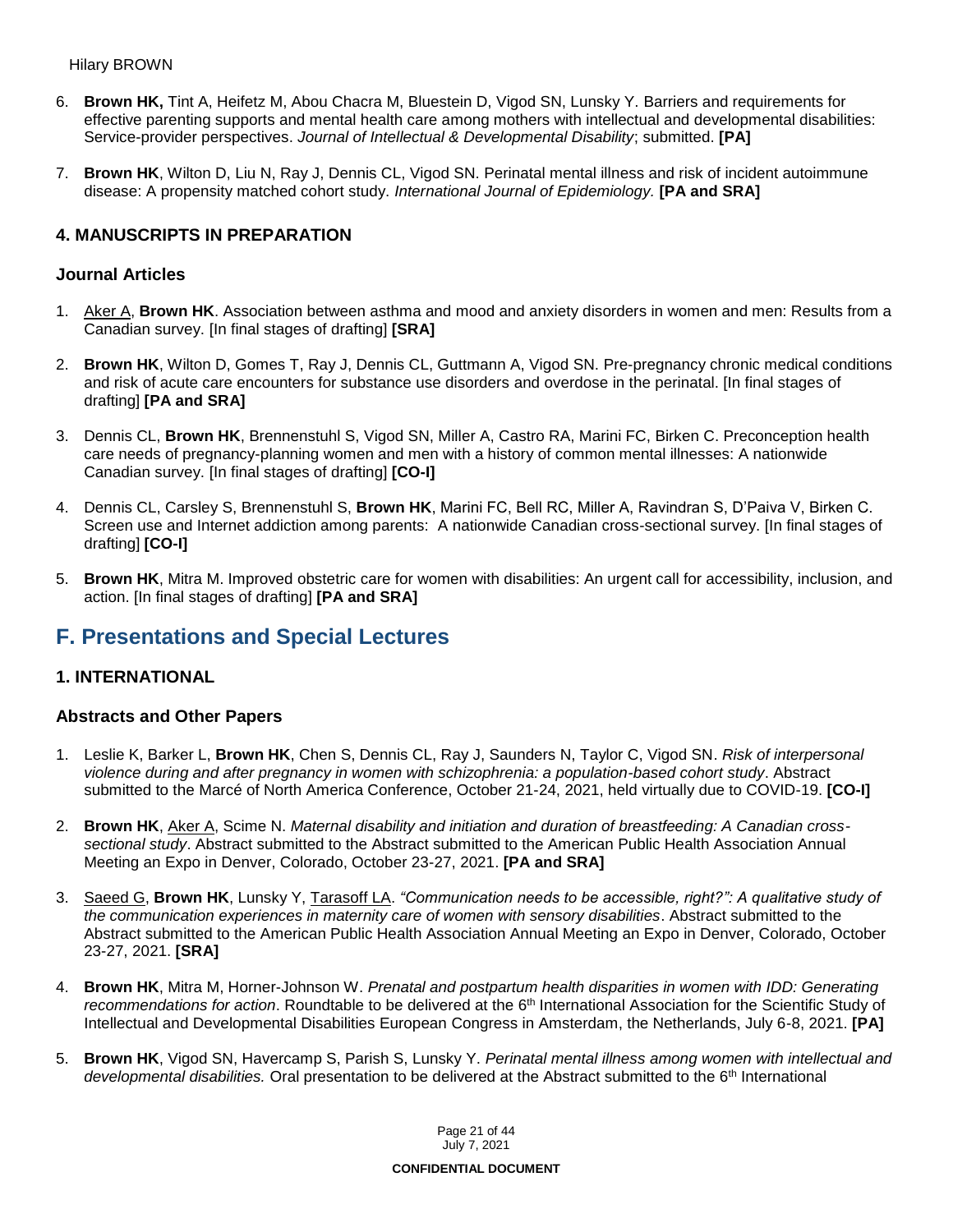Association for the Scientific Study of Intellectual and Developmental Disabilities European Congress in Amsterdam, the Netherlands, July 6-8, 2021. **[PA and SRA]**

### *Abstract accepted as part of a Symposium I organized: Supporting mothers with intellectual and developmental disabilities: Challenges and opportunities.*

- 6. Khan M**, Brown HK**, Lunsky Y, Welsh K, Proulx L, Tarasoff L. *Perinatal care experiences of people with intellectual and developmental disabilities in Ontario*. Oral presentation to be delivered at the 6th International Association for the Scientific Study of Intellectual and Developmental Disabilities European Congress in Amsterdam, the Netherlands, July 6-8, 2021. **[SRA]**
- 7. Archambeault E, Vigod SN, **Brown HK**, Lu H, Fung K, Iqbal J, Shouldice M, Saunders N. *Mental health outcomes in victims of physical assault during childhood: A population-based study.* Oral presentation delivered at the Ray Helfer Society Annual Meeting in Tucson, Arizona, April 11-14, 2021. **[CO-I]**
- 8. Aker A, Vigod SN, Dennis CL, **Brown HK**. *The influence of asthma severity and control on perinatal mental illness: A retrospective cohort study*. Oral presentation delivered at the Society for Epidemiologic Research SERDigital Meeting, November 11, 2020, held virtually due to COVID-19. **[SRA]**
- 9. Nishat F, Lunsky Y, Tarasoff L, **Brown HK**. *Inequities in the timing of initiation and number of prenatal care visits among women with disabilities in Ontario, Canada*. Oral presentation delivered at the American Public Health Association Annual Meeting and Expo, October 24-28, 2020, held virtually due to COVID-19. **[SRA]**
- 10. Aker A, Vigod SN, Dennis CL, **Brown HK**. *Asthma and the risk of postpartum mood and anxiety disorders: The mediating role of perinatal complications*. Oral presentation delivered at the International Marcé Society for Perinatal Mental Health Biennial Scientific Meeting in Iowa City, Iowa, United States, October 5-8, 2020, held virtually due to COVID-19. **[SRA]**
- 11. Taylor C, **Brown HK**, Chen S, Cohen E, Dennis CL, Ray J, Saunders N, Vigod S. *Incidence of intentional and unintentional injury in children of women with schizophrenia compared with the population of Ontario*. Abstract submitted to the International Marcé Society for Perinatal Mental Health Biennial Scientific Meeting in Iowa City, Iowa, United States, October 5-8, 2020. **[SRA]**
- 12. **Brown HK**, Lunsky Y. *Severe maternal morbidity and mortality in women with intellectual and developmental disabilities*. Abstract submitted to the International Association for the Scientific Study of Intellectual and Developmental Disabilities Health Special Interest Research Group Conference in Toronto, Ontario, Canada, June 17-18, 2020. **[PA and SRA; conference cancelled due to COVID-19]**
- 13. Choo S, de Vrijer B, **Brown HK**, Stitt L, Regnault TRH, Richardson BS. *The impact of maternal diabetes on fetalplacental size at birth and umbilical cord oxygen values*. Poster accepted at the Society for Reproductive Investigation Meeting in Vancouver, British Columbia, Canada, March 10-14, 2020. **[Co-I; conference cancelled due to COVID-19]**
- 14. Richardson BS, de Vrijer B, **Brown HK**, Choo S, Stitt L, Regnault TRH. *Have increases in maternal obesity, diabetes, and fetal macrosomia impacted fetal-placental size at birth and umbilical cord oxygen values?* Poster accepted at the Society for Reproductive Investigation Meeting in Vancouver, Canada, March 10-14, 2020. **[CO-I; conference cancelled due to COVID-19]**
- 15. **Brown HK**, Chen S, Ray J, Guttmann A, Havercamp S, Parish S, Vigod S, Tarasoff L, Lunsky Y. *Severe maternal morbidity and maternal mortality among women with physical, sensory, and intellectual and developmental disabilities: a population-based study*. Poster presented at the American Public Health Association Meeting in Philadelphia, Pennsylvania, United States, November 2-6, 2019. **[PA and SRA]**
- 16. **Brown HK**, Carty A, Havercamp S, Parish S, Tarasoff L, Lunsky Y. *Identifying reproductive-aged women with physical and sensory disabilities in health administrative data: A systematic review.* Poster presented at the American Public Health Association Meeting in Philadelphia, Pennsylvania, United States, November 2-6, 2019. **[PA and SRA]**

Page 22 of 44 July 7, 2021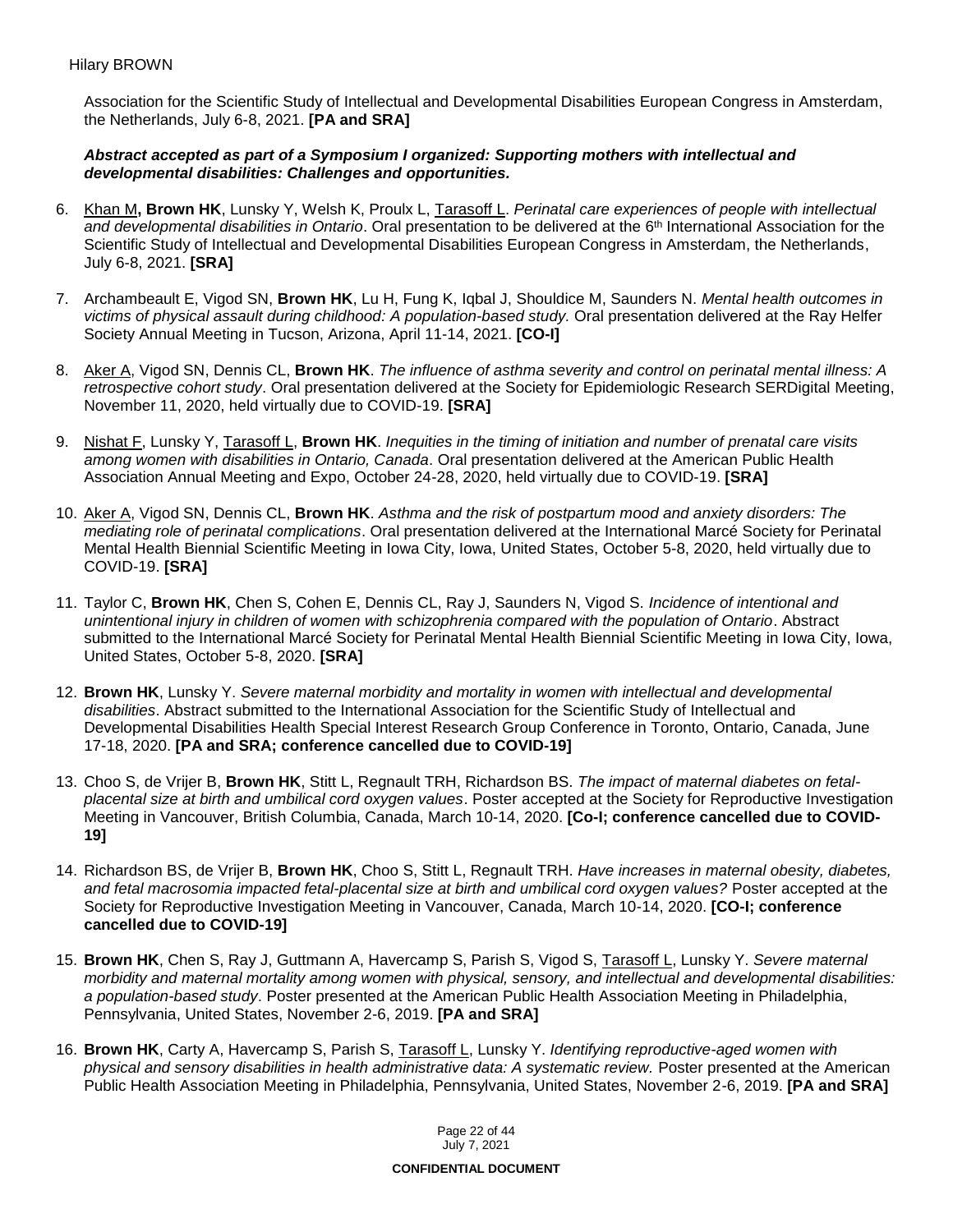- 17. Tarasoff L, Lunsky Y, Havercamp S, Parish S, **Brown HK**. *Pregnancy and birth experiences of women with physical, sensory, and intellectual and developmental disabilities in Ontario*. Poster presented at the American Public Health Association Meeting in Philadelphia, Pennsylvania, United States, November 2-6, 2019. **[SRA]**
- 18. **Brown HK**, Chen S, Tarasoff L, Parish S, Havercamp S, Lunsky Y. *Preconception characteristics and pregnancy rates in women with intellectual and developmental disabilities: A population-based study*. Oral presentation delivered at the International Association for the Scientific Study of Intellectual and Developmental Disabilities World Congress in Glasgow, Scotland, August 6–9, 2019. **[PA and SRA]**
- 19. **Brown HK**, Heifetz M, Lunsky Y. *Service-providers' perceptions of how to improve mental health supports for mothers with intellectual and developmental disabilities*. Oral presentation delivered at the International Association for the Scientific Study of Intellectual and Developmental Disabilities World Congress in Glasgow, Scotland, August 6–9, 2019. **[PA and SRA** with Co-Principal Investigator M Heifetz**]**
- 20. Heifetz M, **Brown HK**, Lunsky Y. *Challenges and resilience in mental health among mothers with intellectual and developmental disabilities.* Oral presentation delivered at the International Association for the Scientific Study of Intellectual and Developmental Disabilities World Congress in Glasgow, Scotland, August 6–9, 2019. **[PA and SRA** with Co-Principal Investigator M Heifetz**]**
- 21. Potvin L, **Brown HK**, Cobigo V. *Perinatal supports for women with intellectual and developmental disabilities: Are we respecting their autonomy?* Oral presentation delivered at the International Association for the Scientific Study of Intellectual and Developmental Disabilities World Congress in Glasgow, Scotland, August 6–9, 2019. **[PA and SRA** with Co-Supervisor V Cogigo**]**
- 22. **Brown HK**, Wilton A, Ray J, Dennis CL, Guttmann A, Vigod S. *Chronic medical conditions and risk for perinatal mental illness: a population-based cohort study*. Poster presented at the 52nd Annual Society for Epidemiologic Research Meeting in Minneapolis, Minnesota, United States, June 18–21, 2019. **[PA and SRA]**
- 23. **Brown HK**, Wilton A, Ray J, Dennis CL, Guttmann A, Vigod S. *A population-based study of the association between autoimmune disease and perinatal mental illness*. Poster presented at the 32nd Annual Society for Pediatric and Perinatal Epidemiologic Research Meeting in Minneapolis, Minnesota, United States, June 17–18, 2019. **[PA and SRA]**
- 24. Barker L, Kurdyak P, **Brown HK**, Vigod SN. *Seeking mental health care in the postpartum: outpatient follow-up after postpartum mental health emergency department visits*. Poster presented at the American Psychiatric Association meeting in San Francisco, California, United States, May 18–22, 2019. **[CO-PA**, I was a member of the supervisory committee**]**
- 25. Lunsky Y, **Brown HK**, Tarasoff L, Chen S, Tint A. *Preconception characteristics and pregnancy rates in autistic women: a population-based study*. Oral presentation delivered at the International Society for Autism Research Conference in Montreal, Canada, May 1–4, 2019. **[SRA]**
- 26. **Brown HK**, Lunsky Y, Vigod S. *Rapid repeat pregnancy among women with intellectual and developmental*  disabilities: a population-based cohort study. Poster presented at the 50<sup>th</sup> Anniversary Society for Epidemiologic Research Meeting in Seattle, Washington, United States, June 20–23, 2017. **[PA and SRA]**
- 27. **Brown HK**, Lunsky Y, Vigod S. *Rapid repeat pregnancy among women with intellectual and developmental disabilities: a population-based cohort study*. Poster presented at the 29th Annual Society for Pediatric and Perinatal Epidemiologic Research Meeting in Seattle, Washington, United States, June 19–20, 2017. **[PA and SRA]**
- 28. Benchimol EI, Kurdyak P, **Brown HK**, Nguyen GC, Targownik L, Seow C, Vigod SN. *First-onset psychiatric disorders in pregnant and postpartum women with inflammatory bowel disease in Ontario, Canada: a population-based study*. Oral presentation delivered at the Digestive Diseases Week in Washington, DC, United States, June 2–5, 2017. **[CO-I]**
- 29. Dennis CL, Morrel J, **Brown HK**. *Interventions other than psychosocial, psychological and pharmacological interventions for preventing postpartum depression: a Cochrane systematic review*. Oral presentation delivered at the

Page 23 of 44 July 7, 2021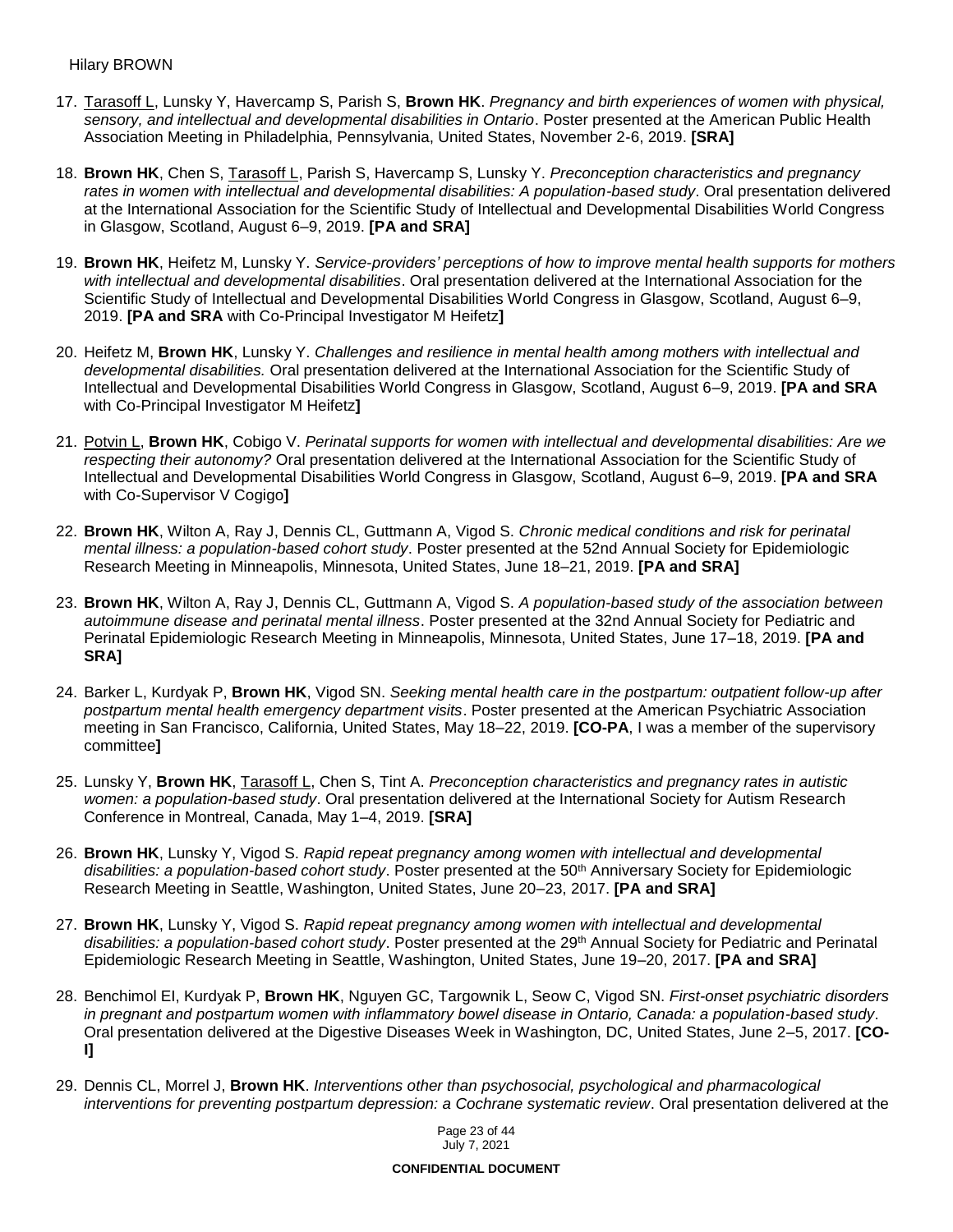International Marcé Society for Perinatal Mental Health Biennial Scientific Meeting in Melbourne, Australia, September 26–28, 2016. **[CO-I]**

- 30. **Brown HK,** Cobigo V, Lunsky Y, Vigod S. *Neonatal outcomes of infants born to women with intellectual and developmental disabilities.* Poster presented at the Epidemiology Congress of the Americas in Miami, Florida, United States, June 21–24, 2016. **[PA]**
- 31. **Brown HK,** Hussain-Shamsy N, Lunsky Y, Dennis CL, Ray J, Vigod, S. *Antenatal exposure to selective serotonin reuptake inhibitors and autism: systematic review and meta-analysis.* Poster presented at the Epidemiology Congress of the Americas in Miami, Florida, United States, June 21–24, 2016. **[PA and SRA]**
- 32. **Brown HK,** Cobigo V, Lunsky Y, Vigod S. *Neonatal outcomes of infants born to women with intellectual and*  developmental disabilities. Poster presented at the 29<sup>th</sup> Annual Meeting of the Society for Pediatric and Perinatal Epidemiologic Research Meeting in Miami, Florida, United States, June 19–20, 2016. **[PA]**
- 33. **Brown HK,** Cobigo V, Lunsky Y, Vigod S. *Perinatal outcomes of women with co-occurring developmental disability and mental illness.* Poster presented at the International Marcé Society for Perinatal Mental Health Biennial Scientific Meeting in Chicago, Illinois, United States, November 4–6, 2015. **[PA]**
- 34. Dennis CL, Vigod S, **Brown HK.** *Psychosocial and psychological interventions for treating postpartum depression: an*  updated Cochrane systematic review. Oral presentation delivered at the 2<sup>nd</sup> Biennial American Conference on Perinatal Mental Health in Chicago, Illinois, United States, November 4–6, 2015. **[CO-I]**
- 35. **Brown HK,** Cobigo V, Lunsky Y, Vigod S. *Postpartum hospital readmission in women with intellectual and developmental disabilities*. Oral presentation delivered at the 143rd American Public Health Association Annual Meeting and Exposition in Chicago, Illinois, United States, October 31–November 4. 2015. **[PA]**
- 36. **Brown HK,** Cobigo V, Lunsky Y, Vigod S. *Medical complications of pregnancy in women with intellectual and developmental disabilities*. Oral presentation delivered at the 48th Annual Society for Epidemiologic Research Meeting in Denver, Colorado, United States, June 16–19, 2015. **[PA]**
- 37. **Brown HK,** Cobigo V, Lunsky Y, Vigod S. *Medical complications of pregnancy in women with intellectual and developmental disabilities*. Poster presented at the 28th Annual Meeting of the Society for Pediatric and Perinatal Epidemiologic Research Meeting in Denver, Colorado, United States, June 15, 2015. **[PA]**
- 38. Campbell MK, **Brown HK.** *Antecedents and consequences of patterns of elevated maternal depressive symptoms in the prenatal and preschool period*. Poster presented at the American College of Epidemiology Annual Meeting in Silver Springs, Maryland, United States, September 7–9, 2014. **[CO-PA]**
- 39. **Brown HK,** Lunsky Y, Cobigo V, Vigod S. *Fertility rates in women with intellectual and developmental disabilities: methods and preliminary findings from a study in Ontario, Canada*. Panel presented at the 138th American Association on Intellectual and Developmental Disabilities Annual Meeting in Orlando, Florida, United States, June 23–26, 2014. **[PA]**
- 40. **Brown HK,** Speechley KN, Macnab J, Natale R, Campbell MK. *Biological determinants of spontaneous late preterm*  and early term birth. Poster presented at the 47<sup>th</sup> Annual Society for Epidemiologic Research Meeting in Seattle, Washington, United States, June 24-27, 2014. **[PA]**
- 41. **Brown HK,** Speechley KN, Macnab J, Natale R, Campbell MK. *Biological determinants of spontaneous late preterm and early term birth*. Poster presented at the 27th Annual Meeting of the Society for Pediatric and Perinatal Epidemiologic Research in Seattle, Washington, United States, June 23, 2014. **[PA]**
- 42. Ruttinger S, Brown HK, deVrijer B, Richardson BS. *Maternal body mass index impacts fetal-placental size at birth and umbilical cord PO2 values: Implications for regulatory mechanisms*. Oral presentation delivered at the Society for Gynecologic Investigation 61st Annual Scientific Meeting in Florence, Italy, March 24-29, 2014. **[Co-I]**

Page 24 of 44 July 7, 2021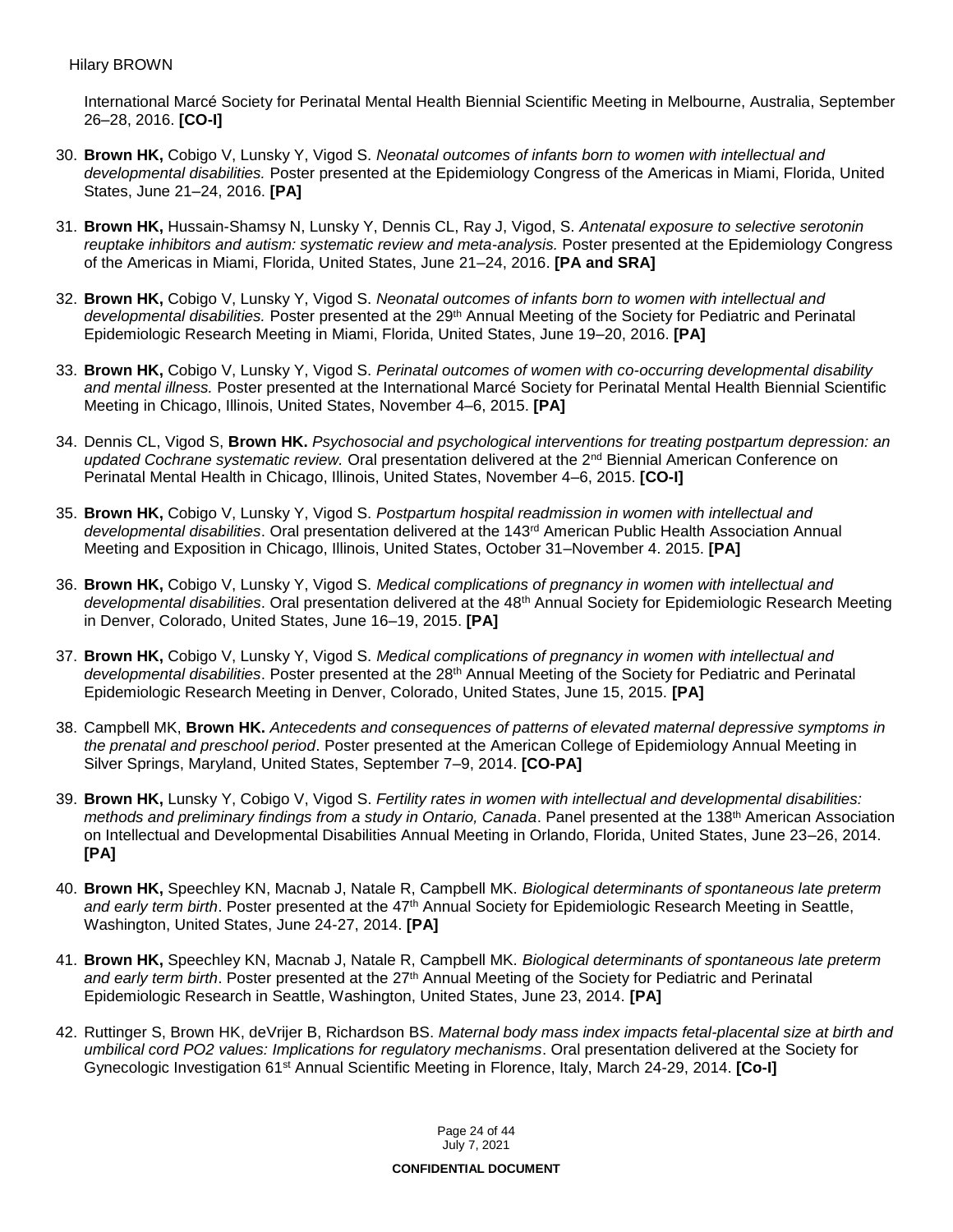- 43. **Brown HK,** Speechley KN, Macnab J, Natale R, Campbell MK. *Developmental delay at 2-3 years: Relative importance of gestational age and social risk factors.* Poster presented at the European Congress of Epidemiology in Aarhus, Denmark, August 11-14, 2013. **[PA]**
- 44. Clarson C, **Brown H,** DeJesus S, Jackman M, Mahmud F, Prapavessis H, Shoemaker K, Wilson J, Hill D. *Sustained reduction of BMI z score with Metformin extended release and structured lifestyle intervention in obese adolescents.* Poster at the American Diabetes Association 73<sup>rd</sup> Scientific Sessions in Chicago, Illinois, United States, June 21-25. **[CO-PA]**
- 45. **Brown HK,** Speechley KN, Macnab J, Natale R, Campbell MK. *The association between late preterm and early term birth and neonatal intensive care unit triage/admission: Role of the biological determinants of early delivery.* Poster presented at the 26<sup>th</sup> Annual Meeting of the Society for Pediatric and Perinatal Epidemiologic Research in Boston, Massachusetts, United States, June 17-18, 2013. **[PA]**
- 46. **Brown HK**, Speechley KN, Macnab J, Natale R, Campbell MK. *The association between late preterm and early term birth and neonatal intensive care unit triage/admission: Role of the biological determinants of early delivery*. Poster presented at the 46<sup>th</sup> Annual Society for Epidemiologic Research Meeting in Boston, Massachusetts, United States, June 18-21, 2013. **[PA]**
- 47. **Brown HK,** Ouellette-Kuntz H, Hunter D, Kelley E. *An examination of the support needs experienced by families of school-aged children with an autism spectrum disorder.* Oral presentation delivered at the International Meeting for Autism Research in Philadelphia, Pennsylvania, United States, May 20-22, 2012. **[PA]**
- 48. Coo H, **Brown H,** Ouellette-Kuntz H, Lam M, Yu CT, Lewis MES, Dewey D, Bernier F, Chudley AE, Breitenbach M, Noonan AL, Hennessey P, Crews LR, Holden JJA. *Age at first diagnosis of an autism spectrum disorder in four regions of Canada.* Poster presentation delivered at the International Meeting for Autism Research in Chicago, Illinois, United States, May 7-9, 2009. **[CO-PA]**
- 49. Arboleda-Flórez J, Stuart H, **Brown H.** *Advocacy through theatre*. Oral presentation delivered at the Third International Stigma Conference: Together Against Stigma in Istanbul, Turkey, October 5-8, 2006. **[CO-I]**

### **Invited Lectures and Presentations**

- 1. **Brown HK**. *Disentangling the association between physical and mental health during the perinatal period.* Keynote invited presentation to be delivered at the Marcé of North America conference, October 21, 2021. **[PA and SRA; delivered virtually due to COVID-19]**
- 2. **Brown HK**. *Pregnancy outcomes in women with intellectual and developmental disabilities*. Invited workshop to be delivered at the 6<sup>th</sup> International Association for the Scientific Study of Intellectual and Developmental Disabilities Europe Congress, July 5, 2021. **[PA and SRA; delivered virtually due to COVID-10]**
- 3. **Brown HK**. *Supporting women with intellectual and developmental disabilities with complex needs in the perinatal period*. Invited presentation to be delivered at the Center for Urban Population Health ECHO (Extension for Community Healthcare Outcomes) Series in Milwaukee, Wisconsin, August 12, 2021. **[PA and SRA; delivered virtually due to COVID-19]**
- 4. **Brown HK**. *Perinatal health and health care experiences among women with disabilities in Ontario, Canada*. Oral presentation delivered at the Lurie Institute for Disability Policy seminar series at Brandeis University, Boston, Massachusetts, United States, November 2, 2020. **[PA and SRA; delivered virtually due to COVID-19]**
- 5. **Brown HK**. *Pregnancy experiences, outcomes, and care in women with intellectual and developmental disabilities: prior literature and current research priorities*. Invited presentation delivered at the International Association for the Scientific Study of Intellectual and Developmental Disabilities World Congress in Glasgow, Scotland, August 6–9, 2019. **[PA and SRA]**

Page 25 of 44 July 7, 2021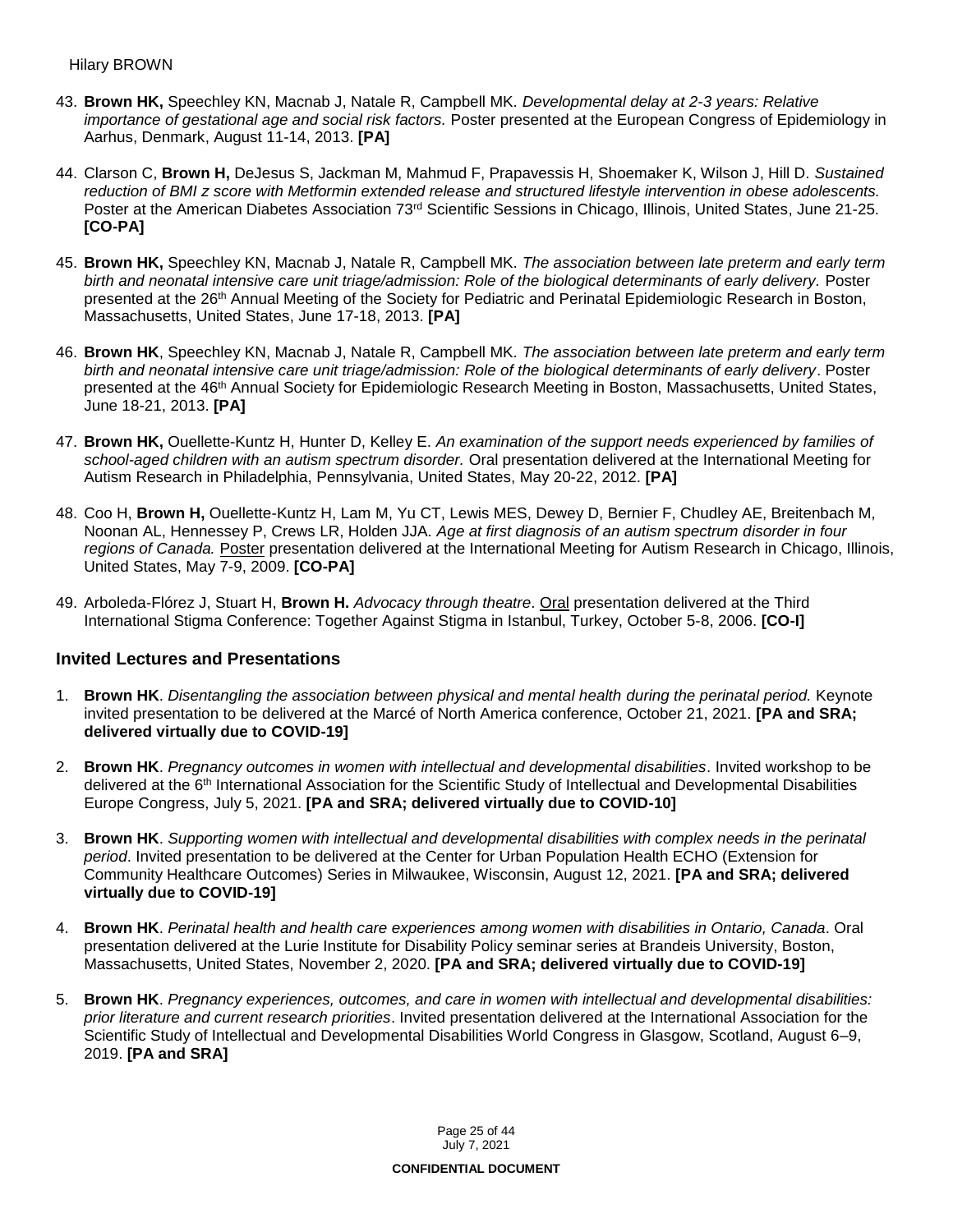6. **Brown HK**. *Pregnancy in women with intellectual and developmental disabilities: Findings from Canadian populationbased data*. Invited workshop delivered at the International Association for the Scientific Study of Intellectual and Developmental Disabilities World Congress in Glasgow, Scotland, August 6–9, 2019. **[PA and SRA]**

## **2. NATIONAL**

### **Abstracts and Other Papers**

- 1. Barker LC, Hussain-Shamsy N, Rakendra KL, Bronskill S, **Brown HK**, Kurdyak P, Vigod SN. How are social determinants of health measured and analyzed in psychiatric research using routinely collected health data? A scoping review. Abstract submitted to the Canadian Academy of Psychiatric Epidemiology Annual Meeting, October 27, 2021, held virtually due to COVID-19. **[CO-I]**
- 2. Leslie K, Wilton A, Ray J, Saunders N, Barker L, **Brown HK**, Taylor C, Dennis CL, Vigod SN. *Risk of interpersonal violence during pregnancy and postpartum in women with schizophrenia: Population-based cohort study.* Abstract submitted to the Canadian Psychiatric Association Conference, October 14-16, 2021, held virtually due to COVID-19. **[CO-I]**
- 3. Barker L, **Brown HK**, Bronskill S, Kurdyak P, Austin P, Vigod SN. *Follow-up after postpartum psychiatric emergency department visits: An equity-focused population-based cohort study*. Abstract submitted to the Canadian Association for Health Services & Policy Research Meeting, May 17-21, held virtually due to COVID-19. **[CO-I]**
- 4. Saeed G, **Brown HK**, Lunsky Y, Welsh K, Proulx L, Tarasoff L. *Understanding the communication experiences of women with intellectual/developmental and sensory disabilities in the context of perinatal care*. Poster presentation to be delivered at the Canadian Association for Health Services & Policy Research Meeting, May 17-21, held virtually due to COVID-19. **[SRA]**
- 5. **Brown HK**, Chen S, Vigod SN, Guttmann A, Havercamp S, Parish S, Tarasoff L, Lunsky Y. *Postpartum acute care use among women with disabilities in Ontario: A population-based cohort study*. Oral presentation to be delivered at the Canadian Association for Health Services & Policy Research Meeting, May 17-21, held virtually due to COVID-19. **[PA and SRA]**
- 6. **Brown HK**, Aker A, Wanigaratne S. *Multimorbidity and use of reversible contraception: Results from a Canadian cross-sectional survey*. Oral presentation to be delivered at the Canadian Association for Health Services & Policy Research Meeting, May 17-21, held virtually due to COVID-19. **[PA and SRA]**
- 7. Tarasoff L, Lunsky Y, Welsh K, Proulx L, Havercamp S, Parish S, **Brown HK**. *Understanding and addressing the pregnancy care needs of women with disabilities in Ontario*. Oral presentation to be delivered at the Society of Obstetricians and Gynaecologists of Canada's Annual Clinical and Scientific Conference, June 22-25, 2021, in Whistler, British Columbia, Canada. **[SRA]**

### *Abstract ranked in the "Top 3" of its category.*

- 8. **Brown HK**, Chen S, Guttmann A Havercamp S, Parish S, Ray J, Vigod S, Lunsky Y. *Population-based study of maternal disability and neonatal outcomes.* Poster presented at the Canadian National Perinatal Research Meeting, February 8-12, 2021, held virtually due to COVID-19. **[PA and SRA]**
- 9. Nishat F, Lunsky Y, Tarasoff L, **Brown HK**. *Continuity of primary care and prenatal care adequacy among women*  with disabilities: A population-based cohort study. Poster presented at the Canadian National Perinatal Research Meeting, February 8-12, 2021, held virtually due to COVID-19. **[SRA]**
- 10. Aker A, Vigod SN, Dennis CL, **Brown HK**. *The association between asthma and perinatal mental illness: A population-based cohort study*. Poster presented at the Canadian Academy of Psychiatric Epidemiology Annual Meeting, October 21, 2020, held virtually due to COVID-19. **[SRA]**

Page 26 of 44 July 7, 2021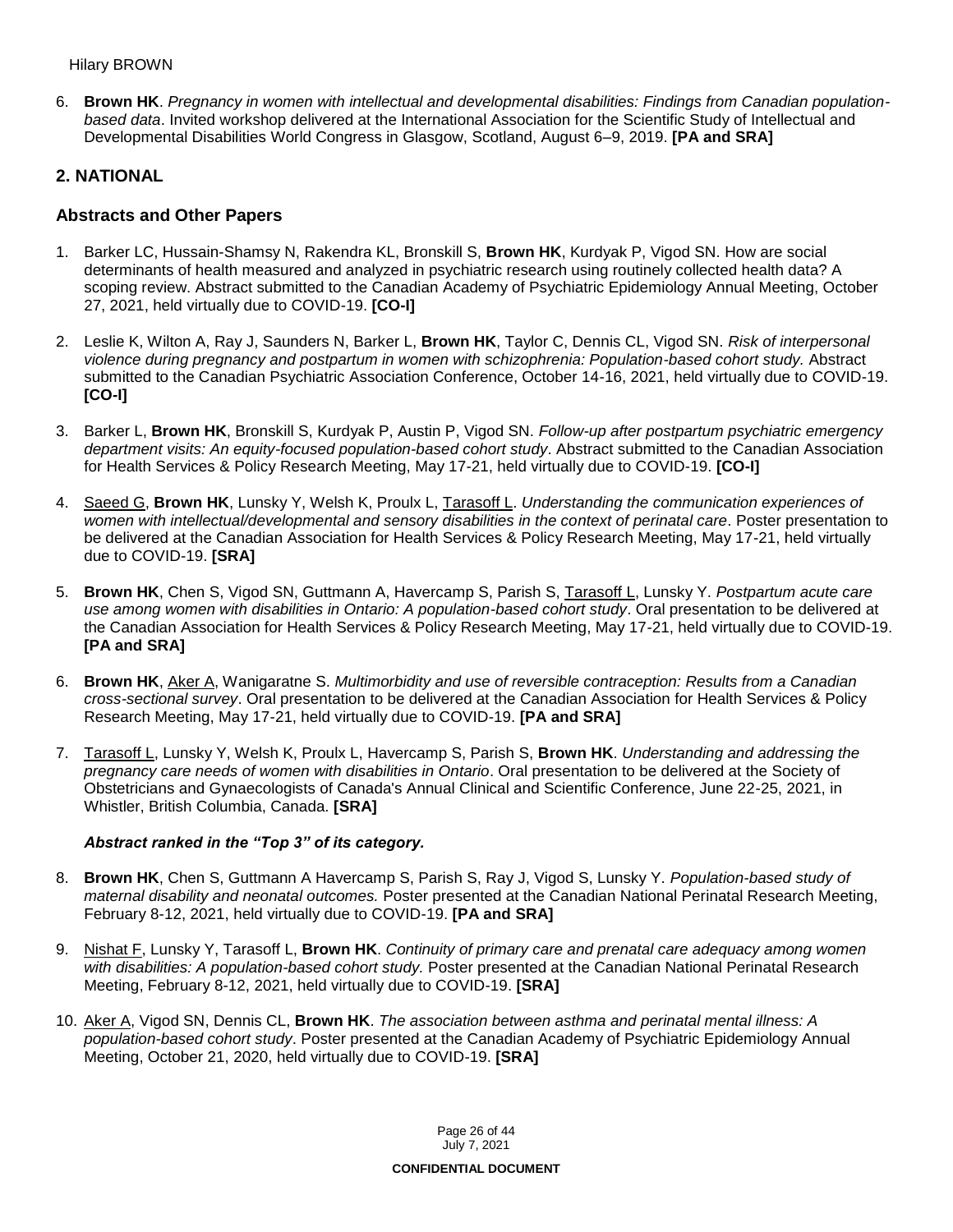- 11. **Brown HK**, Wilton D, Liu N, Ray J, Dennis CL, Vigod SN. *Perinatal mental illness and risk of incident autoimmune disease: A propensity matched cohort study*. Poster presented at the Canadian Academy of Psychiatric Epidemiology Annual Meeting, October 21, 2020, held virtually due to COVID-19. **[PA and SRA]**
- 12. Tarasoff LA, Lunsky Y, Welsh K, Proulx L, Havercamp SM, Parish S, **Brown HK**. *Pregnancy care for women with disabilities in Ontario: patient and provider perspectives.* Oral presentation delivered at the Society of Obstetricians and Gynaecologists of Canada's Annual Clinical and Scientific Conference, June 9-12, 2020, held virtually due to COVID-19. **[SRA]**
- 13. Nishat F, Lunsky Y, Tarasoff L, **Brown HK**. *Prenatal care adequacy among women with disabilities in Ontario: A population-based cohort study*. Poster presented at the Canadian Association for Health Services & Policy Research Meeting, May 26-29, 2020, held virtually due to COVID-19. **[SRA]**
- 14. McKnight A, Vigod SN, Dennis CL, Wanigaratne S, **Brown HK**, *Association between chronic medical conditions and acute psychiatric health care in the perinatal period among migrants: a population-based cohort study*. Poster presented at the Canadian National Perinatal Research Meeting in Banff, Alberta, Canada, February 12-15, 2020. **[SRA]**
- 15. de Vrijer B, **Brown HK**, Choo S, Stitt L, Regnault TRH, Richardson BS. *Gestational age at birth impacts umbilical cord O<sup>2</sup> values: Implications for fetal O<sup>2</sup> delivery and consumption.* Oral presentation delivered at the Canadian National Perinatal Research Meeting in Banff, Alberta, Canada, February 12-15, 2020. **[Co-I]**
- 16. **Brown HK**, Chen S, Ray J, Guttmann A, Havercamp S, Parish S, Vigod SN, Lunsky Y. *Risk of severe maternal morbidity and maternal mortality among women with disabilities in Ontario: A population-based cohort study*. Oral presentation delivered at the Canadian National Perinatal Research Meeting in Banff, Alberta, Canada, February 12- 15, 2020. **[PA and SRA]**
- 17. Vigod S, Fung K, Amartey A Bartsch E, Felembam R, Saunders N, Chiu M, Guttmann A, Kurdyak P, **Brown HK**. *Maternal schizophrenia and birth outcomes: a mediation analysis using linked population-based health administrative and clinical data*. Abstract submitted to the Canadian Association for Psychiatric Epidemiology conference in Quebec City, Quebec, Canada, September 15, 2019. **[CO-PA]**
- 18. Tarasoff L, Salaeva D, **Brown HK**. *Pregnancy, delivery, and postpartum complications in women with disabilities: A systematic review and meta-analysis*. Oral presentation delivered at the 75th Annual Clinical and Scientific Conference of the Society of Obstetricians & Gynaecologists of Canada in Halifax, Nova Scotia, Canada, June 11-14, 2019. **[SRA]**

### *Abstract ranked in the "Top 3" of its category.*

- 19. **Brown HK**, Cairncross Z, Lipscombe L, Wilton A, Vigod S. *Diabetes mellitus and risk of perinatal mental illness: a population-based cohort study*. Poster presented at the Canadian Association for Health Services and Policy Research Meeting in Halifax, Nova Scotia, Canada, May 29–June 1, 2019. **[PA and SRA]**
- 20. **Brown HK**, Wilton A, Vigod S. *Chronic medical conditions and health care contacts for substance use disorders in the perinatal period*. Poster presented at the Canadian Society for Epidemiology & Biostatistics Biennial National Conference in Ottawa, Ontario, Canada, May 13–15, 2019. **[PA and SRA]**
- 21. Faulkner MR, **Brown HK**. *Combined impact of chronic medical conditions and poverty on perinatal mental illness risk: a population-based cohort study*. Poster presented at the Canadian Society for Epidemiology & Biostatistics Biennial National Conference in Ottawa, Ontario, Canada, May 13–15, 2019. **[SRA]**
- 22. **Brown HK**, Chen S, Tarasoff L, Lunsky Y. *Pregnancy rates in women with physical, sensory, and intellectual and developmental disabilities*. Oral presentation delivered at Public Health 2019 in Ottawa, Ontario, Canada, April 30– May 2, 2019. **[PA and SRA]**

Page 27 of 44 July 7, 2021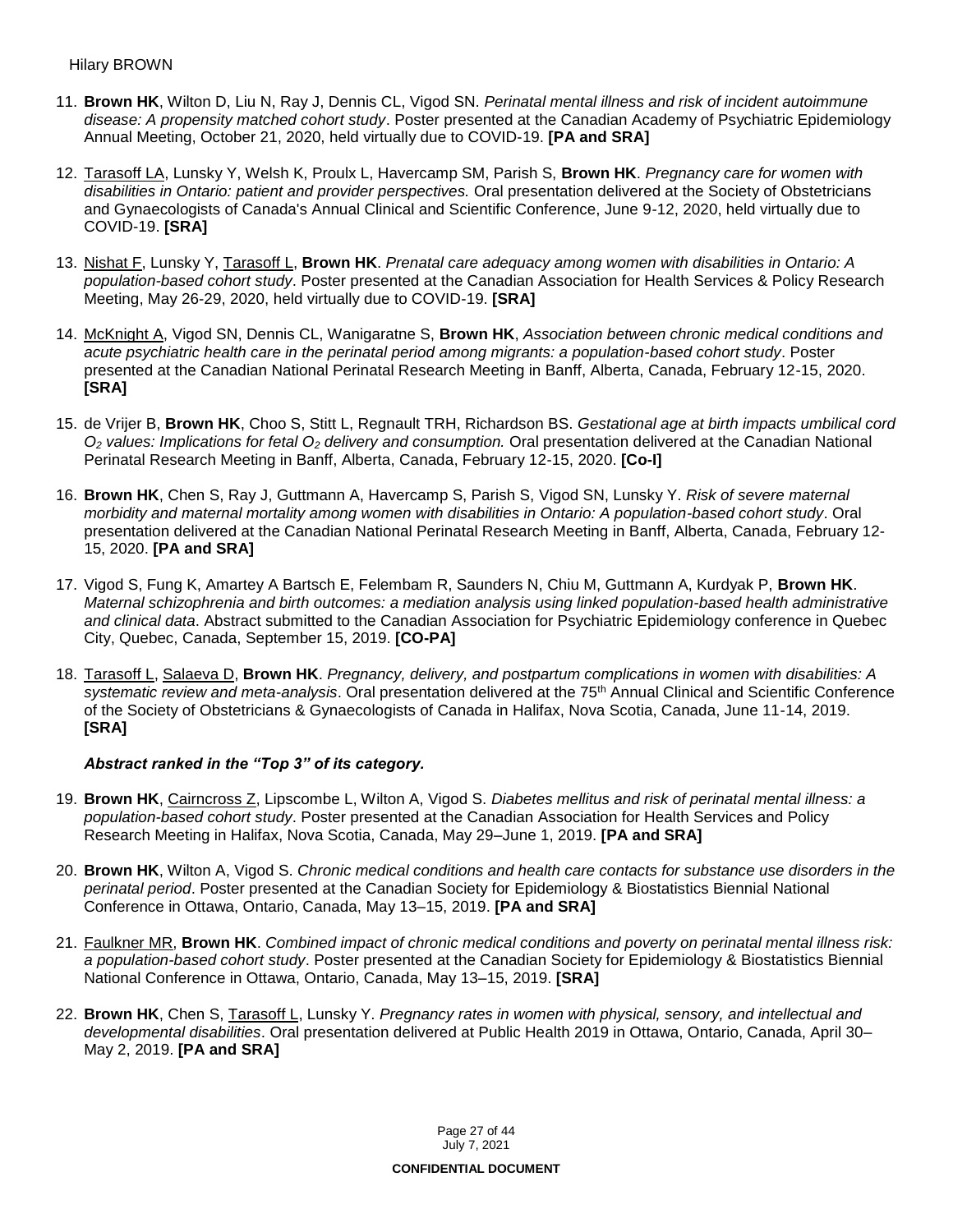- 23. Tarasoff LA, Chen S, Lunsky Y, **Brown HK**. *Preconception health characteristics of women with physical, sensory, and intellectual and developmental disabilities*. Oral presentation delivered at Public Health 2019 in Ottawa, Ontario, Canada, April 30–May 2, 2019. **[SRA]**
- 24. **Brown HK**, Ravindran S, Yoganathan S, Cairncross Z, Enders J, Graves L, Mill C, Telner D, Dennis CL. *Pilot randomized controlled trial of an interconception intervention provided by public health nurses*. Poster presented at Public Health 2019 in Ottawa, Ontario, Canada, April 30-May 2, 2019. **[PA and SRA]**
- 25. **Brown HK**, Chen S, Tarasoff L, Lunsky Y. *Pregnancy rates in women with physical, sensory, and intellectual and developmental disabilities*. Poster presented at the Canadian National Perinatal Research Meeting in Montebello, Quebec, Canada, February 12–15, 2019. **[PA and SRA]**
- 26. **Brown HK**, Wilton A, Ray J, Dennis CL, Guttmann A, Vigod S. *Chronic medical conditions and risk for perinatal mental illness: a population-based cohort study*. Poster presented at the Canadian National Perinatal Research Meeting in Montebello, Quebec, Canada, February 12–15, 2019. **[PA and SRA]**
- 27. Tarasoff LA, Ravindran S, Hannan M, **Brown HK**. *Perinatal outcomes in women with disabilities: a systematic review and meta-analysis*. Oral presentation delivered at the Canadian Association of Perinatal and Women's Health Nurses Conference in Ottawa, Ontario, Canada, October 11–13, 2018. **[SRA]**
- 28. **Brown HK**, Potvin L, Lunsky Y, Vigod SN. *Maternal intellectual and developmental disabilities and newborn discharge to child protective services: a population-based study*. Oral presentation delivered at the Canadian Academy of Psychiatric Epidemiology Conference in Toronto, Ontario, Canada, September 26, 2018. **[PA and SRA]**
- 29. Salaeva D, **Brown HK** *Health care utilization in infants and young children born to women with intellectual and developmental disabilities*. Poster presented to the Canadian Society for Epidemiology & Biostatistics National Student Conference in Thunder Bay, Ontario, Canada, June 15–17, 2018. **[SRA]**

#### *Ms. Salaeva won second place in the rapid fire oral presentation competition for this work.*

- 30. **Brown HK**, Vigod SN. *Abortion rates among women with schizophrenia: a population-based cohort study.* Poster presented at the Canadian National Perinatal Research Meeting in Banff, Alberta, Canada, February 14–16, 2018. **[PA]**
- 31. **Brown HK**, Dennis CL, Vigod SN *Chronic medical conditions and perinatal mental illness: a systematic review and meta-analysis.* Oral presentation delivered at the Canadian National Perinatal Research Meeting in Banff, Alberta, Canada, February 14–16, 2018. **[PA and SRA]**
- 32. Vigod SN, Kurdyak P, **Brown HK**, Nguyen GC, Targownik L, Seow C, Benchimol EI. *First-onset psychiatric disorders in pregnant and postpartum women with inflammatory bowel disease in Ontario, Canada: a population-based study*. Oral presentation delivered at the Canadian Digestive Diseases Week in Toronto, Ontario, Canada, February 9–12, 2018. **[CO-I]**
- 33. Vigod SN, Dennis CL, **Brown HK**. *A population-based cohort study of rapid repeat pregnancy among women with schizophrenia*. Oral presentation delivered at the Canadian Psychiatric Association Annual Conference in Ottawa, Ontario, Canada, September 14–16, 2017. **[CO-PA**, as the methodological lead, I designed and carried out the analysis**]**
- 34. **Brown HK,** Cobigo V, Lunsky Y, Vigod S. *A population-based study of contraception methods among women with intellectual and developmental disabilities.* Oral presentation delivered at the Canadian Association for Health Services and Policy Research Meeting in Toronto, Ontario, Canada, May 24–26, 2017. **[PA and SRA]**
- 35. Vigod SN, Dennis CL, **Brown HK**. *A population-based cohort study of rapid repeat pregnancy among women with schizophrenia*. Oral presentation delivered at the Canadian Association for Health Services and Policy Research Meeting in Toronto, Ontario, Canada, May 24–26, 2017. **[CO-PA**, as the methodological lead, I designed and carried out the analysis**]**

Page 28 of 44 July 7, 2021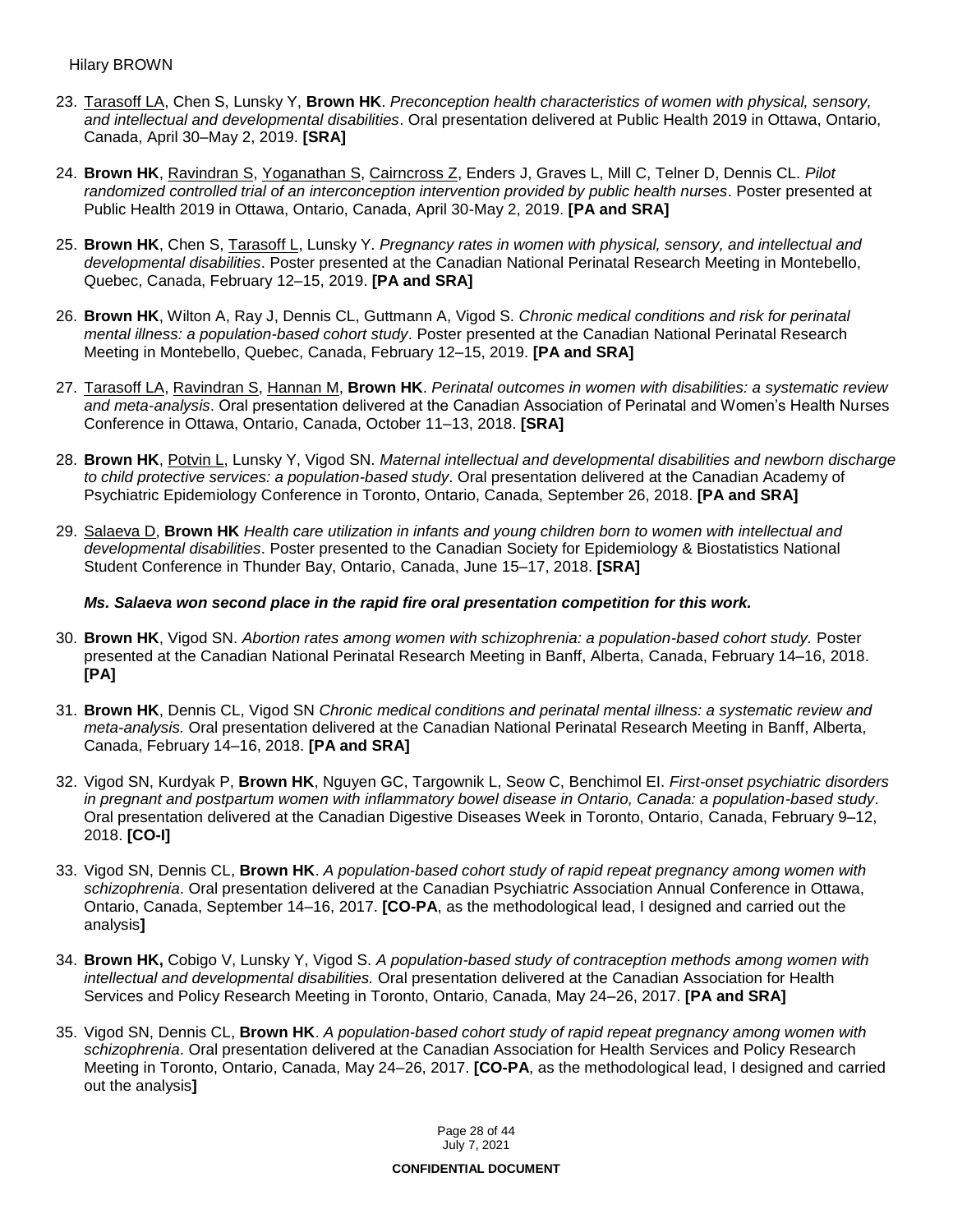- 36. Xavier C, **Brown HK**, Benoit A. *Teenage pregnancy and long-term mental health outcomes among Canadian Aboriginal women*. Poster presented at the Canadian Association for Health Services and Policy Research Meeting in Toronto, Ontario, Canada, May 24–26, 2017. **[SRA** with Co-Supervisor A Benoit**]**
- 37. Potvin LA, **Brown, HK**, Barnett M, Cobigo V. *Paths for future research: a preliminary conceptual model of effective support for pregnant women with intellectual and developmental disabilities*. Poster presented at the Health and Wellbeing in Developmental Disabilities Conference in Vancouver, British Columbia, Canada, November 17–18, 2016. **[SRA** with co-supervisor V Cobigo**]**
- 38. Crépeau-Gendron G, **Brown HK,** Madan R, Szabuniewicz C, Koh S, Veinish S, Kassam A, Mah L. *Risk of QTc prolongation and torsades de pointes with citalopram, escitalpram and trazodone in geriatric patients*. Oral presentation delivered at the Canadian Academy of Geriatric Psychiatry in Toronto, Ontario, Canada, October 1, 2016. **[CO-PA]**
- 39. **Brown HK,** Cobigo V, Lunsky Y, Vigod S. *Postpartum hospital admissions and emergency department visits among women with intellectual and developmental disabilities*. Oral presentation delivered at the Canadian Association for Health Services and Policy Research Meeting in Toronto, Ontario, Canada, May 9–12, 2016. **[PA]**
- 40. **Brown HK,** Potvin L, Kirkham YA, Cobigo V, Vigod S. *Perinatal health of women with intellectual and developmental disabilities: priorities for action.* Workshop delivered at the Health and Wellbeing in Developmental Disabilities Conference in Toronto, Ontario, Canada, October 27–28, 2015. **[PA]**
- 41. Weiss J, Chiu A, Isaacs B, **Brown HK,** Lunsky Y. *Patterns of health need and service use in young adults with autism spectrum disorders in Ontario.* Poster presented at the Health and Wellbeing in Developmental Disabilities Conference in Toronto, Ontario, Canada, October 27–28, 2015. **[Co-I]**
- 42. Plourde N, **Brown HK,** Wilton D, Vigod S, Cobigo V. *Uptake of breast and cervical cancer screening in women with intellectual and developmental disabilities: the impact of continuity of care*. Poster presented at the 76th Annual Canadian Psychological Association Convention in Ottawa, Ontario, Canada, June 4–6, 2015. **[CO-PA**, I was the cosupervisor with V Cobigo**]**
- 43. **Brown HK,** Cobigo V, Lunsky Y, Vigod S. *Labour and delivery outcomes among Ontario women with intellectual and developmental disabilities*. Oral presentation delivered at the Canadian Association for Health Services and Policy Research Meeting in Montreal, Quebec, Canada, May 26–28, 2015. **[PA]**

#### *This was a top-ranking abstract which I was also invited to present at the CAHSPR Maternal and Child Health Theme Group Meeting*

- 44. Ruttinger S, **Brown H,** deVrijer B, Richardson BS. *Maternal body mass index impacts fetal-placental size at birth and umbilical cord PO2 values: Implications for regulatory mechanisms.* Oral presentation delivered at the Canadian National Perinatal Research Meeting in Banff, Alberta, Canada, February 12-15, 2014. **[CO-I]**
- 45. **Brown HK,** Campbell MK. *Neonatal and childhood outcomes of late preterm and early term birth: A conceptual framework*. Poster presented at the Canadian Society for Epidemiology & Biostatistics National Student Conference in Montreal, Quebec, Canada, June 19-20, 2013. **[PA]**
- 46. **Brown HK,** Speechley KN, Macnab J, Natale R, Campbell MK. *Developmental delay at 2-3 years: Relative importance of gestational age and social risk factors.* Oral presentation delivered at the Canadian Society for Epidemiology & Biostatistics Biennial Conference in St. John's, Newfoundland, Canada, June 25-27, 2013. **[PA]**
- 47. **Brown HK,** Ouellette-Kuntz H, Hunter D, Kelley E. *Characteristics associated with unmet need in families of schoolaged children with an autism spectrum disorder.* Oral presentation delivered at the Canadian Society for Epidemiology & Biostatistics Student Conference in Kingston, Ontario, Canada, May 27-28, 2010. **[PA]**
- 48. **Brown HK,** Ouellette-Kuntz H, Hunter D, Kelley E. *An examination of the support needs experienced by families of school-aged children with an autism spectrum disorder.* Poster presentation delivered at the Canadian Association for Health Services and Policy Research Conference in Toronto, Ontario, Canada, May 10-13, 2010. **[PA]**

Page 29 of 44 July 7, 2021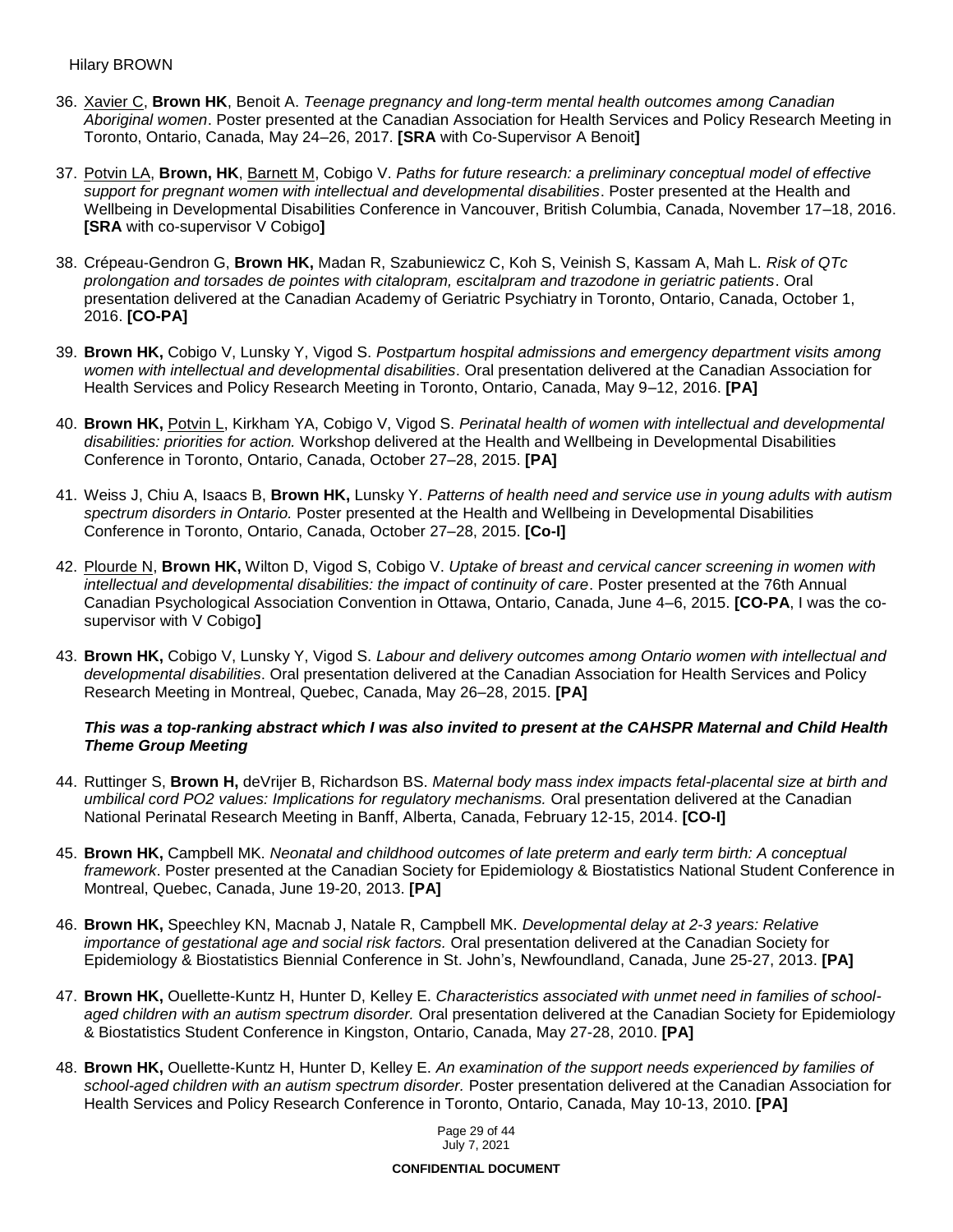- 49. Coo H, **Brown H,** Ouellette-Kuntz H, Lam M, Yu CT, Lewis MES, Dewey D, Bernier F, Chudley AE, Breitenbach M, Noonan AL, Hennessey P, Crews LR, Holden JJA. *Age at first diagnosis of an autism spectrum disorder in four regions of Canada.* Poster presentation delivered at the Canadian Society for Epidemiology & Biostatistics National Student Conference in Ottawa, Ontario, Canada, May 24, 2009. **[CO-PA]**
- 50. Ouellette-Kuntz H, Elliott D, McDonald M, Koven R, **Brown H,** Bielska IA. *Adults with intellectual disabilities and psychiatric or behavioural co-morbidity: Understanding the needs of a subpopulation to enhance service planning.* Poster presented at the Central Region Community Network of Specialized Care Research Workshop in Toronto, Ontario, Canada, April 30, 2008. **[CO-I]**
- 51. Ouellette-Kuntz H, Elliott D, McDonald M, Koven R, **Brown H,** Bielska IA. *Adults with intellectual disabilities and psychiatric or behavioural co-morbidity: Understanding the needs of a subpopulation to enhance service planning.* Poster presented at the 19<sup>th</sup> Biennial Canadian Society for Epidemiology and Biostatistics Research Central Region Student Conference in St. Catherines, Ontario, Canada, May 29, 2008. **[CO-I]**

### **Invited Lectures and Presentations**

- 1. **Brown HK**. *Chronic physical conditions and perinatal mental health and addiction*. Invited presentation to be delivered at the University of British Columbia Women's Health Seminar Series, held virtually due to COVID-19, September 27, 2021. **[PA and SRA]**
- 2. **Brown HK**, Tarasoff LA. *Health outcomes and experiences of women with disabilities in Ontario during the perinatal period*. Invited presentation to be delivered at the Canadian Association of Perinatal and Women's Health Nurses webinar series, May 11, 2021. **[PA and SRA]**
- 3. **Brown HK**. *Perinatal mental illness and risk of incident autoimmune disease*. Keynote invited presentation delivered at the Canadian National Perinatal Research Meeting, held virtually due to COVID-19, February 9-12, 2021. **[PA and SRA]**
- 4. **Brown HK**. *Maternal and neonatal outcomes among women with disabilities: Findings from a population-based study in Ontario*. Invited presentation delivered at the Alberta Children's Hospital Child Health Research Rounds, in Calgary, Alberta, Canada, October 17, 2019. **[PA and SRA]**
- 5. Benoit A, **Brown HK**, Xavier CG. *Teenage pregnancy and long-term mental health outcomes of Aboriginal women*. Invited presentation delivered at the Indigenous and Northern Affairs Canada Research Meeting in Ottawa, Ontario, Canada, May 26, 2017. **[SRA** with Co-Supervisor A Benoit**]**

#### *Report resulting from this conference: Canadian Research Data Centre Network. Indigenous policy research workshop summary report. Ottawa, ON: Canadian Research Data Centre Network; 2017 (7 pages).*

- 6. **Brown HK,** Cobigo V, Lunsky Y, Vigod S. *Labour and delivery outcomes among Ontario women with intellectual and developmental disabilities*. Invited presentation at the Canadian Association for Health Services and Policy Research Maternal and Child Health Theme Group Meeting in Montreal, Quebec, Canada, May 26–28, 2015. **[PA]**
- 7. **Brown HK,** Speechley KN, Macnab J, Natale R, Campbell MK. *Developmental delay at 2-3 years: Relative importance of gestational age and social risk factors.* Invited poster presented at the 26<sup>th</sup> Canadian Student Health Research Forum in Winnipeg, Manitoba, Canada, June 4-6, 2013. **[PA]**

### **3. PROVINCIAL/ REGIONAL**

### **Abstracts and Other Papers**

1. Tarasoff LA, Lunsky Y, Welsh K, Proulx L, **Brown HK**. *Perinatal health care experiences of women with disabilities in Ontario*. Abstract submitted to the Association of Ontario Midwives Conference in Mono, Ontario, Canada, May 4-6, 2020. **[SRA]**

> Page 30 of 44 July 7, 2021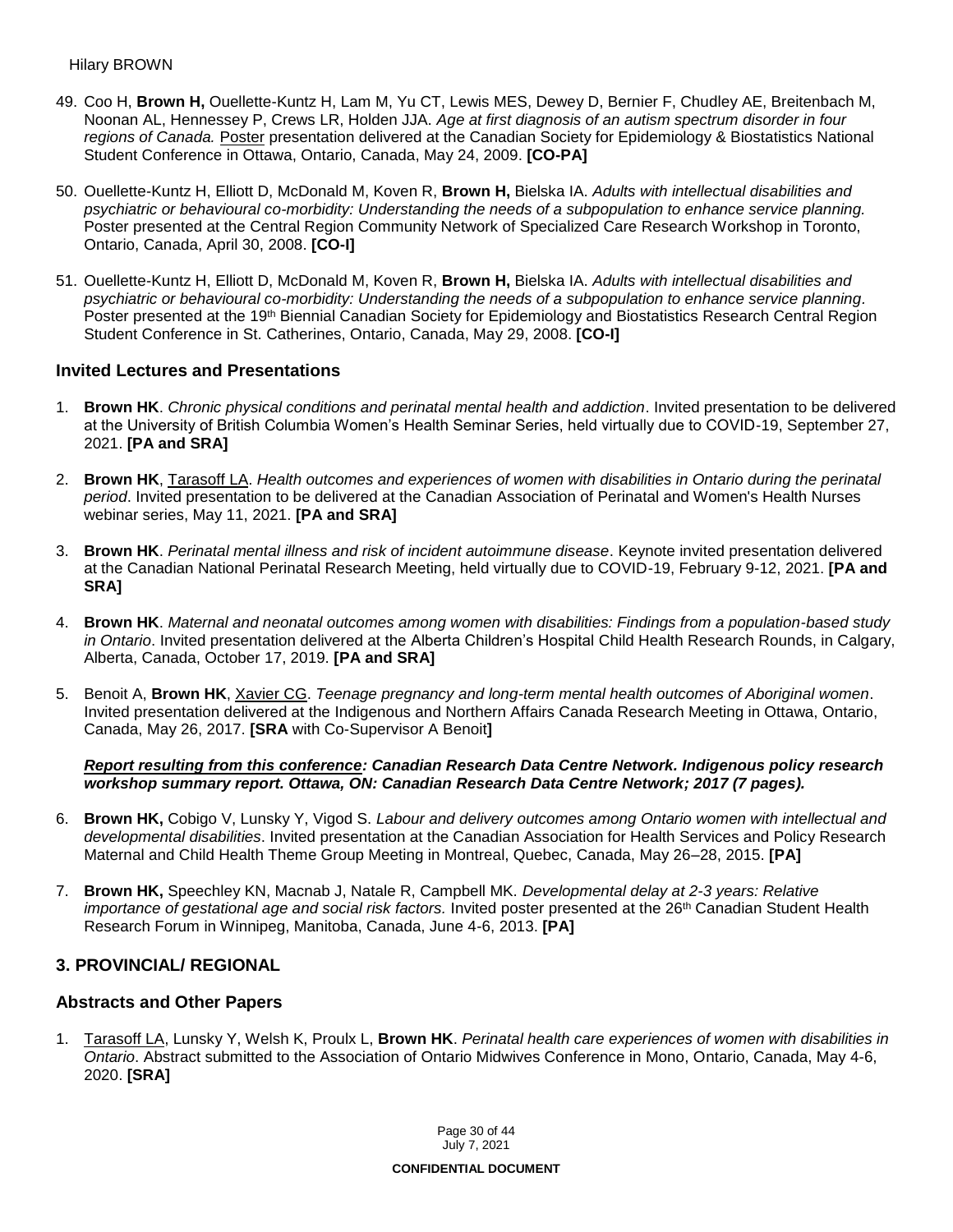- 2. Taylor C, **Brown HK**, Cohen E, Dennis CL, Ray J, Saunders N, Vigod S. *Infant breastfeeding initiation and schizophrenia*. Poster presented at the BORN Ontario 2019 Conference in Ottawa, Ontario, Canada, November 7-8, 2019. **[CO-I]**
- 3. **Brown HK**, Cairncross Z, Ravindran S, Enders J, Graves L, Mill C, Telner D, Dennis CL. *Development and pilot test of the Preconception Health Knowledge Questionnaire*. Poster presented at The Ontario Public Health Convention in Toronto, Ontario, Canada, March 27–29, 2019. **[PA and SRA]**
- 4. Barnett BM, Potvin L, **Brown HK**, Cobigo V. *Women with intellectual and developmental disabilities: their perceptions of others' attitudes toward their pregnancy.* Poster presented at the Ontario Association on Developmental Disabilities Research Special Interest Group in London, Ontario, Canada, April 8, 2016. **[SRA** with co-supervisor V Cobigo**]**
- 5. Lindenbach R, Potvin L, **Brown HK**, Cobigo V. *Informational support for women with intellectual and developmental disabilities during pregnancy: a qualitative study.* Poster presented at the Ontario Association on Developmental Disabilities Research Special Interest Group in London, Ontario, Canada, April 8, 2016. **[SRA** with co-supervisor V Cobigo**]**
- 6. Potvin L, **Brown HK,** Cobigo V. *Support received by women with intellectual and developmental disabilities during pregnancy and childbirth: a case study*. Poster presented at the Ontario Association on Developmental Disabilities Research Special Interest Group in Thorold, Ontario, Canada, April 17, 2015. **[SRA** with co-supervisor V Cobigo**]**

### **Invited Lectures and Presentations**

- 1. Rotenberg S, Stall N, Campanella S, Cooper J, Downer M, Katz G, Safar Y, **Brown HK**, Lunsky Y. *COVID-19 vaccinations for people with disabilities.* Invited presentation delivered to the Ontario COVID-19 Science Advisory Table, May 13, 2021. **[CO-I]**
- 2. **Brown HK**, Tarasoff L. *Preconception and pregnancy outcomes and care experiences among women with disabilities in Ontario*. Invited webinar delivered at the Public Health Ontario Grand Rounds, April 13, 2021. **[PA and SRA]**
- 3. **Brown HK**, Tarasoff LA, Khan M. *Disability and Perinatal Health: Understanding the perinatal health and health care experiences of women with disabilities in Ontario*. Invited webinar delivered at the Registered Nurses Association of Ontario Maternal Child Nurses' Interest Group Rounds, February 17, 2021. **[PA and SRA]**
- 4. **Brown HK**, Charbonneau S, Mill C. *Improving preconception health: Pilot randomized controlled trial of an interconception intervention delivered by public health nurses in Ontario*. Invited webinar delivered at the Public Health Ontario Grand Rounds, April 4, 2019. **[PA and SRA]**
- 5. **Brown HK**. *Mental health of parents & young children: complexity and convergence*. Invited panelist at the Annual Conference on Child & Youth Mental Health in Toronto, Ontario, Canada, April 12, 2019. **[PA and SRA]**

### **Other Presentations**

- 1. Potvin LA, Cobigo V, **Brown HK.** *Comment mieux soutenir les femmes ayant une déficience intellectuelle pendant la grossesse et l'accouchement.* Oral presentation delivered at La Ressource, a training workshop for developmental services professionals in Ottawa, Ontario, Canada, December 2, 2019
- 2. Cobigo V, Vigod S, **Brown HK,** Plourde N. *Women and mothers with developmental disabilities: Priorities for action.*  Oral presentation delivered at the Health Care Access Research and Developmental Disabilities Town Hall in Toronto, Ontario, Canada, January 19, 2015.

Page 31 of 44 July 7, 2021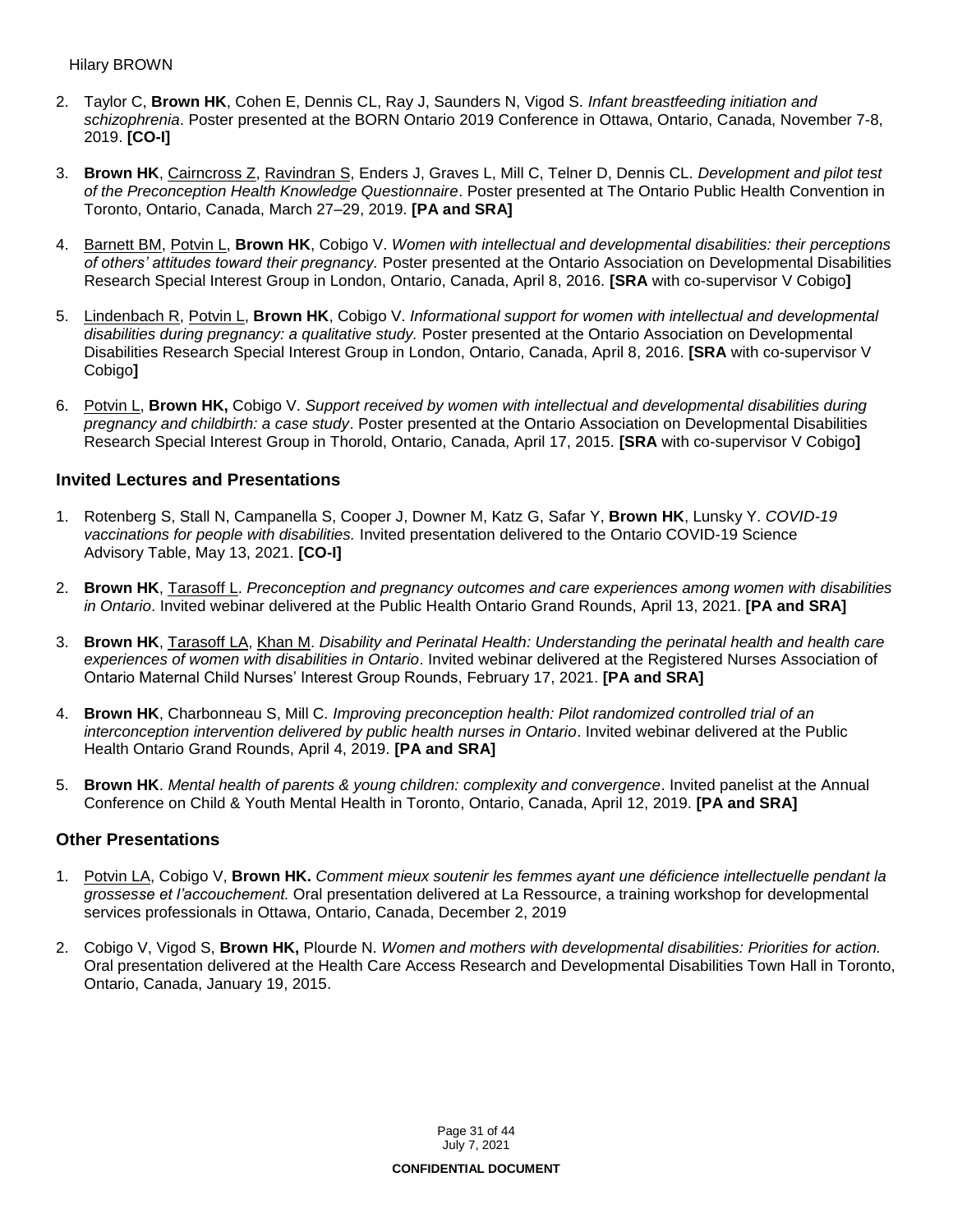# **4. LOCAL**

### **Abstracts and Other Papers**

- 1. Saeed G, **Brown HK**, Lunsky Y, Welsh K, Proulx L, Tarasoff L. *Communication experiences of people with sensory disabilities in the context of perinatal care in Ontario: A qualitative study.* Poster presented at the University of Toronto Health and Human Rights Conference, held virtually due to COVID-19, March 11-13, 2021. **[SRA]**
- 2. Heifetz M, **Brown HK,** Lunsky Y. *Mothers with intellectual and developmental disabilities: challenges and resilience*. Oral presentation delivered at the 4th Meighen Wright Maternal-Child Learning Institute in Toronto, Ontario, Canada, November 2, 2017. **[SRA** with Co-Principal Investigator M Heifetz**]**
- 3. Crépeau-Gendron G, **Brown HK,** Madan R, Szabuniewicz C, Koh S, Veinish S, Kassam A, Mah L. *Age is a greater predictor of QTc prolongation than citalopram dosage in geriatric patients*. Poster presented at the University of Toronto Department of Psychiatry 43rd Annual Harvey Stancer Research Day in Toronto, Ontario, Canada, June 15, 2017. **[CO-PA]**
- 4. **Brown HK,** Cobigo V, Lunsky Y, Vigod S. *Perinatal outcomes of women with co-occurring developmental disability*  and mental illness. Oral presentation delivered at the University of Toronto Department of Psychiatry 42<sup>nd</sup> Annual Harvey Stancer Research Day in Toronto, Ontario, Canada, June 16, 2016. **[PA]**
- 5. Crépeau-Gendron G, **Brown HK,** Madan R, Szabuniewicz C, Koh S, Veinish S, Kassam A, Mah L. *Risk of QTc prolongation and torsades de pointes with citalopram, escitalpram and trazodone in geriatric patients*. Poster presented at the University of Toronto Department of Psychiatry 42<sup>nd</sup> Annual Harvey Stancer Research Day in Toronto, Ontario, Canada, June 16, 2016. **[CO-PA]**
- 6. Heifetz M, **Brown HK,** Lunsky Y. *Mothers with intellectual and developmental disabilities: mental health challenges and resilience*. Poster presented at the Lillian Wright Maternal-Child Learning Institute: Global Maternal Maternal-Child Health in Toronto, Ontario, Canada, October 1, 2015. **[SRA** with Co-Principal Investigator M Heifetz**]**
- 7. **Brown HK,** Hussain-Shamsy N, Lunsky Y, Dennis CL, Ray J, Vigod, S. *Antenatal exposure to selective serotonin reuptake inhibitors and autism: systematic review and meta-analysis.* Poster presented at the University of Toronto Department of Psychiatry 41st Annual Harvey Stancer Research Day in Toronto, Ontario, Canada, June 18, 2015. **[PA and SRA]**
- 8. **Brown HK,** Hill J, Natale R. *Caesarean section rates in Southwestern Ontario: changes across time after adjusting for important medical and social characteristics.* Oral presentation delivered at the 12<sup>th</sup> Annual Paul Harding Research Awards Day in London, Ontario, Canada, May 15, 2014. **[PA and SRA]**
- 9. **Brown HK,** Speechley KN, Macnab J, Natale R, Campbell MK. *Biological determinants of spontaneous late preterm*  and early term birth. Poster presented at the 12<sup>th</sup> Annual Paul Harding Research Awards Day in London, Ontario, Canada, May 15, 2014. **[PA]**
- 10. **Brown HK,** Speechley KN, Macnab J, Natale R, Campbell MK. *Receptive vocabulary delay among children born late preterm and early term: are risks modified by parenting practices?* Poster presented at the Paediatrics Research Day in London, Ontario, Canada, May 14, 2014. **[PA]**
- 11. **Brown HK,** Speechley KN, Macnab J, Natale R, Campbell MK. *Developmental delay at 2-3 years: Relative importance of gestational age and social risk factors.* Poster presented at the Paediatrics Research Day in London, Ontario, Canada, May 29, 2013. **[PA]**
- 12. **Brown HK,** Speechley KN, Macnab J, Natale R, Campbell MK. *Neonatal respiratory morbidity: Roles of mild prematurity and biological determinants of preterm birth.* Oral presentation delivered at the 11th Annual Paul Harding Research Awards Day in London, Ontario, Canada, May 11, 2013. **[PA]**

Page 32 of 44 July 7, 2021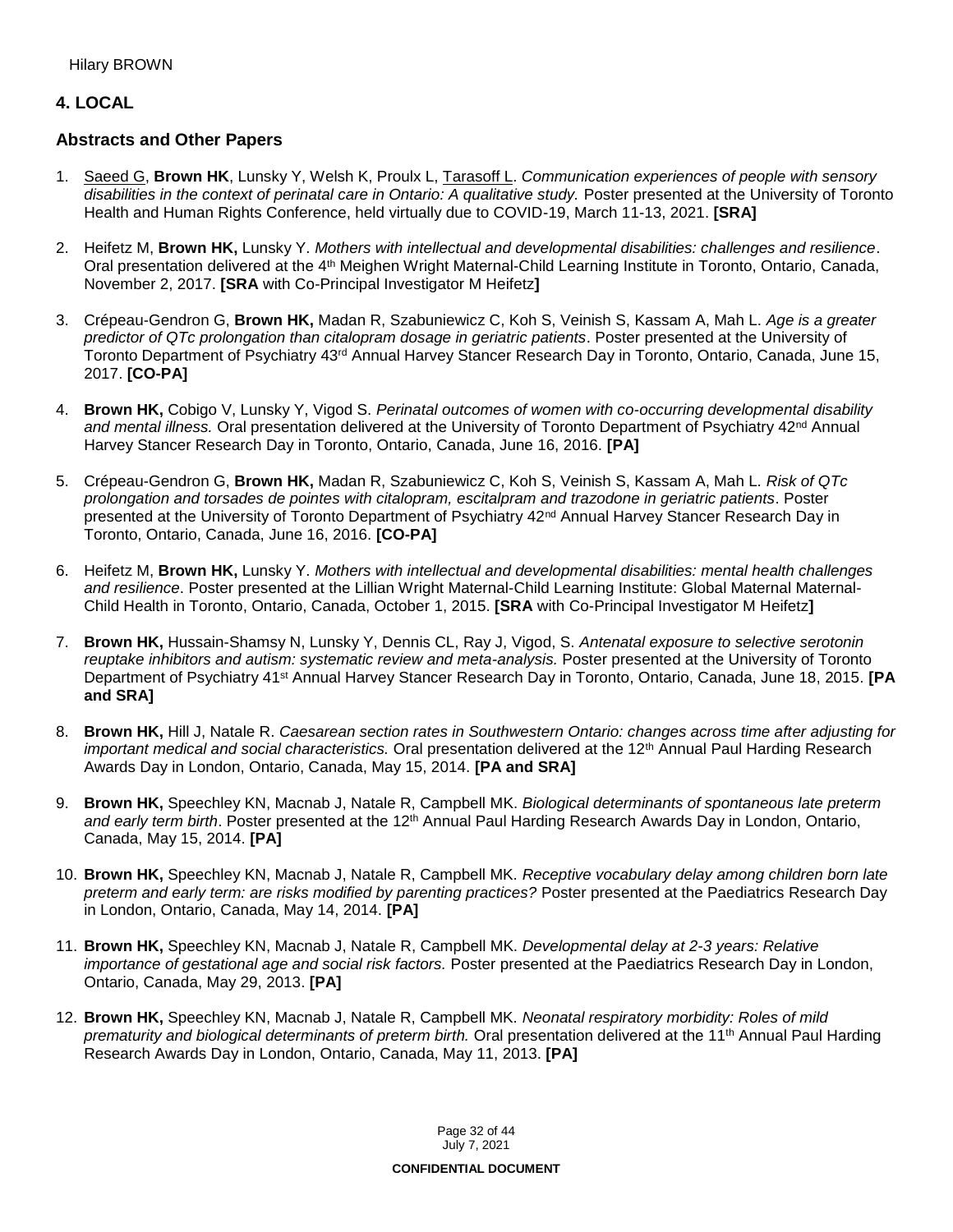- 13. **Brown HK,** Speechley KN, Macnab J, Natale R, Campbell MK. *Developmental delay at 2-3 years: Relative importance of gestational age and social risk factors.* Oral presentation delivered at the London Health Research Day in London, Ontario, Canada, March 20, 2013. **[PA]**
- 14. **Brown HK,** Speechley KN, Natale R, Macnab J, Campbell M K. *Outcomes of late preterm and early term birth: Developing conceptual models to inform hypotheses.* Poster presented at the London Health Research Day in London, Ontario, Canada, March 20, 2013. **[PA]**
- 15. **Brown HK,** Ouellette-Kuntz H, Hunter D, Kelley E. *An examination of the support needs experienced by families of*  school-aged children with an autism spectrum disorder. Poster presented at the Queen's University 13<sup>th</sup> Annual Scientific Meeting for Health Sciences Research Trainees in Kingston, Ontario, Canada, June 1, 2012. **[PA]**
- 16. Coo H, **Brown H,** Ouellette-Kuntz H, Lam M, Yu CT, Lewis MES, Dewey D, Bernier F, Chudley AE, Breitenbach M, Noonan AL, Hennessey P, Crews LR, Holden JJA. *Age at first diagnosis of an autism spectrum disorder in four*  regions of Canada. Poster presented at the Queen's University 12<sup>th</sup> Annual Scientific Meeting for Health Sciences Research Trainees in Kingston, Ontario, Canada, June 2, 2009. **[CO-PA]**

### **Invited Lectures and Presentations**

- 1. **Brown HK**. *Impact of chronic illness on perinatal mental health.* Invited presentation delivered at the University of Toronto Scarborough Clinical Research and Evaluation Cluster Research Day, held virtually due to COVID-19, July 23, 2021. **[PA and SRA]**
- 2. **Brown HK**. *Maternal and child health for populations with disabilities.* Invited presentation delivered at the University of Toronto Health and Human Rights Conference, held virtually due to COVID-19, March 12, 2021. **[PA and SRA]**
- 3. **Brown HK**. *Maternal and neonatal health outcomes of women with disabilities in Ontario.* Invited presentation delivered at the SickKids Child Health Evaluative Sciences/Pricewaterhouse Coopers Lectureship in Toronto, Ontario, Canada, October 26, 2020. **[PA and SRA]**
- 4. **Brown HK**. *Addressing communication barriers in clinical encounters between healthcare providers and pregnant women with obesity*. Discussant at the Collaborative Specialization in Women's Health Lecture Series in Toronto, Ontario, Canada, November 14, 2019. **[N/A – Discussant]**
- 5. **Brown HK**. *Severe maternal morbidity and maternal mortality among women with disabilities in Ontario*. Invited presentation delivered at Dalla Lana School of Public Health Division of Epidemiology Seminar Series in Toronto, Ontario, Canada, November 7, 2019. **[PA and SRA]**
- 6. **Brown HK**. *Reproductive health in women with intellectual and developmental disabilities in Ontario: Implications for policy and practice*. Invited presentation delivered at the Institute for Clinical Evaluative Sciences Staff Meeting in Toronto, Ontario, Canada, April 8, 2019. **[PA and SRA]**
- 7. Faulkner MR, **Brown HK**. *The collective impact of chronic medical conditions and poverty on perinatal mental illness risk*. Invited presentation delivered at the Institute for Clinical Evaluative Sciences Mental Health & Addictions Research Rounds in Toronto, Ontario, Canada, April 3, 2019. **[SRA]**
- 8. **Brown HK**, Vigod SN. *Association between serotonergic antidepressant use during pregnancy and autism spectrum disorder in children*. Invited plenary presentation delivered at the Harvey Stancer Research Day in Toronto, Ontario, Canada, June 21, 2018. **[PA]** *This was an invited presentation for a paper which was ranked as 1 of 4 "Best Papers" for the conference.*
- 9. **Brown HK**. *Chronic medical conditions and risk of perinatal mental illness: preliminary results*. Invited presentation at the Institute for Clinical Evaluative Sciences Mental Health & Addictions Research Rounds in Toronto, Ontario, Canada, March 21, 2018. **[PA and SRA]**

Page 33 of 44 July 7, 2021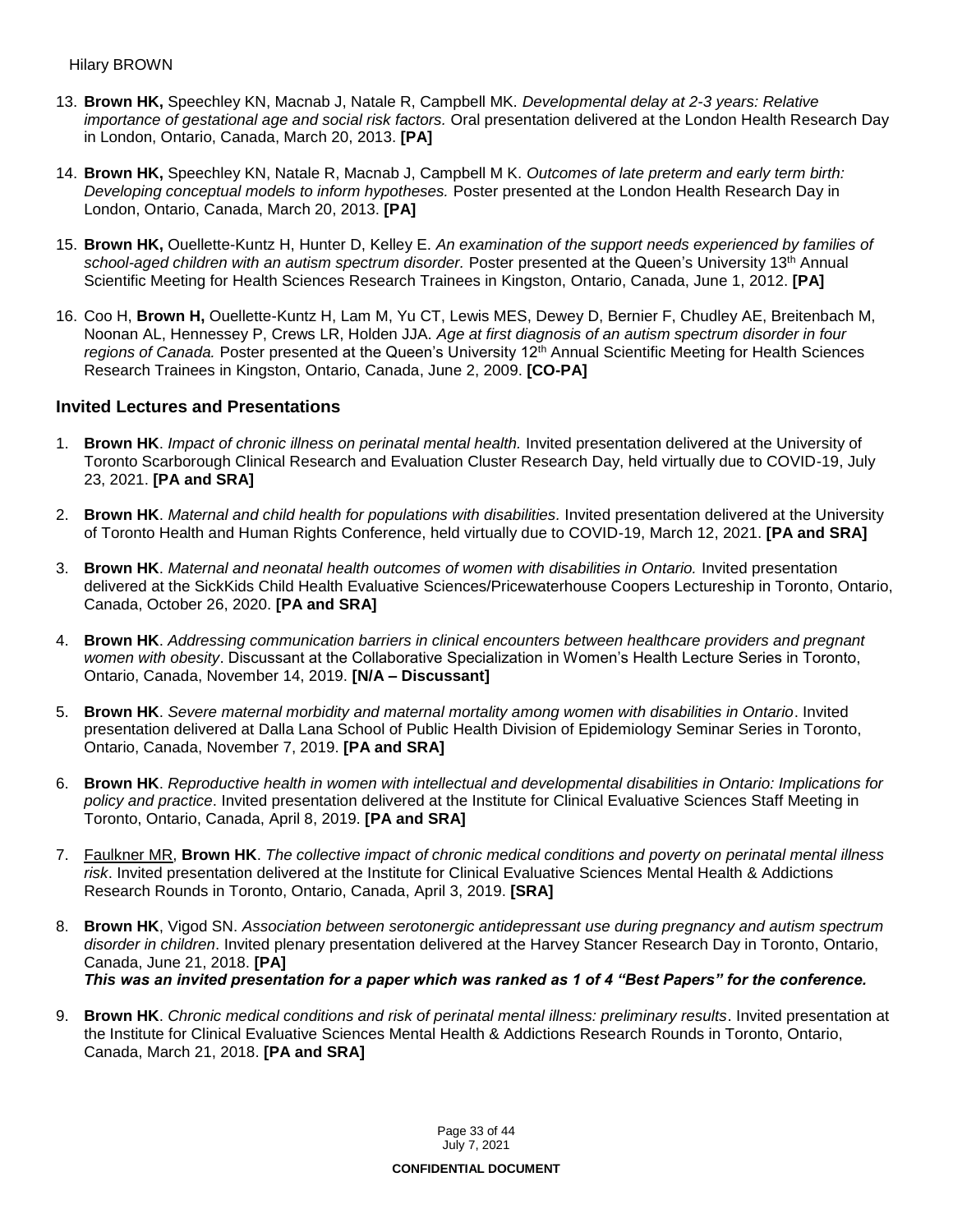- 10. **Brown HK.** *Healthy Mothers, Healthy Families: evaluating integrated treatment for pregnant and parenting women with substance use issues*. Discussant at the Collaborative Specialization in Women's Health Lecture Series in Toronto, Ontario, Canada, January 18, 2018. **[N/A – Discussant]**
- 11. **Brown HK.** *Forgotten: reproductive health in women with disabilities*. Invited presentation at the TEDx UTSC Conference in Toronto, Ontario, Canada, January 27, 2018. **[PA and SRA]**
- 12. **Brown HK**, Ray J, Liu N, Lunsky Y, Vigod S. *What is the risk of rapid repeat pregnancy among women with intellectual and developmental disabilities?* Invited presentation at the Institute for Clinical Evaluative Sciences Fall Forum in Toronto, Ontario, Canada, October 3, 2017. **[PA]**
- 13. **Brown HK**, Benoit A, Xavier CG. *Teenage pregnancy and long-term mental health outcomes among Aboriginal women*. Invited presentation at the University of Toronto Research Data Centre Data Day in Toronto, Ontario, Canada, April 27, 2017. **[PA and SRA** with Co-Supervisor A Benoit**]**
- 14. **Brown HK**, Cobigo V, Lunsky Y, Vigod S. *Neonatal outcomes of infants born to women with intellectual and developmental disabilities.* Invited presentation at the Women's College Research Institute Seminar Series in Toronto, Ontario, Canada, April 29, 2016. **[PA]**
- 15. **Brown HK**. *Advancing maternal health*. Panel presentation delivered at the University of Toronto International Health Program Seminar Series in Toronto, Ontario, Canada, March 9, 2016. **[PA and SRA]**
- 16. **Brown HK**, Cobigo V, Lunsky Y, Vigod, S. *Maternal and neonatal outcomes of women with intellectual and developmental disabilities*. Invited presentation at the Institute for Clinical Evaluative Sciences Research Day in Toronto, Ontario, Canada, October 14, 2015. **[PA]**
- 17. Cobigo V, Vigod S, **Brown HK,** Plourde N. *Women and mothers with developmental disabilities: priorities for action.*  Invited presentation at the Health Care Access Research and Developmental Disabilities Town Hall in Toronto, Ontario, Canada, January 19, 2015. **[CO-I]**
- 18. **Brown HK.** *Pregnancy in women with developmental disabilities.* Invited presentation at the St. Michael's Hospital Women's Health Psychosocial Rounds in Toronto, Ontario, Canada, June 2, 2015. **[PA]**
- 19. **Brown HK.** *Mothers with developmental disabilities.* Invited presentation at the Surrey Place Centre Parenting Enhancement Program therapists' meeting in Toronto, Ontario, Canada, June 2, 2015. **[PA]**
- 20. **Brown HK**, Cobigo V, Lunsky Y, Vigod S. *Medical complications of pregnancy in women with intellectual and developmental disabilities.* Invited presentation at the Institute for Clinical Evaluative Sciences Mental Health and Addictions Program Seminar Series in Toronto, Ontario, Canada, November 26, 2014. **[PA]**
- 21. **Brown HK**, Cobigo V, Lunsky Y, Vigod S. *Medical complications of pregnancy in women with intellectual and developmental disabilities.* Invited presentation at the Women's College Research Institute Seminar Series in Toronto, Ontario, Canada, October 31, 2014. **[PA]**
- 22. Zhu L, **Brown HK**, Goodwin S, Campbell MK. *Fetal environment and adult disease: a life-course perspective.* Group oral presentation delivered at the University of Western Ontario Department of Epidemiology and Biostatistics Seminar Series in London, Ontario, Canada, December 9, 2011. **[CO-PA]**
- 23. Zhu L, **Brown HK**, Goodwin S, Campbell MK. *Fetal environment and adult disease: a life-course perspective.* Group oral presentation delivered at the University of Western Ontario Department of Physiology and Pharmacology Seminar Series in London, Ontario, Canada, January 18, 2012. **[CO-PA]**
- 24. **Brown HK**, Ouellette-Kuntz H, Hunter D, Kelley E. *An examination of the support needs experienced by families of school-aged children with an autism spectrum disorder.* Oral presentation delivered at the Autism Spectrum Disorders—Canadian-American Research Consortium June Trainees Videoconference in Kingston, Ontario, Canada, June 16, 2010. **[PA]**

Page 34 of 44 July 7, 2021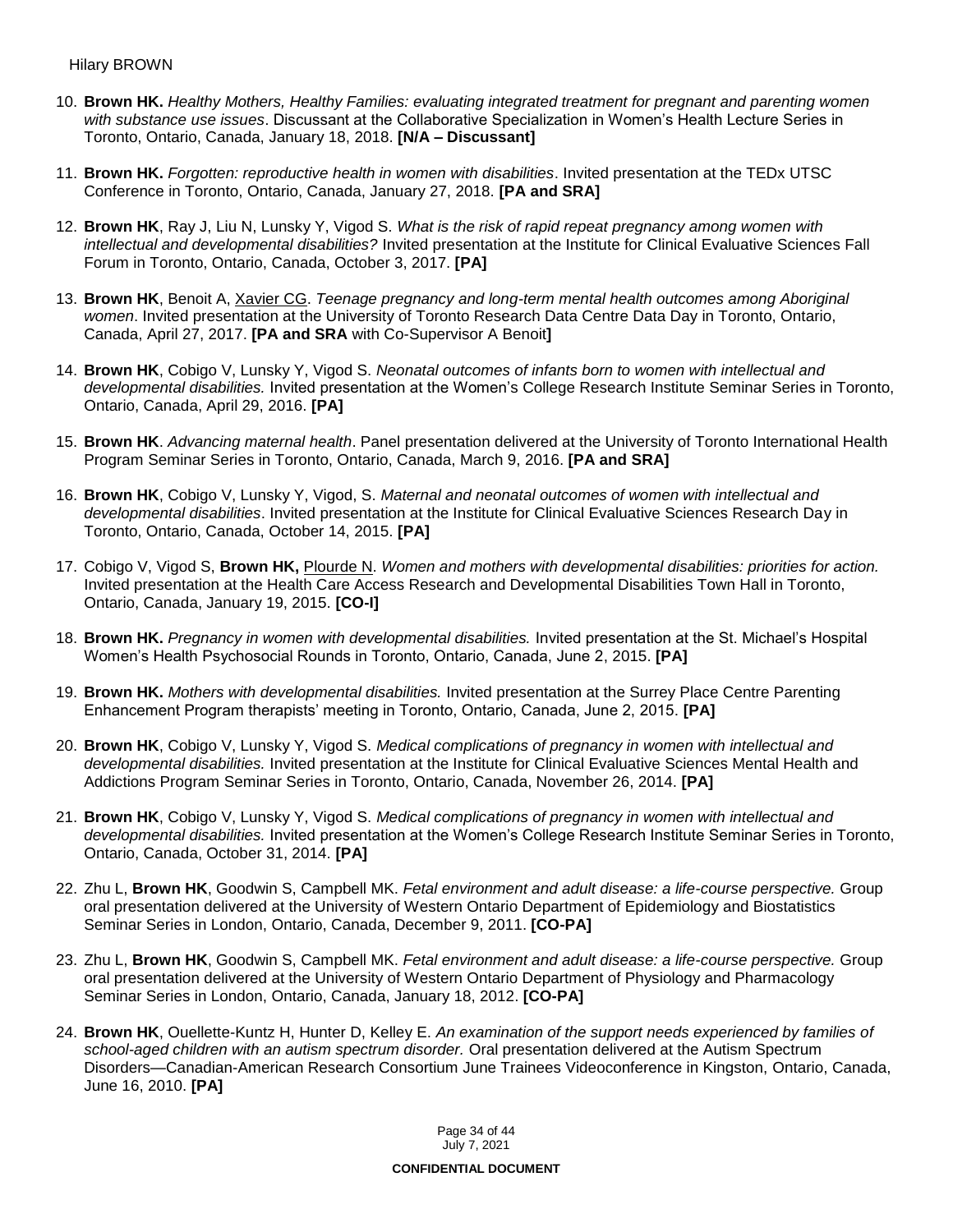# **G. Media Coverage**

### **1. INTERNATIONAL**

### **Newspapers/Newsletters**

- 1. Brody JE. The risks to babies of older fathers. *New York Times*; 2019, March 25. <https://www.nytimes.com/2019/03/25/well/family/the-risks-to-babies-of-older-fathers.html>
- 2. Wenner Moyer M. Autism risk is tough to pin down during pregnancy. *The Atlantic*; 2018, December 7. <https://www.theatlantic.com/health/archive/2018/12/autism-risk-factors-during-pregnancy/577369/>
- 3. Sample I. Babies born to older fathers 'tend to have more medical issues'. *The Guardian*; 2018, November 1. <https://www.theguardian.com/science/2018/oct/31/babies-born-to-older-fathers-tend-to-have-more-medical-issues>

### **Television/Radio/Podcasts**

1. Guest on "Pediatrics on Call" with Dr. David Hill and Dr. Joanna Parga-Belinkie to discuss my paper, "Health of newborns and infants born to women with disabilities: A meta-analysis". *American Academy of Pediatrics*; 2020, November 17.

[https://services.aap.org/en/pages/podcast/stopping\\_systematic\\_racism\\_babies\\_born\\_to\\_women\\_with\\_disabilities/](https://services.aap.org/en/pages/podcast/stopping_systematic_racism_babies_born_to_women_with_disabilities/)

#### **Magazines**

- 1. Gibson M. New study highlights specific barriers women with disabilities face while pregnant. *Baby Gaga*; 2021, February 9.<https://www.babygaga.com/pregnancy-disability-new-study/>
- 2. Broverman A. The surprising truth about having a baby when you're disabled. *Local Love*; 2020, January 14. <https://locallove.ca/issues/the-surprising-truth-about-having-a-baby-when-youre-disabled/#.Xh5tLiN7lPZ>
- 3. Women with I/DD at higher risk that newborns will be discharged to child protective services, compared to women without I/DD. *Open Minds Weekly News Wire*; 2018, December 16. [https://www.openminds.com/market](https://www.openminds.com/market-intelligence/news/women-with-i-dds-at-higher-risk-that-newborns-will-be-discharged-to-child-protective-services-compared-to-women-without-i-dds/)[intelligence/news/women-with-i-dds-at-higher-risk-that-newborns-will-be-discharged-to-child-protective-services](https://www.openminds.com/market-intelligence/news/women-with-i-dds-at-higher-risk-that-newborns-will-be-discharged-to-child-protective-services-compared-to-women-without-i-dds/)[compared-to-women-without-i-dds/](https://www.openminds.com/market-intelligence/news/women-with-i-dds-at-higher-risk-that-newborns-will-be-discharged-to-child-protective-services-compared-to-women-without-i-dds/)
- 4. Women with I/DD have almost double the rate of rapid repeat pregnancy within a year. *Open Minds Weekly News Wire*; 2018, September 16. [https://www.openminds.com/market-intelligence/news/women-with-i-dd-have-almost](https://www.openminds.com/market-intelligence/news/women-with-i-dd-have-almost-double-the-rate-of-repeat-pregnancy-within-a-year-7-6-compared-to-3-9-for-women-without-i-dd/)[double-the-rate-of-repeat-pregnancy-within-a-year-7-6-compared-to-3-9-for-women-without-i-dd/](https://www.openminds.com/market-intelligence/news/women-with-i-dd-have-almost-double-the-rate-of-repeat-pregnancy-within-a-year-7-6-compared-to-3-9-for-women-without-i-dd/)
- 5. Boggs W & Larkin M. Women with intellectual and developmental disabilities less likely to receive effective contraceptives. *Reuters Health*; 2018, August 15. [http://www.mdalert.com/news/article/women-with-intellectual-and](http://www.mdalert.com/news/article/women-with-intellectual-and-developmental-disabilities-less-likely-to-receive-effective-contraceptives)[developmental-disabilities-less-likely-to-receive-effective-contraceptives](http://www.mdalert.com/news/article/women-with-intellectual-and-developmental-disabilities-less-likely-to-receive-effective-contraceptives)
- 6. De Bellefonds C. No link found between taking antidepressants during pregnancy and autism. *What To Expect*; 2017, April 21. <https://www.whattoexpect.com/authors/colleen-debellefonds-410>
- 7. Giordano D. (2017, April 6). Postpartum hospital admissions for women with intellectual and developmental disabilities. *Scienmag*; 2017, April 6. [https://medicalxpress.com/news/2017-04-postpartum-hospital-admissions](https://medicalxpress.com/news/2017-04-postpartum-hospital-admissions-women-intellectual.html)[women-intellectual.html](https://medicalxpress.com/news/2017-04-postpartum-hospital-admissions-women-intellectual.html)
- 8. Pregnancy risks upped in women with intellectual disability. *Doctors' Lounge*; 2017, March 29. <https://medicalxpress.com/news/2017-03-pregnancy-upped-women-intellectual-disability.html>

## **2. NATIONAL**

### **Newspapers/Newsletters**

Page 35 of 44 July 7, 2021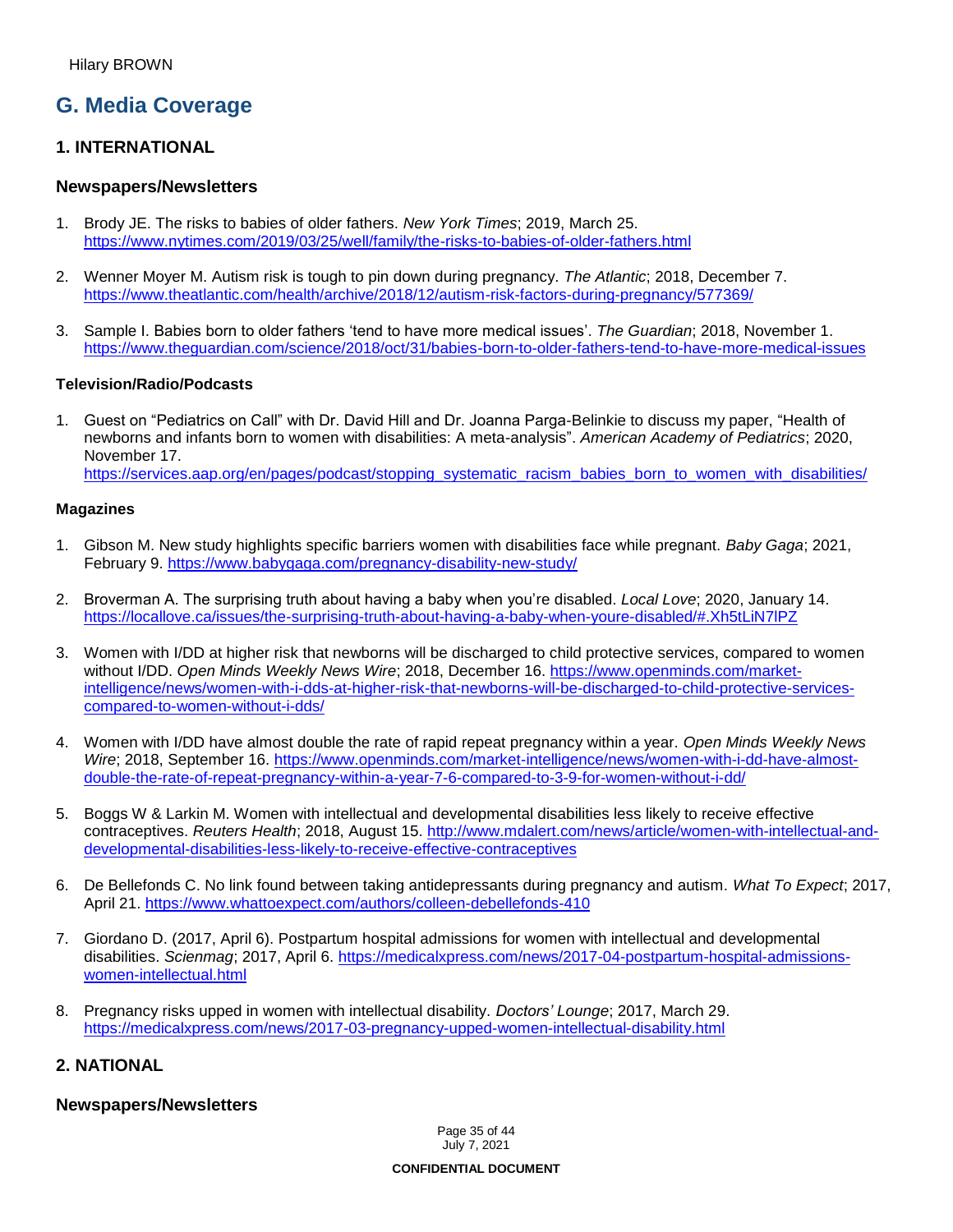### Hilary BROWN

- 1. Collie M. Canada's health-care system isn't designed for parents with disabilities: Experts. *Global News*; 2019, September 22.<https://globalnews.ca/news/5925556/parenting-disability/> *[Features my Postdoctoral Fellow, Dr. Lesley Tarasoff discussing my NIH-funded study on disability and pregnancy]*
- 2. Leung W. Study finds newborns of Ontario women with developmental disabilities are more likely to be taken into protective custody. *The Globe and Mail*; 2018, November 6. [https://www.theglobeandmail.com/canada/article-study](https://www.theglobeandmail.com/canada/article-study-finds-newborns-of-ontario-women-with-developmental-disabilities/)[finds-newborns-of-ontario-women-with-developmental-disabilities/](https://www.theglobeandmail.com/canada/article-study-finds-newborns-of-ontario-women-with-developmental-disabilities/)

## **Television/Radio/Podcasts**

- 1. Guest on CBC Radio Syndication morning shows (Montreal, Quebec City, Windsor, Sudbury, Yellowknife, Labrador, Kitchener, Victoria, Vancouver, Kelowna, and Saskatoon) to discuss our paper, "Postpartum mental illness during the COVID-19 pandemic: A population-level analysis" (lead author: Simone Vigod). Canadian Broadcasting Corporation; 2021, June 8.
- 2. Guest on "The Pulse" with Joeita Gupta to discuss my paper, "Association of pre-existing disability with severe maternal morbidity or mortality in Ontario, Canada". *Accessible Media Inc. (AMI)-audio*; 2021, February 27. <https://podcasts.apple.com/ca/podcast/the-pulse-on-ami-audio/id1289703145>
- 3. Guest on "Let's Talk London" with Jess Brady to discuss my paper, "Association of pre-existing disability with severe maternal morbidity or mortality in Ontario, Canada". *Global News 980 CFPL*; 2021, February 8. <https://omny.fm/shows/am980/new-study-looks-at-life-threatening-pregnancy-comp>
- 4. Guest on "The Pulse" with Dave Brown to discuss my paper, "Maternal intellectual or developmental disability and newborn discharge to protective services". *Accessible Media Inc. (AMI)-audio*; 2019, January 22. <https://www.stitcher.com/podcast/the-pulse-on-amiaudio/e/58328625?autoplay=true>

### **Magazines**

- 1. Duong D. Modelling COVID-19 numbers helps prevention. *Healthing*; 2020, April 27. [https://www.healthing.ca/diseases-and-conditions/coronavirus/modelling-covid-19-numbers-help-explain-why](https://www.healthing.ca/diseases-and-conditions/coronavirus/modelling-covid-19-numbers-help-explain-why-distancing-makes-sense)[distancing-makes-sense](https://www.healthing.ca/diseases-and-conditions/coronavirus/modelling-covid-19-numbers-help-explain-why-distancing-makes-sense)
- 2. O'Sullivan B. Who's at risk of rapid repeat pregnancies? *Research 2 Reality*; 2019, January 16. <https://research2reality.com/health-medicine/healthcare/rapid-repeat-pregnancies-women-disabilities/>

## **3. LOCAL**

### **Newspapers/Newsletters**

- 1. Campbell D. U of T News 2021. UofT study highlights health care barriers women with disabilities face during pregnancy. [https://www.utoronto.ca/news/u-t-study-highlights-health-care-barriers-women-disabilities-face-during](https://www.utoronto.ca/news/u-t-study-highlights-health-care-barriers-women-disabilities-face-during-pregnancy)[pregnancy](https://www.utoronto.ca/news/u-t-study-highlights-health-care-barriers-women-disabilities-face-during-pregnancy)
- 2. Campbell D. Women with chronic physical conditions more likely to experience mental illness in pregnancy: U of T study. *U of T News* 2019. [https://www.utoronto.ca/news/women-chronic-physical-conditions-more-likely-experience](https://www.utoronto.ca/news/women-chronic-physical-conditions-more-likely-experience-mental-illness-pregnancy-u-t-study)[mental-illness-pregnancy-u-t-study](https://www.utoronto.ca/news/women-chronic-physical-conditions-more-likely-experience-mental-illness-pregnancy-u-t-study)
- 3. Campbell D. Women with intellectual and developmental challenges experience double the rate of rapid, repeat pregnancy. *U of T News*; 2018. [https://www.utoronto.ca/news/women-intellectual-developmental-challenges-have](https://www.utoronto.ca/news/women-intellectual-developmental-challenges-have-double-rate-rapid-repeat-pregnancy-u-t-study)[double-rate-rapid-repeat-pregnancy-u-t-study](https://www.utoronto.ca/news/women-intellectual-developmental-challenges-have-double-rate-rapid-repeat-pregnancy-u-t-study)
- 4. Campbell D. New mothers with disabilities will be focus of new study on access to health care. *UTSC News*; 2018. [https://utsc.utoronto.ca/news-events/breaking-research/new-mothers-disabilities-will-be-focus-new-study-access](https://utsc.utoronto.ca/news-events/breaking-research/new-mothers-disabilities-will-be-focus-new-study-access-health-care)[health-care](https://utsc.utoronto.ca/news-events/breaking-research/new-mothers-disabilities-will-be-focus-new-study-access-health-care)

Page 36 of 44 July 7, 2021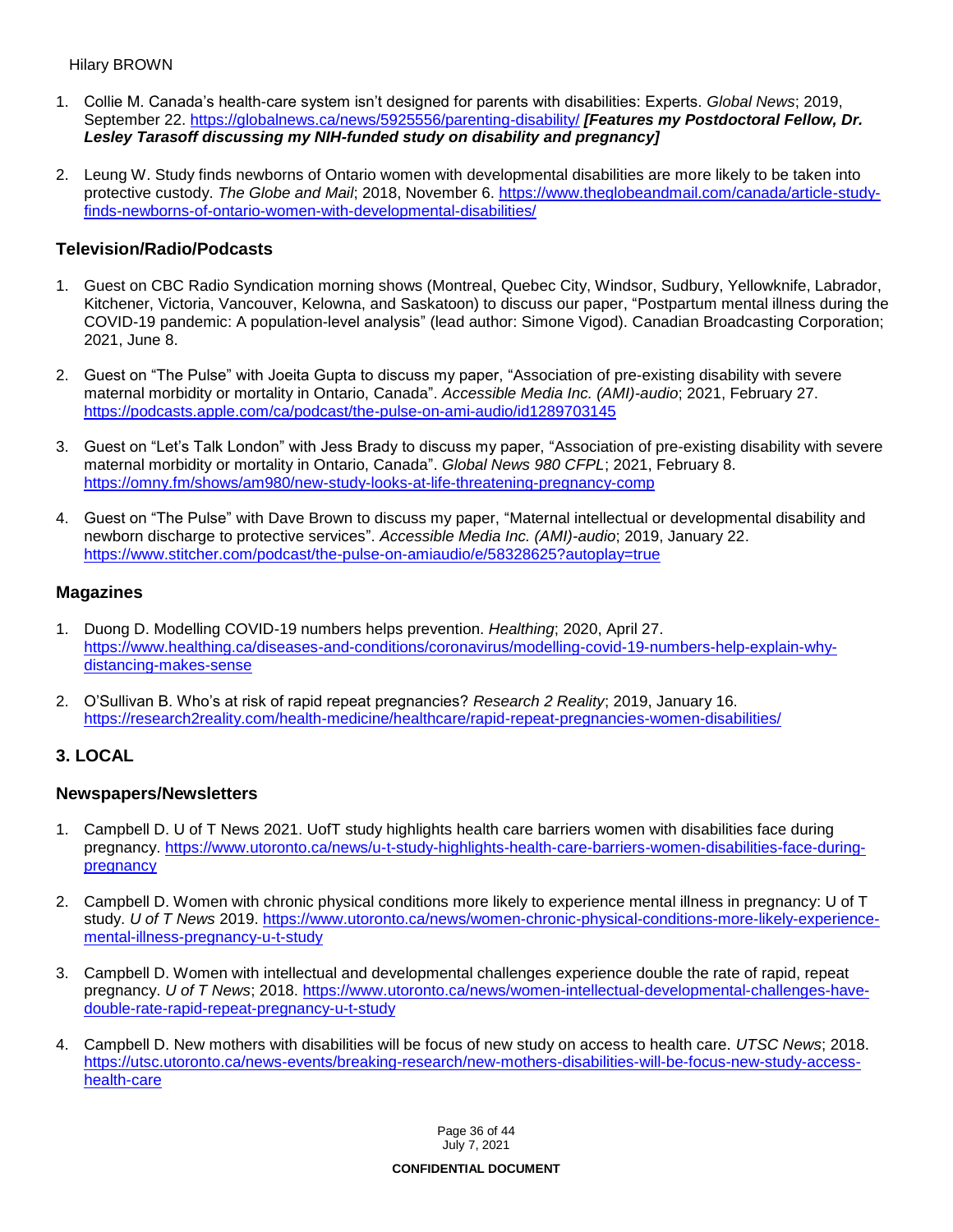- 5. 56 rising U of T research stars awarded Connaught New Researcher Grants. *U of T News*; 2017, May. <https://www.utoronto.ca/news/56-rising-u-t-research-stars-awarded-connaught-new-researcher-awards>
- 6. Barrs P. Study of pregnancy, chronic illness, and mental health gets significant funding boost. *UTSC Commons*; 2017, June. <http://ose.utsc.utoronto.ca/ose/story.php?id=9481>
- 7. Jolivet L. Higher risks for intellectually and developmentally disabled moms. *Women's College Hospital Connect*; 2016, August 22. [https://www.womenscollegehospital.ca/news-and-events/Connect-2016/Higher-risks-for](https://www.womenscollegehospital.ca/news-and-events/Connect-2016/Higher-risks-for-intellectually-and-developmentally-disabled-moms)[intellectually-and-developmentally-disabled-moms](https://www.womenscollegehospital.ca/news-and-events/Connect-2016/Higher-risks-for-intellectually-and-developmentally-disabled-moms)

# **H. Teaching and Design**

# **1. TEACHING AND EDUCATION**

## **Undergraduate Teaching**

| 2019-                    | Instructor, Reproductive Health (BA/BSc class: HLTD08)<br>Department of Health & Society, University of Toronto Scarborough                                                                                                                                                |
|--------------------------|----------------------------------------------------------------------------------------------------------------------------------------------------------------------------------------------------------------------------------------------------------------------------|
| 2018-                    | Instructor, Community Health and Epidemiology (BA/BSc class: HLTC27)<br>Department of Health & Society, University of Toronto Scarborough                                                                                                                                  |
| 2016-                    | Instructor, Introduction to Public Health (BA/BSc. class: HLTB16)<br>Department of Health & Society, University of Toronto Scarborough                                                                                                                                     |
| 2016-2017                | Instructor, Foundations in Epidemiology (BA/BSc. class: ANTC67)<br>Department of Anthropology, University of Toronto Scarborough                                                                                                                                           |
| 2015, 2016               | Sessional Instructor, Foundations in Epidemiology (BA/BSc class: ANTC67)<br>Department of Anthropology, University of Toronto Scarborough                                                                                                                                  |
| <b>Graduate Teaching</b> |                                                                                                                                                                                                                                                                            |
| 2016-                    | Instructor, Methods in Reproductive and Perinatal Epidemiology (MPH/PhD class:<br>CHL7001H/CHL5435H)<br>Dalla Lana School of Public Health, University of Toronto                                                                                                          |
| 2016-2017                | Co-Instructor, Introduction to Public Health Sciences (MPH class: CHL5004H)<br>Dalla Lana School of Public Health, University of Toronto<br>Course Coordinators: Dr. H. Hu and Dr. E. Di Ruggiero                                                                          |
| 2015, 2016               | Faculty Tutor, Introduction to Health Care Research Methods and the Use of Health<br>Administrative Data (MSc/PhD class: HAD5306)<br>Institute for Health Policy, Management and Evaluation, University of Toronto<br>Course Instructors: Dr. S. Bronskill, Dr. L. Rosella |
| 2015                     | Sessional Instructor, Epidemiology (MHSc class: HLSC5117G)<br>Faculty of Health Sciences, University of Ontario Institute of Technology                                                                                                                                    |
| 2015                     | Faculty Tutor, Research Methods II (PhD class: CHL5408H)<br>Dalla Lana School of Public Health, University of Toronto<br>Course Instructors: Dr. L. Rosella, Dr. J. Pole                                                                                                   |
| 2014, 2015               | Faculty Tutor, Introduction to Public Health Sciences (MPH class: CHL5004H)<br>Dalla Lana School of Public Health, University of Toronto<br>Course Instructors: Dr. S. Jackson, Dr. A. Thompson                                                                            |

Page 37 of 44 July 7, 2021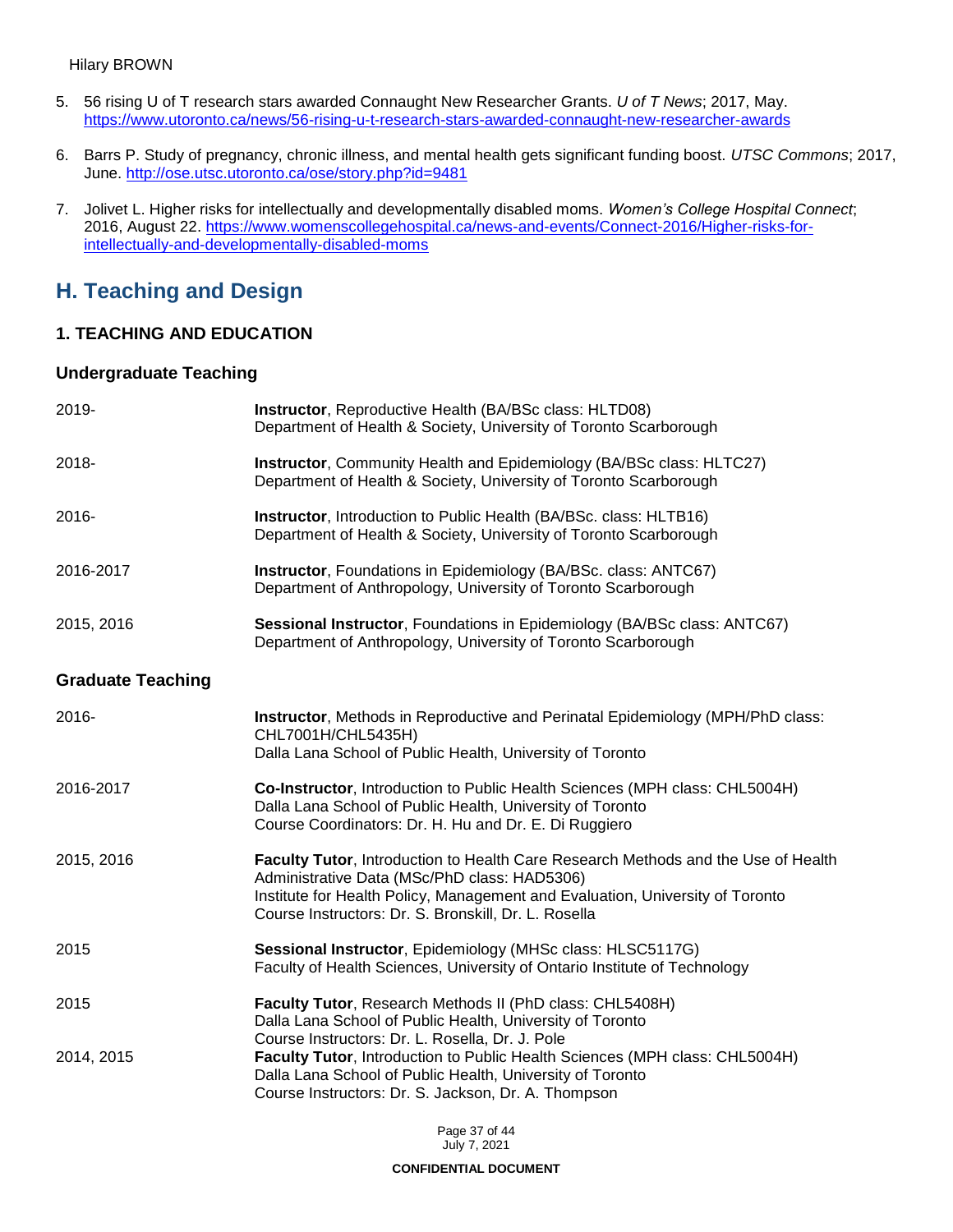2012-2014 **Teaching Assistant**, Analytic Epidemiology (MSc class: E9553B) Department of Epidemiology & Biostatistics, The University of Western Ontario

### **Guest Lectures**

- 1. **Brown HK**. *Fundamentals of effective research grant writing*. Guest lecture delivered at the University of Toronto School of Graduate Studies Centre for Graduate Professional Development seminar series in Toronto, Ontario, Canada, September 22, 2021.
- 2. **Brown HK**. *Kickstarting your research / creative practice at UTSC: Laboratory/research sciences*. Panelist in the University of Toronto Scarborough New Faculty Orientation session in Toronto, Ontario, Canada, August 10, 2021.
- 3. **Brown HK**. *Pregnancy outcomes and health care experiences of women with disabilities: Lessons from a multimethods study*. Guest lecture delivered to WSTC40H3, Gender and Disability in the University of Toronto Scarborough in Toronto, Ontario, Canada, June 8, 2021.
- 4. **Brown HK**. *NIH 101*. Panelist in the University of Toronto Division of the Vice-President, Research & Innovation in Toronto, Ontario, Canada, May 3, 2021.
- 5. **Brown HK**. *Perinatal health outcomes and health care experiences of women with disabilities*. Guest lecture delivered in CHL5109, Gender and Health in the University of Toronto Dalla Lana School of Public Health in Toronto, Ontario, Canada, March 18, 2021.
- 6. **Brown HK**. *Confounding, comorbidity, and risk adjustment in health services research*. Guest lecture delivered in HAD5306, Introduction to Health Care Research Methods and the Use of Health Administrative Data in the University of Toronto Institute for Health Policy, Management and Evaluation in Toronto, Ontario, Canada, April 26, 2016.
- 7. **Brown HK**. *Using secondary data in epidemiology.* Guest lecture delivered in EPID301, Principles of Epidemiology in the Queen's University Department of Public Health Sciences in Kingston, Ontario, Canada, March 10, 2015.
- 8. **Brown HK**. *Evaluation of screening tests*. Guest lecture delivered in HSS430B, Introduction to Epidemiology, in the University of Ottawa Faculty of Health Sciences in Ottawa, Ontario, Canada, February 10, 2015.
- 9. **Brown HK**. *Predictive analytic studies*. Guest lecture delivered in E9553B, Analytic Epidemiology in the University of Western Ontario Department of Epidemiology & Biostatistics in London, Ontario, Canada, March 3, 2014.
- 10. **Brown HK**. *Exploratory analytic epidemiology*. Guest lecture delivered in E9553B, Analytic Epidemiology in the University of Western Ontario Department of Epidemiology & Biostatistics in London, Ontario, Canada, February 24, 2014.
- 11. **Brown HK**. *Bias in epidemiologic studies*. Guest lecture delivered in E9553B, Analytic Epidemiology in the University of Western Ontario Department of Epidemiology & Biostatistics in London, Ontario, Canada, February 25, 2013.

### **2. SCHOLARSHIP ON TEACHING**

#### **Peer-Reviewed Grants**

2017-2018 **Co-Investigator**. Integration of movement breaks into the undergraduate classroom: Keeping students and instructors active and engaged. University of Toronto Learning and Education Advancement Fund. Principal Investigator: Banerjee A. Co-Investigators: Bender J, **Brown HK,** Charise A, Murck B, Sabiston C, Olive A. *\$14,987 CAD*

# **I. Research Supervision**

Note: Awards and honours won by my students as well as their positions upon graduation are listed only for students for

Page 38 of 44 July 7, 2021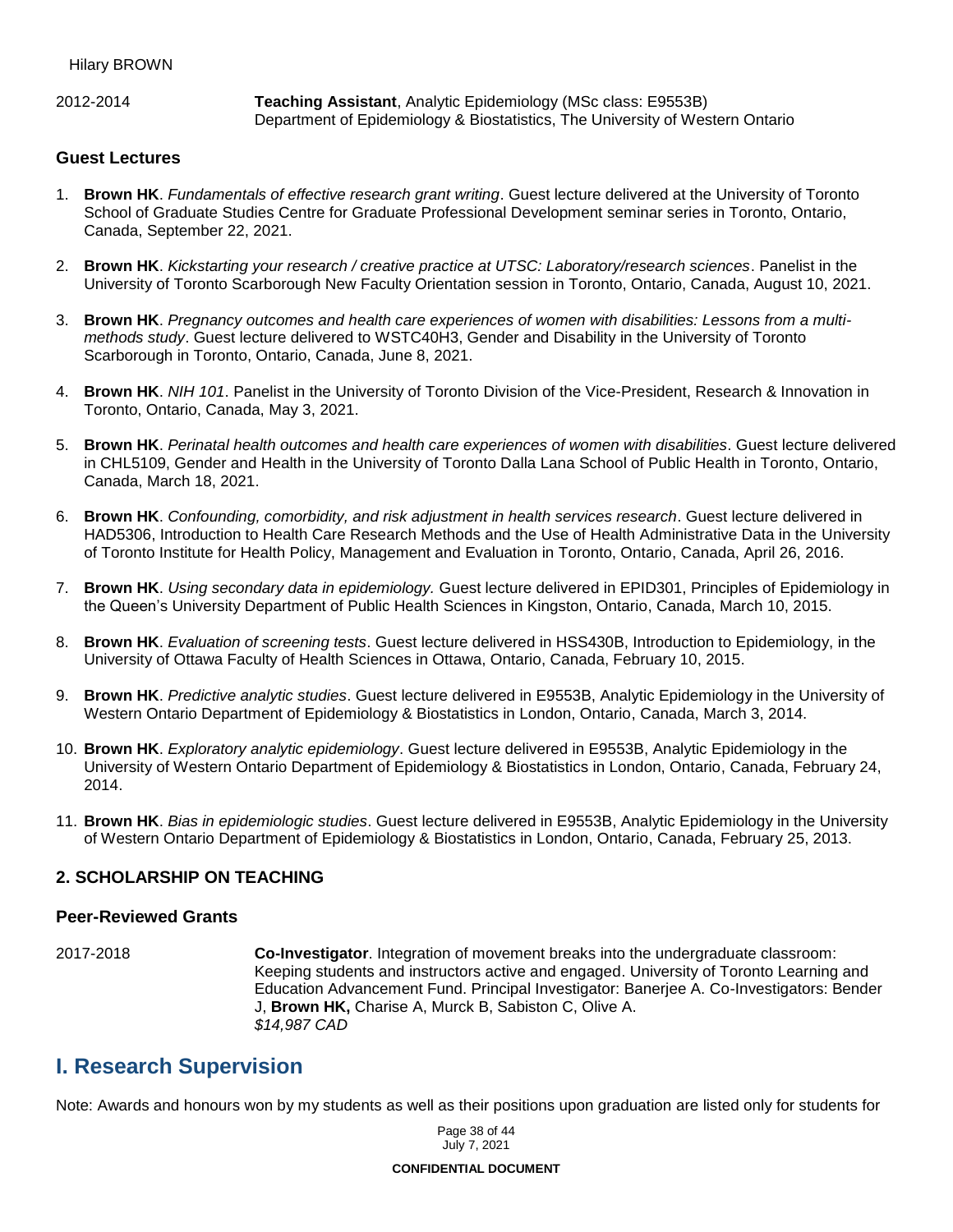whom I have been the primary or co-supervisor.

# **1. POSTDOCTORAL SUPERVISION**

- 2019-2020 **Supervisor**. Amira Aker, PhD, Department of Health & Society, University of Toronto Scarborough. *Impact of maternal asthma on mental health in pregnancy and postpartum.*
- 2018- **Supervisor**. Lesley Tarasoff, PhD, Department of Health & Society, University of Toronto Scarborough. *Understanding the preconception health care needs of women with disabilities in Ontario: service user and provider perspectives*.

*Awards: Canadian Institutes of Health Research Postdoctoral Fellowship (2019); Canadian Institutes of Health Research Travel Award (2019); Ontario Women's Health Scholars Award (2019; declined)*

### **2. DOCTORAL DISSERTATION SUPERVISION**

| $2021 -$  | Supervisor. Melina Albanese, PhD Candidate, Dalla Lana School of Public Health,<br>University of Toronto. TBD: Maternal migraine and pregnancy and child outcomes. [Incoming]<br>PhD student in Fall 2021]                                                                                                                      |
|-----------|---------------------------------------------------------------------------------------------------------------------------------------------------------------------------------------------------------------------------------------------------------------------------------------------------------------------------------|
|           | <b>Awards: Ontario Graduate Scholarship (2021)</b>                                                                                                                                                                                                                                                                              |
| $2020 -$  | Co-Supervisor. Mariame Ouedraogo, PhD Candidate, Dalla Lana School of Public Health,<br>University of Toronto. Impact of conflict on sexual, reproductive, maternal and child health<br>outcomes. Co-supervisor: Dr. D Bassani                                                                                                  |
|           | Awards: Ontario Graduate Scholarship (2021)                                                                                                                                                                                                                                                                                     |
| 2020-     | Supervisor. Hasmik Beglaryan, PhD Candidate, Institute for Health Policy, Management and<br>Evaluation, Dalla Lana School of Public Health, University of Toronto. Cervical cancer<br>screening in women with disabilities: A life course perspective. [Officially Co-Supervisor until<br>Full SGS status with IHPME confirmed] |
| 2017-     | <b>Committee member.</b> Lucy Barker, PhD Candidate, Institute for Health Policy, Management<br>and Evaluation, Dalla Lana School of Public Health, University of Toronto. Emergency<br>department visits during the postpartum period. Supervisor: Dr. S Vigod                                                                 |
| 2017-2020 | Supervisor. Dinara Salaeva, PhD Candidate, Dalla Lana School of Public Health, University<br>of Toronto. Health care access among infants born to women with intellectual and<br>developmental disabilities. [Withdrawn from program]                                                                                           |
|           | Awards: Ontario Graduate Scholarship (2017-2018); National Institute for General Medical<br>Sciences Scholarship for Summer Institute Students, Columbia University (2018); 2 <sup>nd</sup> place,<br>Canadian Society for Epidemiology & Biostatistics Rapid Fire Presentation Competition<br>(2018)                           |
| 2016-2018 | Committee member. Sarah Goodday, PhD Candidate, Dalla Lana School of Public Health,<br>University of Toronto. Youth suicide-related thoughts and attempt in Canada: Explaining the<br>role of childhood exposure to maternal depression. Supervisor: Dr. S Bondy                                                                |

### **3. MASTER'S THESIS AND PRACTICUM SUPERVISION**

2021- **Supervisor**. Samantha Krueger. MSc Candidate, Institute for Health Policy, Management and Evaluation, Dalla Lana School of Public Health, University of Toronto. *Perinatal mental* 

> Page 39 of 44 July 7, 2021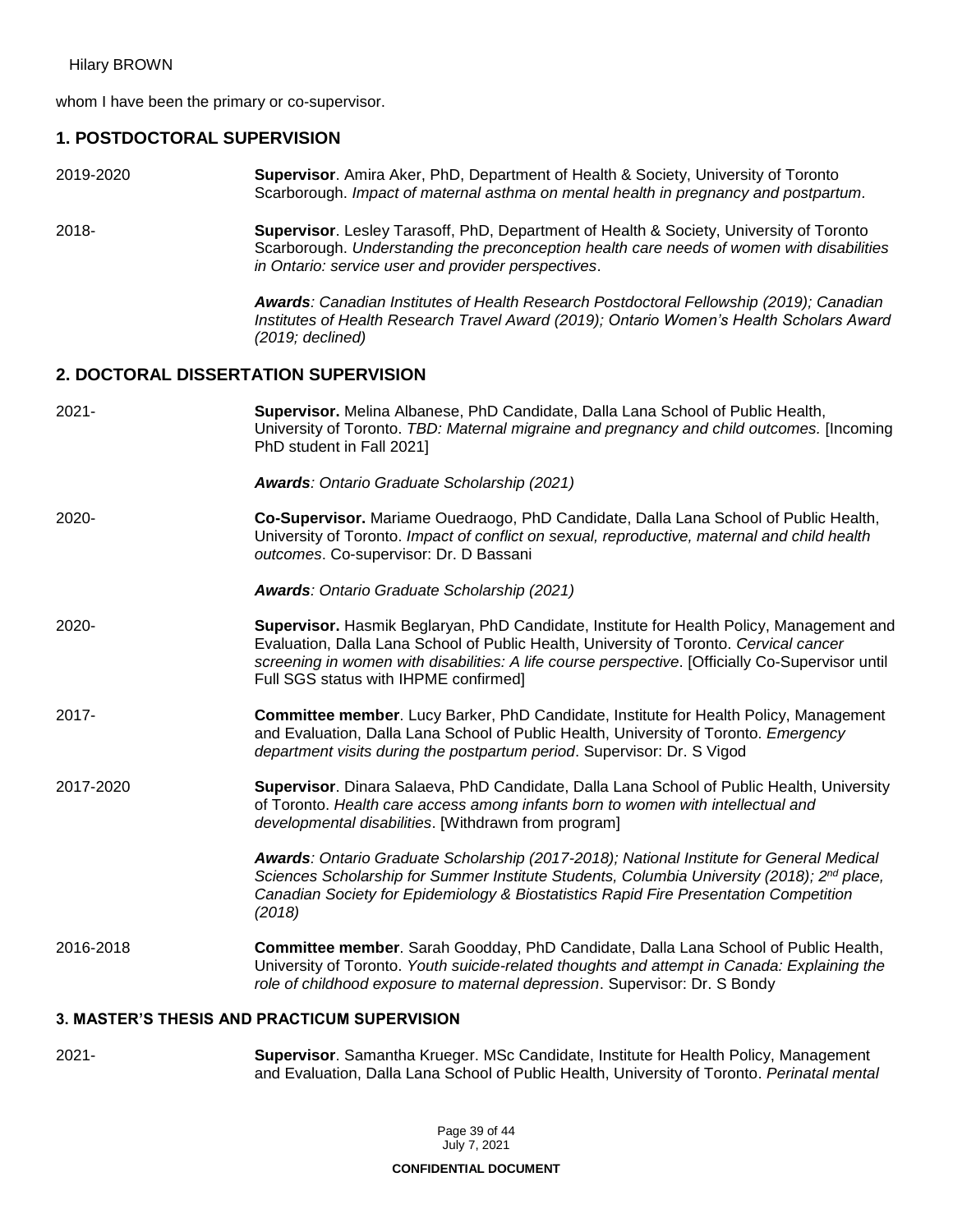|       | health among women with concussion. [Officially Co-Supervisor until Full SGS status with<br>IHPME confirmed]                                                                                                                                                                                                                                                                                                                                                               |
|-------|----------------------------------------------------------------------------------------------------------------------------------------------------------------------------------------------------------------------------------------------------------------------------------------------------------------------------------------------------------------------------------------------------------------------------------------------------------------------------|
|       | Awards: Ontario Graduate Scholarship (2021-2022)                                                                                                                                                                                                                                                                                                                                                                                                                           |
| 2021  | Supervisor. Caroline Kassee. MPH Candidate, Dalla Lana School of Public Health,<br>University of Toronto. Effects of social, health, and disability-related factors on perinatal<br>health outcomes of women with disabilities.                                                                                                                                                                                                                                            |
|       | Awards: Canadian Institutes of Health Research Canada Graduate Scholarship - Masters<br>(for her ICES practicum project) (2021-2022)                                                                                                                                                                                                                                                                                                                                       |
| 2021  | Co-Supervisor. Nisha Benny. MPH Candidate, Dalla Lana School of Public Health,<br>University of Toronto. Effects of e-CBT versus individual and group therapy on symptoms of<br>anxiety and depression. Co-Supervisor: Dr. M. Best                                                                                                                                                                                                                                         |
| 2021  | Supervisor. Gul Saeed. MPH Candidate, Dalla Lana School of Public Health, University of<br>Toronto. Understanding the communication experiences of women with<br>intellectual/developmental and sensory disabilities in the context of perinatal care. *Note that<br>my Postdoctoral Fellow, Dr. Lesley Tarasoff co-supervised this student and directly oversaw<br>much of the work.                                                                                      |
| 2020  | Co-Supervisor. Nadine Eltayeb, MPH Candidate, Dalla Lana School of Public Health,<br>University of Toronto. Cancer screening among Indigenous people with disabilities. Co-<br>Supervisor: Dr. A. Benoit<br>Position upon graduation: Medical student, Western University                                                                                                                                                                                                  |
| 2020  | Supervisor. Momina Khan, MPH Candidate, Dalla Lana School of Public Health, University<br>of Toronto. A socio-ecological approach to understanding the perinatal care experiences of<br>people with intellectual and developmental disabilities in Ontario, Canada. *Note that my<br>Postdoctoral Fellow, Dr. Lesley Tarasoff co-supervised this student and directly oversaw<br>much of the work.<br>Position upon graduation: Research Assistant, St. Michael's Hospital |
| 2020  | Supervisor. Fareha Nishat, MPH Candidate, Dalla Lana School of Public Health, University<br>of Toronto. Prenatal care patterns in women with physical, sensory, and intellectual and<br>developmental disabilities in Ontario.<br>Position upon graduation: Clinical Research Project Assistant: The Hospital for Sick Children                                                                                                                                            |
| 2019- | Committee member. Stephanie Lapinsky, MSc Candidate, Institute for Health Policy,<br>Management and Evaluation, Dalla Lana School of Public Health, University of Toronto.<br>Mental health outcomes of women with twin pregnancies. Supervisor: Dr. S. Vigod.                                                                                                                                                                                                             |
| 2019  | Supervisor. Anthony McKnight, MPH Candidate, Dalla Lana School of Public Health,<br>University of Toronto. Impact of chronic disease on postpartum mental illness risk among<br>immigrants and refugees in Ontario.<br>Position upon graduation: Analyst, Canadian Institute for Health Information                                                                                                                                                                        |
| 2019  | Supervisor. Mary-Rose Faulkner, MPH Candidate, Dalla Lana School of Public Health,<br>University of Toronto. The collective impact of poverty and chronic disease on perinatal<br>mental illness risk.<br>Position upon graduation: Research Analyst, Centre for Addiction & Mental Health                                                                                                                                                                                 |
| 2017- | Committee member. Etienne Archambault, MSc Candidate, Institute for Health Policy,<br>Management and Evaluation, Dalla Lana School of Public Health, University of Toronto.                                                                                                                                                                                                                                                                                                |

Page 40 of 44 July 7, 2021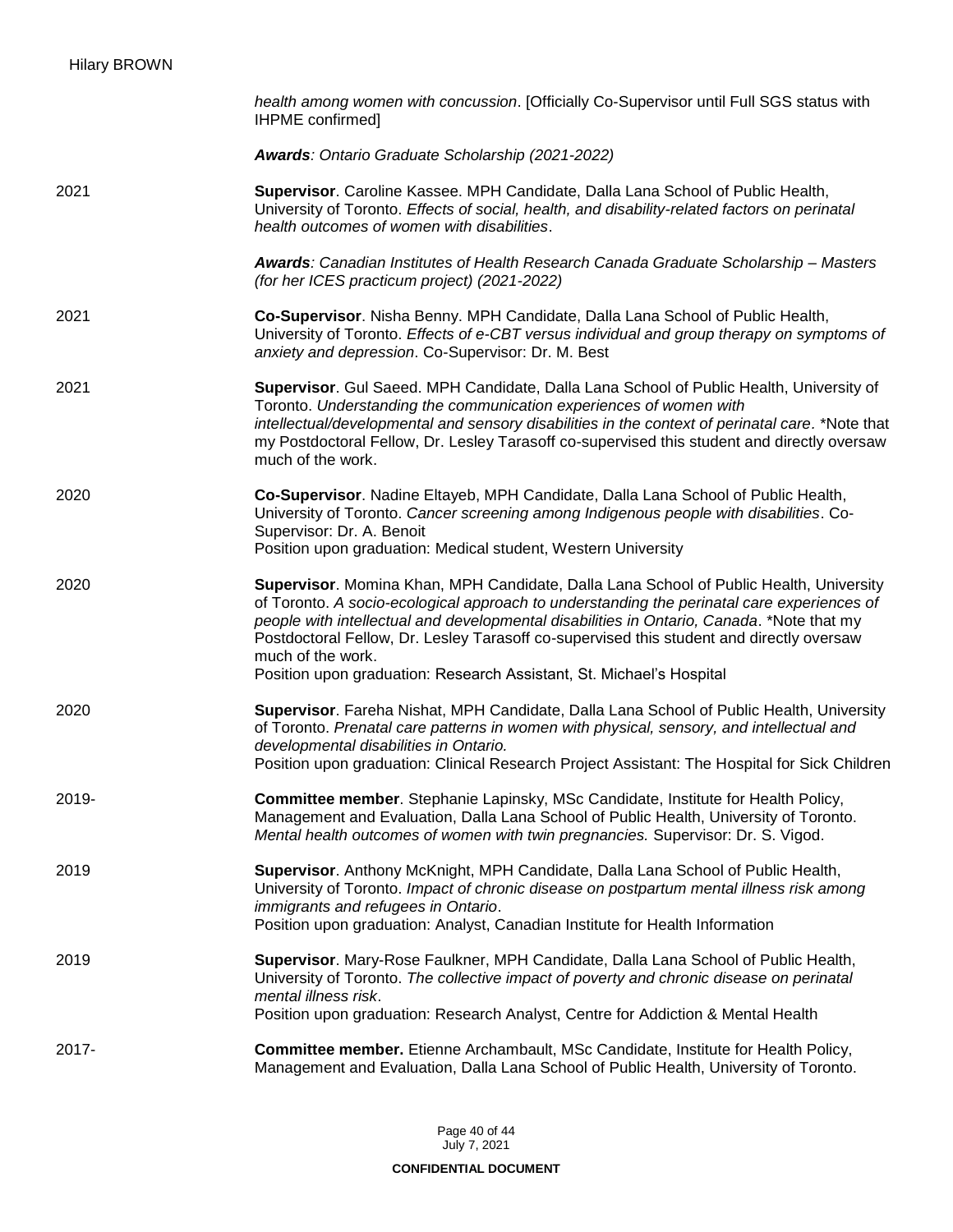*Mental health outcomes in victims of physical assault during childhood*. Supervisor: Dr. N **Saunders** 

- 2018 **Supervisor**. Zoe Cairncross, MPH Candidate, Dalla Lana School of Public Health, University of Toronto. *Measurement of preconception health knowledge: a systematic review*. Position upon graduation: Research Assistant, University of Calgary
- 2016-2017 **Co-Supervisor**. Chloé Xavier, MPH Candidate, Dalla Lana School of Public Health, University of Toronto. *Teenage pregnancy and long-term mental health outcomes among Aboriginal women*. Co-Supervisor: Dr. A Benoit Position upon graduation: Research Coordinator, St. Michael's Hospital

### **4. UNDERGRADUATE MD SUPERVISION**

2021 **Supervisor**. Natalie Urbach. MD Candidate, Queen's University. *Predictors of perinatal mental illness.* Co-Supervisor: Dr. S Vigod.

### **5. UNDERGRADUATE THESIS SUPERVISION**

- 2015-2016 **Co-Supervisor**. Mackenzie Barnett, BA Honours Candidate, School of Psychology, University of Ottawa. *Women with intellectual and developmental disabilities: Their perceptions of others' attitudes towards their pregnancies.* Co-Supervisor: Dr. V Cobigo. Position upon graduation: Research Assistant, University of Ottawa
- 2015-2016 **Co-Supervisor**. Rebecca Gregoire, BA Honours Candidate, School of Psychology, University of Ottawa. *Informational support for women with intellectual and developmental disabilities during pregnancy: A qualitative study.* Co-Supervisor: Dr. V Cobigo. Position upon graduation: Author, Harper Collins Canada
- 2014-2015 **Co-Supervisor**. Lynne Potvin, BA Honours Candidate, School of Psychology, University of Ottawa. *Women with intellectual and developmental disabilities: Support during pregnancy and childbirth.* Co-Supervisor: Dr. V Cobigo. Position upon graduation: PhD candidate, University of Ottawa

### **6. DOCTORAL DISSERTATION EXAMINATIONS**

| 2019 | <b>Chair, School of Graduate Studies Defense for Vinayak Bhandari, PhD Candidate: The</b><br>molecular landmarks of tumour evaluation and hypoxia across cancers. Medical Biophysics,<br>University of Toronto.                                                                                                                                                      |
|------|----------------------------------------------------------------------------------------------------------------------------------------------------------------------------------------------------------------------------------------------------------------------------------------------------------------------------------------------------------------------|
| 2018 | Member and Division Head Representative, Epidemiology Proposal Defense Committee<br>for Andi Camden, PhD Candidate: Health and developmental outcomes associated with<br>prenatal opioid exposure: A population-based retrospective cohort study in Ontario. Dalla<br>Lana School of Public Health, University of Toronto.                                           |
| 2018 | <b>Member and Division Head Representative, School of Graduate Studies Defense</b><br>Committee for Nandita Perumal, PhD Candidate: Correcting for gestational age in the<br>application of child growth standards in epidemiologic research: a comparison of methods<br>and implications for inferences. Dalla Lana School of Public Health, University of Toronto. |
| 2018 | Member and Division Head Representative, Epidemiology Divisional Defense Committee<br>for Nandita Perumal, PhD Candidate: Correcting for gestational age in the application of child<br>growth standards in epidemiologic research: a comparison of methods and implications for<br>inferences. Dalla Lana School of Public Health, University of Toronto.           |
| 2018 | <b>Member, Epidemiology Divisional Defense Committee for Chantal Ramraj, PhD Candidate:</b>                                                                                                                                                                                                                                                                          |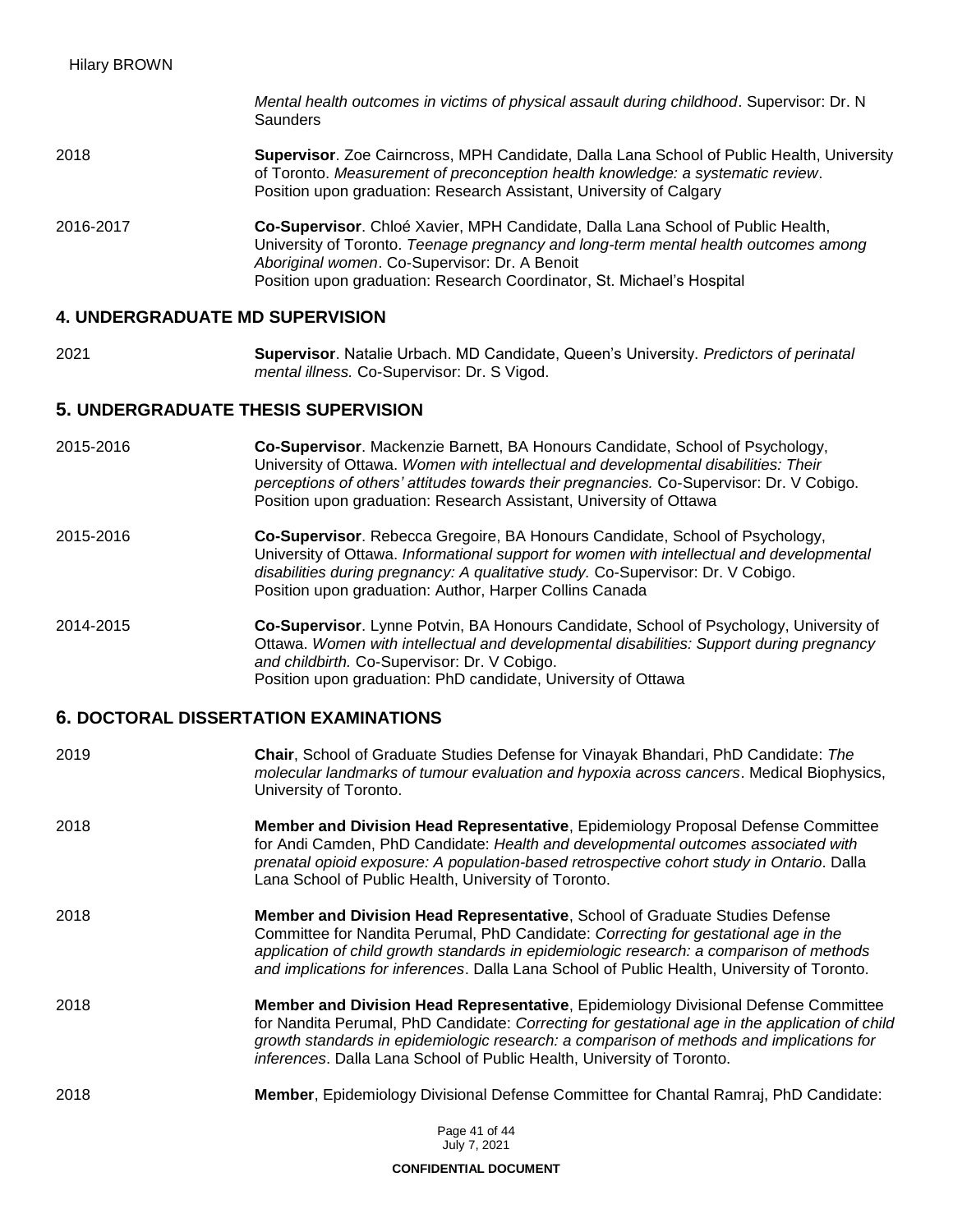*Socioeconomic inequalities in distributions of birth outcomes: A cross-national comparative study of Canada and the United States*. Dalla Lana School of Public Health, University of Toronto.

2017 **Member and Division Head Representative**, Epidemiology Divisional Defense Committee for Farah Mawani, PhD Candidate: *Conceptualization, measurement, and association of underemployment to mental health inequities between immigrant and Canadian-born labour force participants*. Dalla Lana School of Public Health, University of Toronto.

### **7. MASTERS THESIS EXAMINATIONS**

2019 **External examiner**, Thesis Defense for Alina Zgardau, MSc Candidate: *Maternal and perinatal outcomes in female survivors of childhood, adolescent, and young adult cancer*. Institute of Medical Sciences, University of Toronto.

### **8. STUDENT RESEARCH ASSISTANTS**

- 2020 **Supervisor**, Christina Ricci, MPH Candidate, Dalla Lana School of Public Health, University of Toronto. Hired as Graduate Research Assistant to conduct a meta-analysis on acetaminophen use, musculoskeletal disorders, and pregnancy. 2019-2020 **Supervisor**, Cindy Marimon, BSc Candidate, Department of Health & Society, University of Toronto Scarborough. Hired as an Undergraduate Research Assistant on my 2017-2021 National Institutes of Health grant. 2018- **Supervisor**, Adele Carty, PhD Candidate, Dalla Lana School of Public Health, University of Toronto. Hired as Graduate Research Assistant on my 2017-2021 National Institutes of Health grant. 2018-2019 **Supervisor**, Saranyah Ravindran, MPH Candidate, Dalla Lana School of Public Health,
- University of Toronto. Hired as a Graduate Research Assistant on my 2017-2018 Women's Xchange grant.
- 2017-2018 **Supervisor**, Shaira Yoganathan, BSc Candidate, Department of Health & Society, University of Toronto Scarborough. Hired as an Undergraduate Research Assistant on my 2017-2018 Women's Xchange grant.
- 2017 **Supervisor**, Fahmeeda Murtaza, BSc Candidate, Department of Health & Society, University of Toronto Scarborough. Hired as an Undergraduate Research Assistant on my 2016-2017 UTSC VPRO Research Competitiveness Fund.

### **9. STUDENT VOLUNTEERS**

- 2017-2018 Hannan Malik, BSc Candidate, Department of Health & Society, University of Toronto Scarborough. Volunteered on my systematic review on maternal disability and pregnancy, delivery, and postpartum complications.
- 2017-2018 Saranyah Ravindran, BSc Candidate, Department of Health & Society, University of Toronto Scarborough. Volunteered on my systematic review on maternal disability and pregnancy, delivery, and postpartum complications.
- 2016-2017 Amna Qazilbash, BA Candidate, Department of Health & Society, University of Toronto Scarborough. Volunteered on my systematic review on maternal chronic medical conditions and perinatal mental illness.

Page 42 of 44 July 7, 2021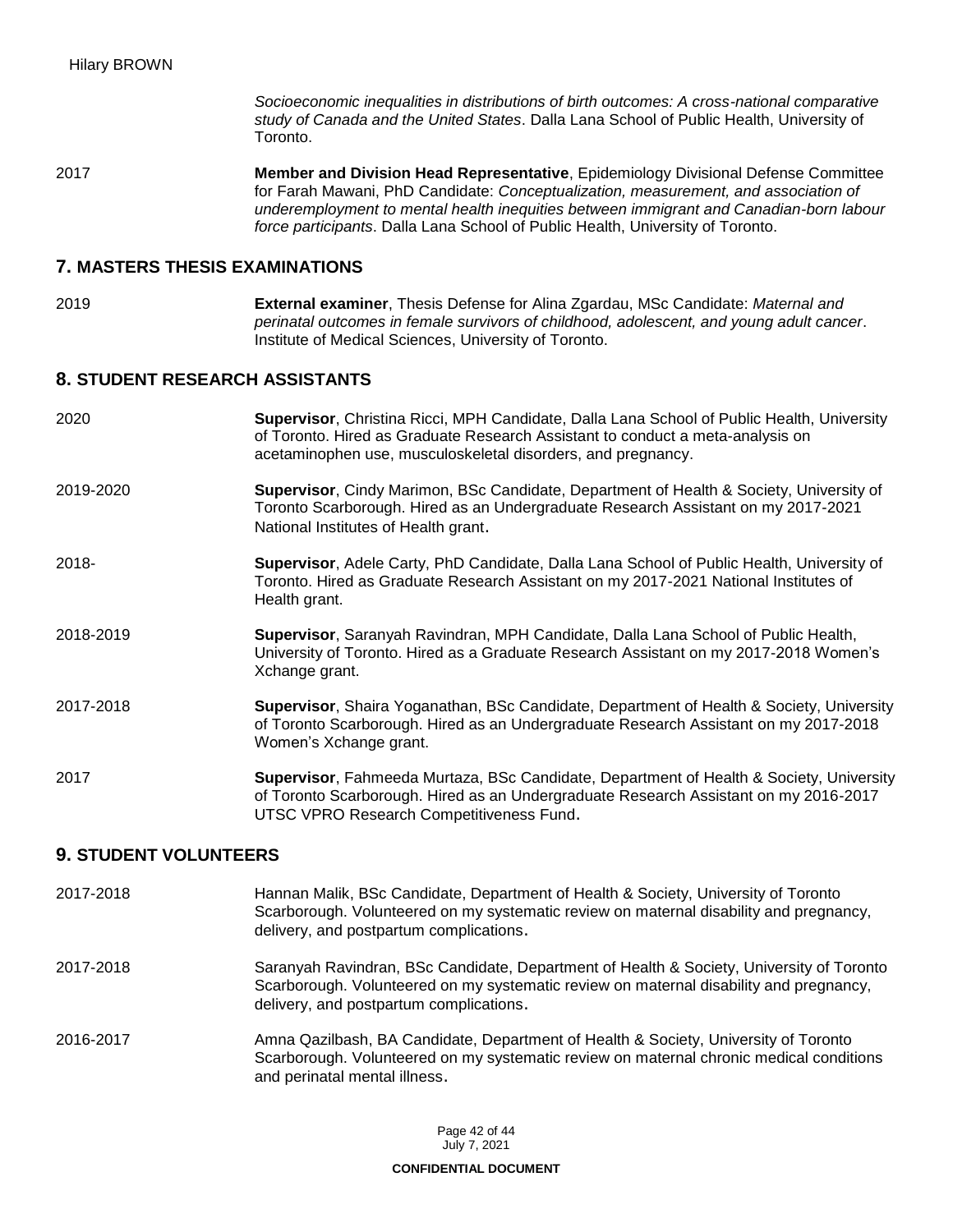2016-2017 Nedda Rahim, BA Candidate, Department of Health & Society, University of Toronto Scarborough. Volunteered on my systematic review on maternal chronic medical conditions and perinatal mental illness.

## **10. OTHER MENTORSHIP ACTIVITIES**

| $2021 -$ | <b>Mentor, Girls SySTEM Mentorship Program.</b>                                                                                                                                                                                                                                                                                             |
|----------|---------------------------------------------------------------------------------------------------------------------------------------------------------------------------------------------------------------------------------------------------------------------------------------------------------------------------------------------|
| $2018 -$ | <b>Content Expert, Lisa Currie, PhD Candidate, School of Epidemiology and Public Health,</b><br>University of Ottawa. provided expertise in mediation analysis for and co-authored her<br>dissertation paper, The impact of adverse birth outcomes on the association between<br>maternal weight and paediatric health service utilization. |
| $2020 -$ | Mentor, National Institute on Disability, Independent Living, and Rehabilitation Research<br>Advanced Rehabilitation Research and Training Program.                                                                                                                                                                                         |
| $2017 -$ | Mentor, Collaborative Specialization in Women's Health, University of Toronto<br>Mentees: Rachel Dadouch (PhD Candidate, Institute of Medical Sciences, University of<br>Toronto)                                                                                                                                                           |

# **J. Creative Professional Activities**

### **1. CONTRIBUTIONS TO THE DEVELOPMENT OF PROFESSIONAL PRACTICES**

2021 Content Expert, Public Health Nursing, Practice, Research, and Education Program (PHN-PREP)

> 1. Co-developed "Supporting people with disabilities in pregnancy, labour and delivery, and postpartum: Resources for public health nurses*":* [Tool created in partnership with PHN-PREP to educate public health nurses on caring for pregnant women with disabilities; the tool features a checklist "quality care essentials" as well as information and resources]

#### 2016- **Content Expert**, Best Start by Health Nexus

- 2. Co-developed "Childbirth preparation and support tool for women with fetal alcohol spectrum disorder*":* [https://resources.beststart.org/product/e52e-childbirth-preparation](https://resources.beststart.org/product/e52e-childbirth-preparation-and-support-tool-booklet/)[and-support-tool-booklet/](https://resources.beststart.org/product/e52e-childbirth-preparation-and-support-tool-booklet/) [Tool created in partnership with BestStart by Health Nexus to support pregnant women with fetal alcohol spectrum disorder and other neurodevelopmental disabilities; the tool features a checklist of accommodations needed in prenatal and labour/delivery settings as well as information and resources for providers]
- 3. Provided content area expertise for: "Pregnancy is not always what you expect: Taking care of your mental health while pregnant or planning a pregnancy" [Resource Booklet]
- 4. Provided content area expertise for: "Life with a new baby is not always what you expect" [Tear-off sheet]

### **2. EXEMPLARY PROFESSIONAL PRACTICE**

2019 **Workshop Facilitator**, Hastings Prince Edward Public Health

1. **Brown HK**. (2019). *Perinatal mental illness: frequency, impact, risk factors, and treatment*. Workshop delivered at the Hastings Prince Edward Public Health Unit in Belleville, Ontario, Canada, November 21, 2019.

> Page 43 of 44 July 7, 2021